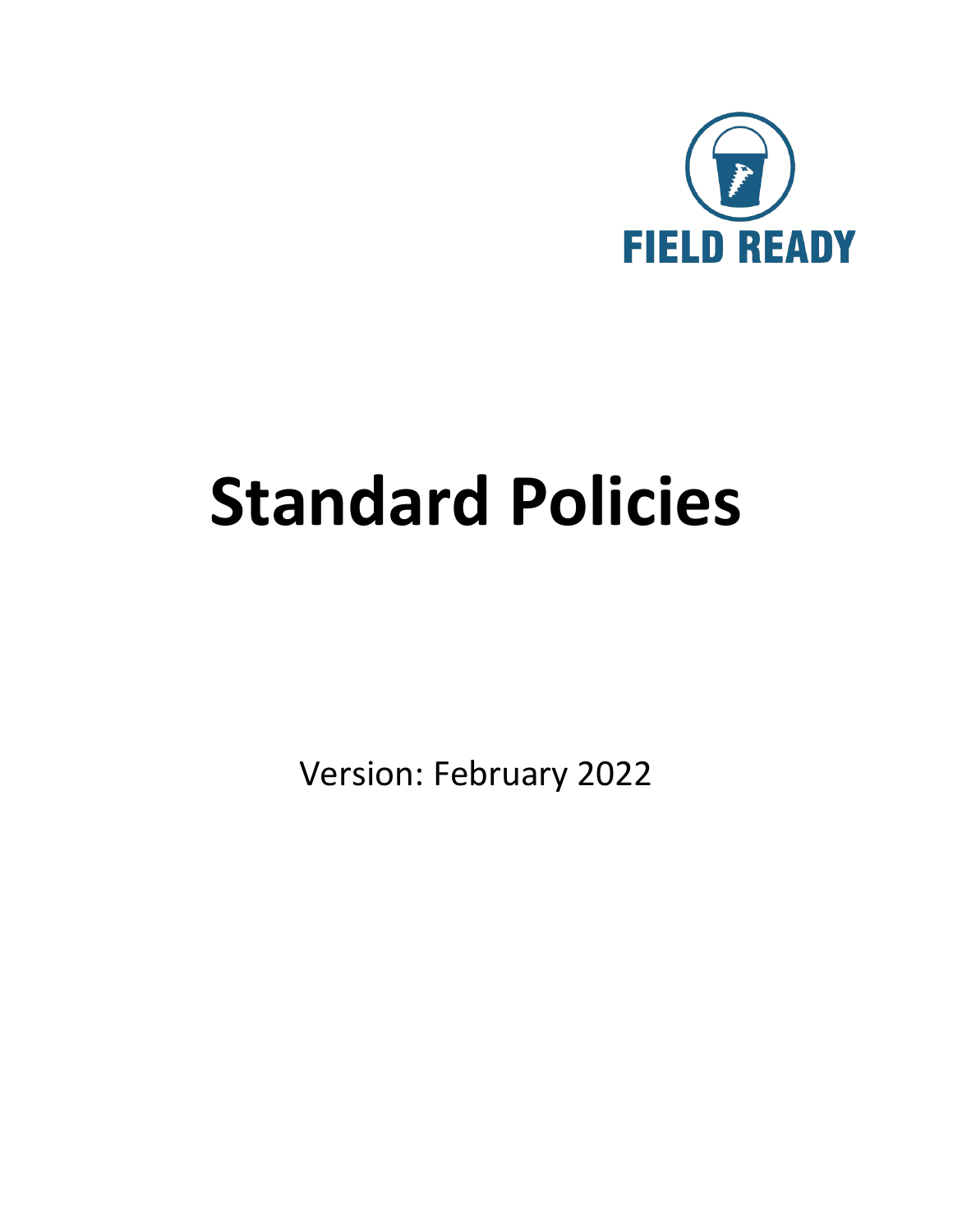#### **Overview**

This document brings together many – but not all – Field Ready policies, procedures, guidelines and written positions. In many instances, noted by the included signature blocks, signed copies of the policies are to be attached to all Board Members, staff, consultants, interns and volunteers (known collectively as 'team members'). Field Ready reserves the right to change any of these policies at any time without prior notice.

Policies can be found in other organizational documents and, given our global presence, may be embedded in policies with different titles or wording. For instance, our communications policy is found in our Style Guidelines, and separate HR and finance manuals cover our policies in those areas. In other instances, such as issues around data usage and privacy are found both in our Data Policy (contained herein) and in the privacy statement on our website. Similarly, fundraising is addressed in our gift policy and donation policies below. Field Ready does not have separate DRR, development or relief policies because these are our *raison d'etre*; it is what we do and who we are.

#### **Contents**

| Charter                                                               | 3  |
|-----------------------------------------------------------------------|----|
| Code of Conduct                                                       | 4  |
| Harassment and PSEA (Preventing Sexual Exploitation and Abuse) Policy | 5  |
| <b>Children Protection Policy</b>                                     | 8  |
| Vulnerability & Safeguarding Policy                                   | 14 |
| Whistle-blowing Policy                                                | 18 |
| <b>Conflict of Interest Policy</b>                                    | 20 |
| Anti-Fraud, Anti-Terrorism & Anti-Corruption Policy                   | 22 |
| <b>Governance Policy</b>                                              | 28 |
| Policy on Effectiveness                                               | 30 |
| Document Retention and Destruction Policy                             | 31 |
| <b>Environmental Safeguarding Policy</b>                              | 35 |
| Occupational Health and Safety Policy                                 | 36 |
| <b>Gift Acceptance Policy</b>                                         | 37 |
| <b>Commercial Partnership Policy</b>                                  | 41 |
| <b>Donation Acceptance Policy</b>                                     | 43 |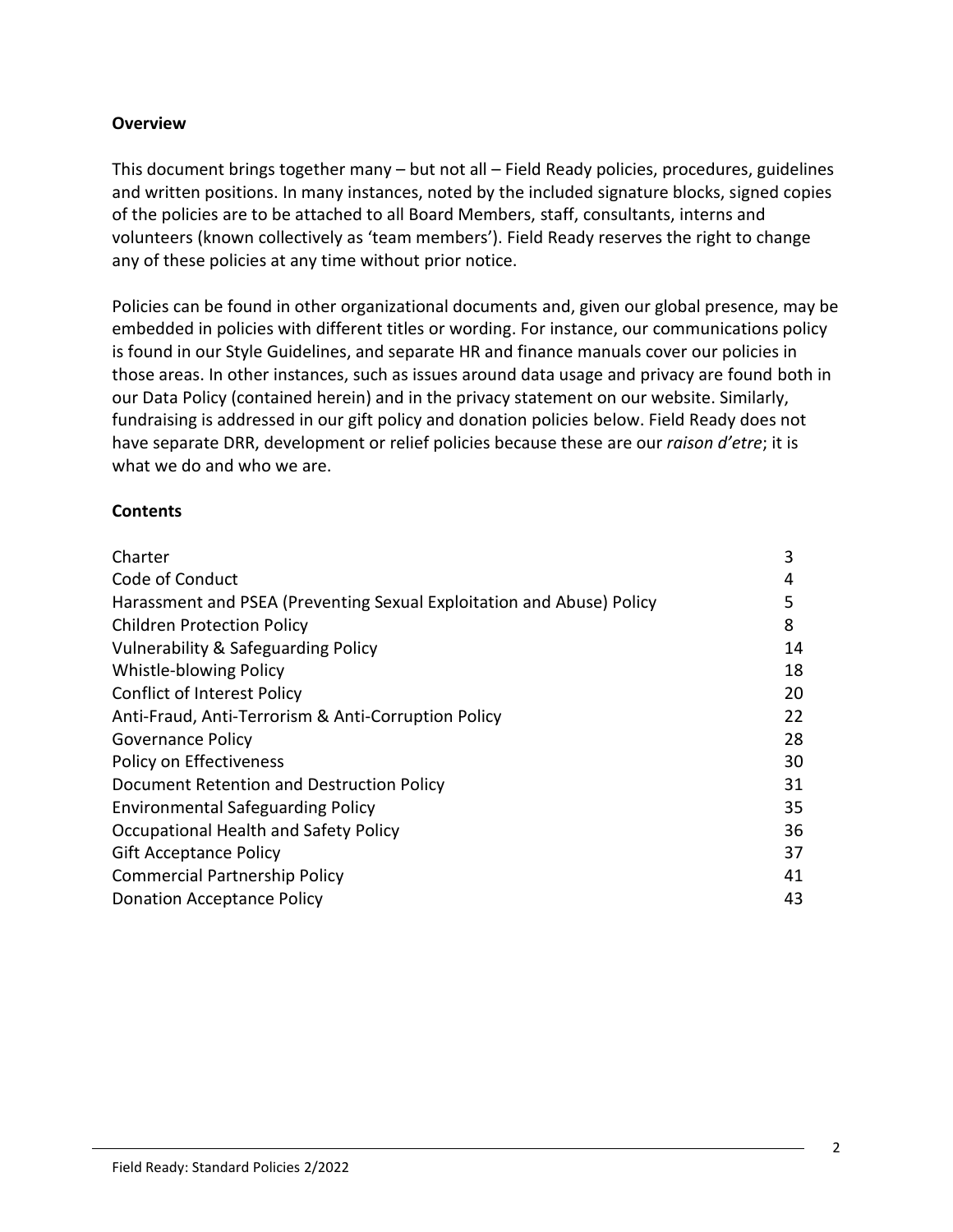# **Field Ready Charter**

| First Approved: June 2015 | Latest Revision: April 2017      |
|---------------------------|----------------------------------|
| Applied to: All entities  | Purpose: Vision, Mission & Goals |

We understand that disasters and the resulting efforts to prevent and address their causes and consequences represent one of the grand challenges to humanity. We recognize opportunities to improve responses everywhere and stress the need to have a profound social impact. Thus, we have formed Field Ready – its organization, branches, subsidiaries and affiliates – because:

- 1. We believe that by making useful things locally, we can make the world a better place and that people should have essential items where and when they need them
- 2. Our vision is to meet humanitarian and reconstruction needs in ways that transform international aid so it is faster, cheaper and better than current alternatives
- 3. Our goals are to save lives and reduce suffering while increasing resilience and empowerment in the communities we serve
- 4. We bring manufacturing to challenging places, train others and create innovative solutions by engaging people in new ways
- 5. Ultimately, we created and strive to extend our approach everywhere it can make a profound impact
- 6. Our values include respect for others, a bias toward action, learning, and a lean and agile approach to support people's rights and dignity
- 7. We initially focus our efforts on humanitarian contexts and stay through reconstruction to help the communities we serve to develop and be resilient beyond our presence
- 8. We subscribe to widely accepted humanitarian principles and endeavor to be a reliable and impactful partner everywhere we work
- 9. We unite in dedication to the tenets and principles outlined above
- 10. Together we subscribe to a single Global Operating Agreement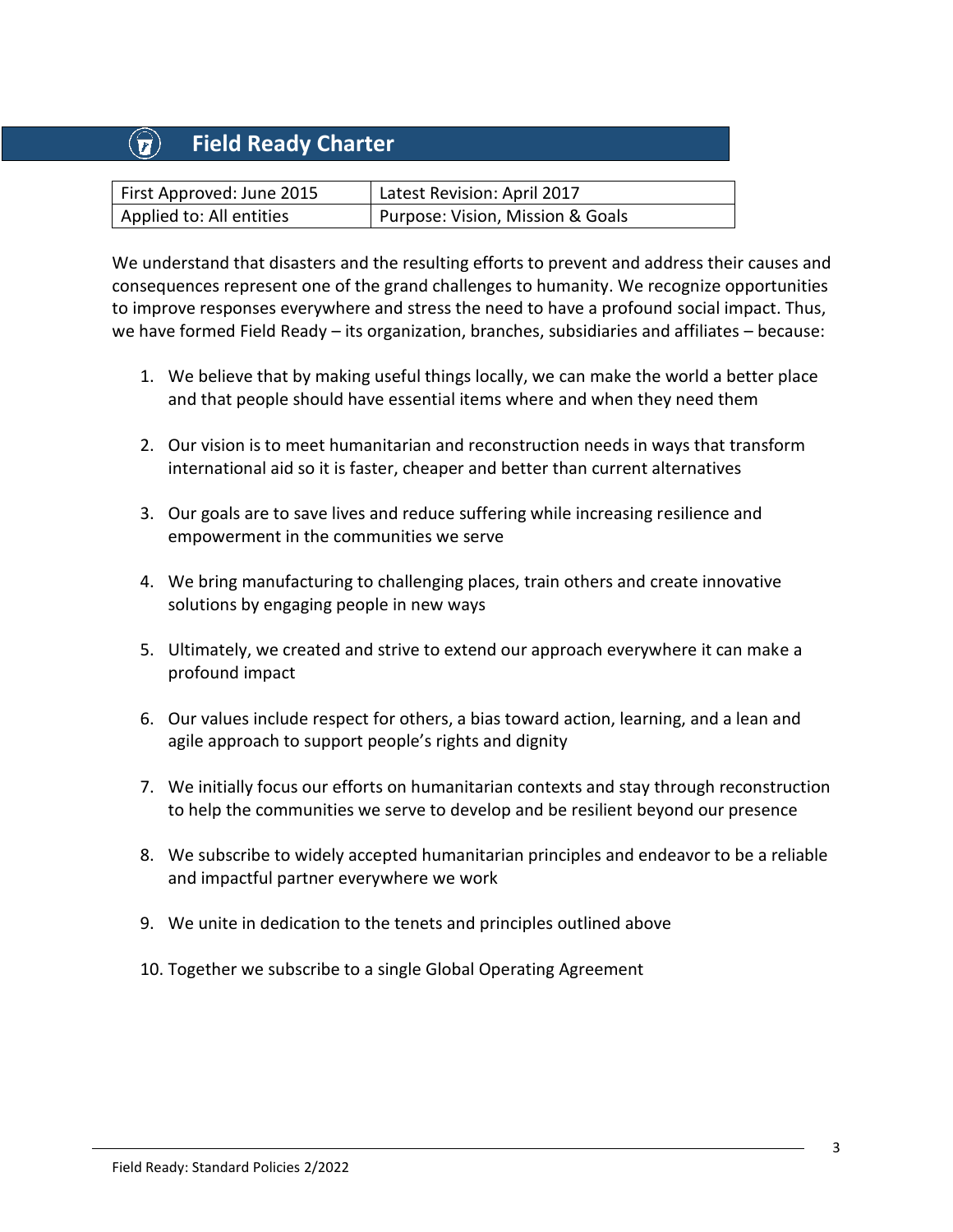## **(** $\widehat{r}$ **)** Field Ready Code of Conduct

| First Approved: Jan 2014     | Latest Revision: N/A                    |
|------------------------------|-----------------------------------------|
| Applied to: All team members | Purpose: Making ethical values explicit |

Field Ready team members shall:

- Conduct all activities with the understanding that the humanitarian imperative comes first.
- Treat everyone with respect, loyalty, patience, integrity, courtesy, dignity and consideration.
- Respect the culture and customs of the communities we serve.
- Be motivated by the altruistic desire to help those in demonstrable need. Aid is given regardless of the race, creed or nationality of the recipients and without adverse distinction of any kind.
- Strive to behave in such a manner as to not bring disrespect or dishonor to Field Ready or fellow Contractors and Volunteers.
- Always comply with health and safety laws and regulations, as well as with Field Ready guidance covering health, safety and security.
- Adhere to the highest ethical standards. Field Ready places people at the center of our work. All Contractors and Volunteers must make every effort to ensure that no harm occurs as a result of our activities. We must perform actions that ultimately promote the rights, dignity and capabilities of people affected by disasters. Whenever innovative activities are undertaken, they must be done with fairness, equity and accountability.
- Understand and follow Field Ready's policies and procedures.

**I have read and/or someone has read this policy to me. I understand the contents of this policy and that I am responsible for complying with its provisions. I further understand that failure to comply with this policy will result in disciplinary action which may include termination.** 

Name (Print):

Signature:

X

Date: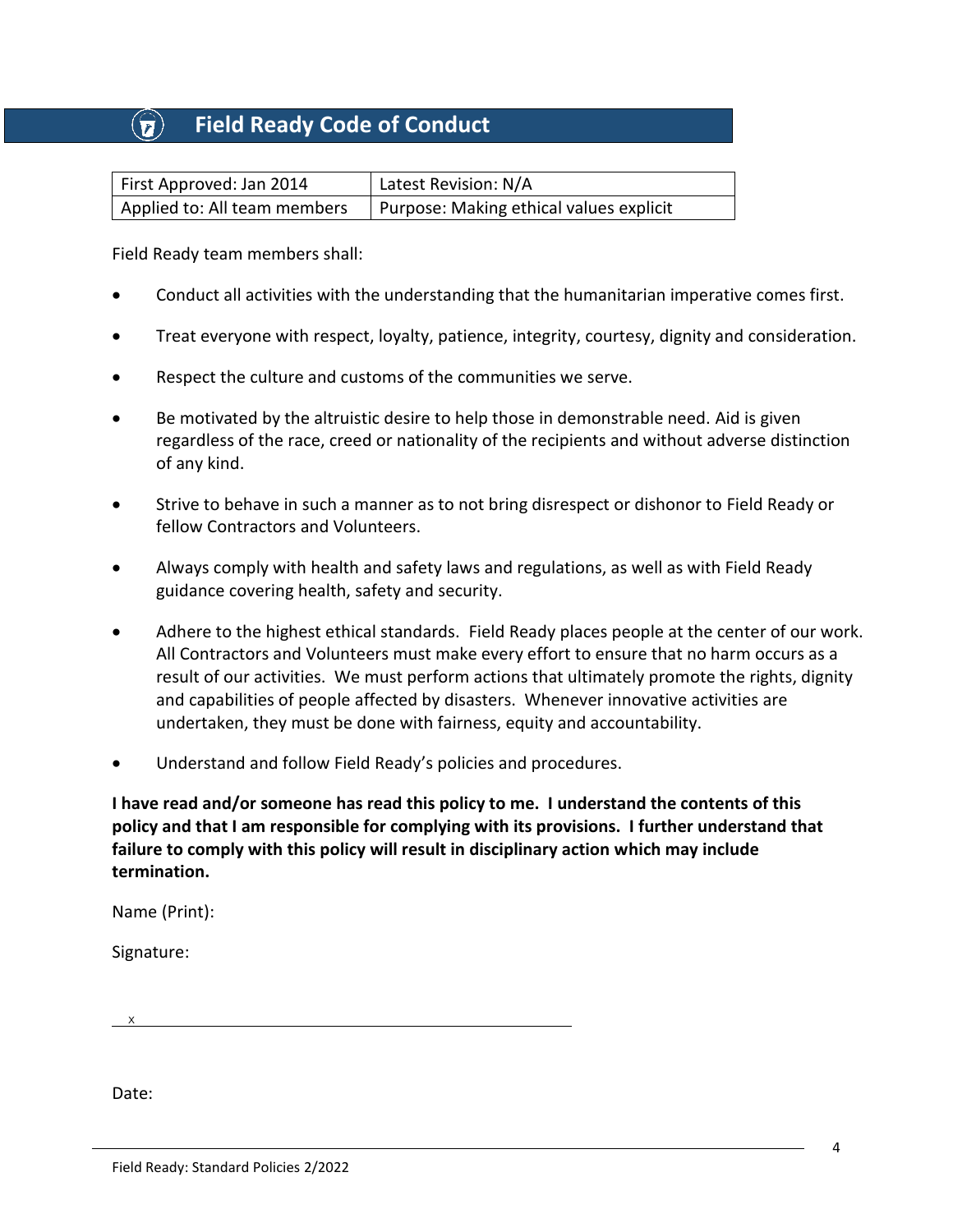# *<b>A* **Field Ready Harassment and PSEA (Preventing Sexual <b>***R* **Exploitation and Abuse) Policy**

| First Approved: Jan 2014     | Latest Revision: February 2022             |
|------------------------------|--------------------------------------------|
| Applied to: All team members | Purpose: Prevention of harassment and PSEA |

Field Ready strongly believes in the human dignity of each individual. We follow humanitarian principles throughout our approach to programming and in our relations with our Team Members and the people we assist. This is spelled out in the Code of Conduct for the "International Red Cross and Red Crescent Movement and NGOs in Disaster Relief" and other documents including the Convention on the Elimination of Discrimination against Women (CEDAW).

Field Ready strongly condemns and prohibits any behavior on the part of any Field Ready Contractor, Volunteer, Consultant or Board Member ("Team Members"), Executive Director or Board of Directors member which constitutes anything that infringes upon the rights and dignity of others. This includes gender-based violence (GBV), sexual harassment, sexual exploitation or sexual abuse towards any other Team Member or beneficiary of a Field Ready program or activity. Field Ready is committed to providing a work environment that is free from discrimination and harassment. Field Ready is also committed to protecting vulnerable individuals from any and all forms of abuse and exploitation, including physical, mental or sexual. This policy applies to all Team Members, the Executive Director and Board of Directors members.

## Please note: The utmost care should be made so that Team Members do not place themselves in a position where one is made vulnerable to allegations of misconduct.

Field Ready prohibits any and all conduct that may reasonably be interpreted as abuse and exploitation as defined above, regardless of whether or not such conduct meets the technical legal definition of criminal abuse or exploitation. Examples of this may include, but are not limited to: doing things of a personal nature for someone that they can do for themselves; condoning or participating in behavior that is illegal, unsafe or abusive; spending excessive time alone with vulnerable people; discriminating against any individual; and showing unfair treatment or favor to any individual over others.

Taking of images of vulnerable people (photography and video) is also strictly controlled and must be authorized by Field Ready. Furthermore, written permission is required for any distribution of a photo or video. Please refer to Field Ready's Style and Branding Guide for further information.

In preventing and responding to GBV, harassment and SEA we will focus on three mutually reinforcing objectives: 1. hold each other accountable, 2. educate and empower Team Members and, 3. improve how we operate and manage. To be clear, humanitarian workers must create and maintain an environment that prevents sexual exploitation and abuse and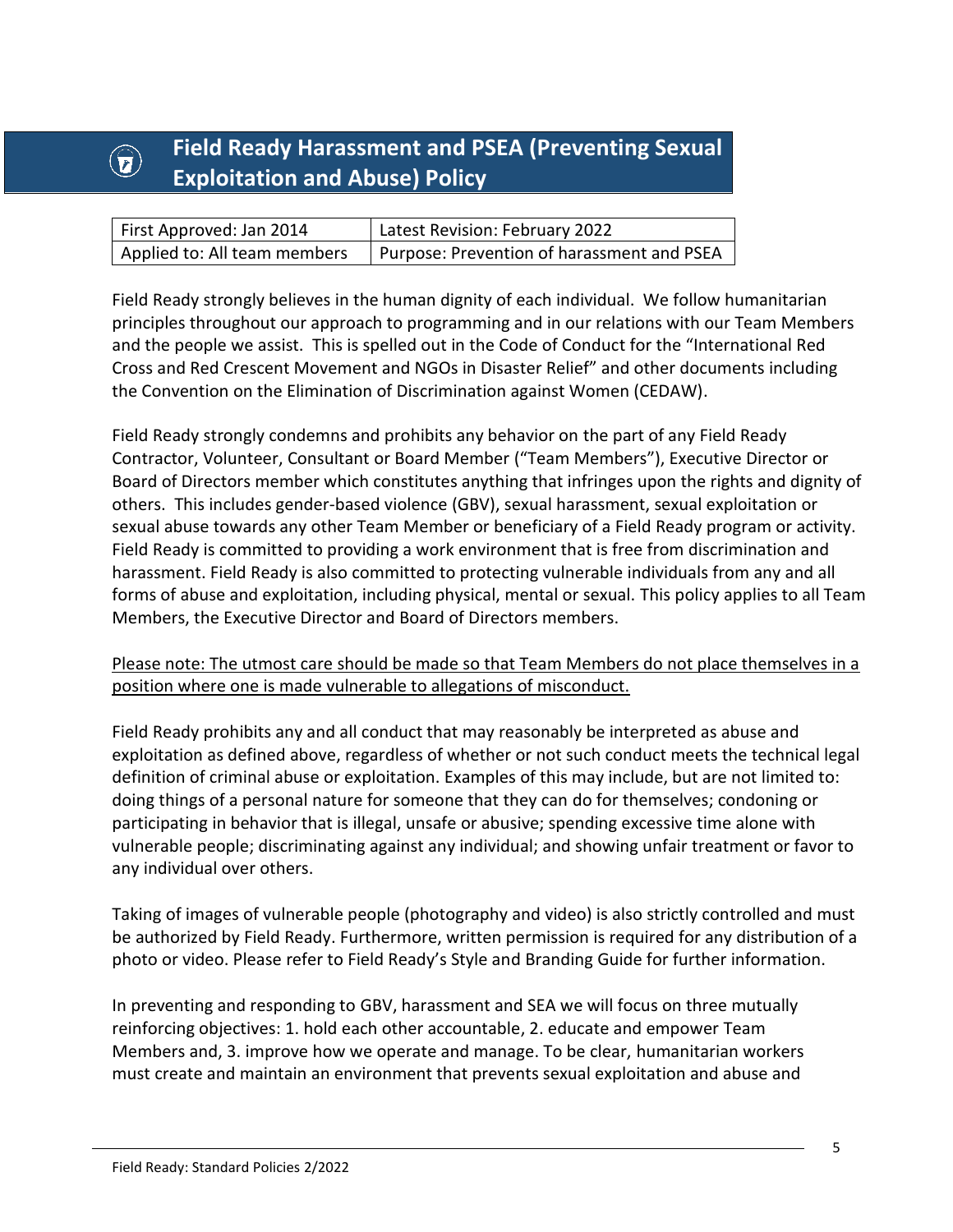promotes the implementation of their Code of Conduct. Managers at all levels have a responsibility to support and develop systems that maintain this environment.

#### **Sexual Harassment**

Sexual harassment includes, but is not limited to: unwelcome sexual advances, requests for sexual favors and other verbal, nonverbal or physical conduct or communication of a sexual nature when:

- 1. The submission to such sexual conduct or communication is either implicitly or explicitly made a term or condition of an individual's employment or volunteer opportunities. Or the submission to such sexual conduct or communication is either implicitly or explicitly required for a beneficiary's initial or on-going access to the programs, services or materials supplied by Field Ready; or
- 2. The submission to or rejection of that sexual conduct or communication is used as a basis for employment decisions affecting the individual's employment, volunteer opportunities or education; or a beneficiary's initial or on-going access to the programs, services or materials supplied by Field Ready; or
- 3. The conduct or communication has the purpose or effect of substantially interfering with an individual's employment or volunteer opportunities or a beneficiary's access to Field Ready programs, services or materials supplied by Field Ready; or
- 4. The conduct or communication creates an intimidating, hostile, or offensive working environment. Actions, words, jokes, or comments based on an individual's sex, race, ethnicity, age, religion, or any other legally protected characteristic are not acceptable.

Sexual harassment includes harassment of women by men, of men by women, and same-sex harassment. Field Ready prohibits any and all conduct that may reasonably be interpreted as harassment as defined above, whether or not such conduct is pervasive enough or severe enough to meet the technical legal requirements of harassment.

## **Sexual Exploitation and Abuse (SEA)**

Sexual Exploitation and Abuse occurs when a position of power is used for sexual purposes against a beneficiary or vulnerable member of the community. SEA can be defined as the act of coercing, luring or engaging a vulnerable individual in a sexual act, involvement in the sex trade, or pornography, with or without consent, in exchange for goods and services, money, drugs, shelter, food, protection or any other necessity or item of value. The following activities are prohibited when working with vulnerable communities and beneficiaries and are considered abusive when:

- 1. The submission to such sexual conduct or communication is either implicitly or explicitly made a term or condition of a beneficiary's initial or on-going access to the programs, services or materials supplied by Field Ready; or
- 2. The submission to or rejection of that sexual conduct or communication is used as a basis for a beneficiary's initial or on-going access to the programs, services or materials supplied by Field Ready; or
- 3. The conduct or communication has the purpose or effect of substantially interfering with a beneficiary's access to Field Ready's programs, services or materials supplied by Field Ready; or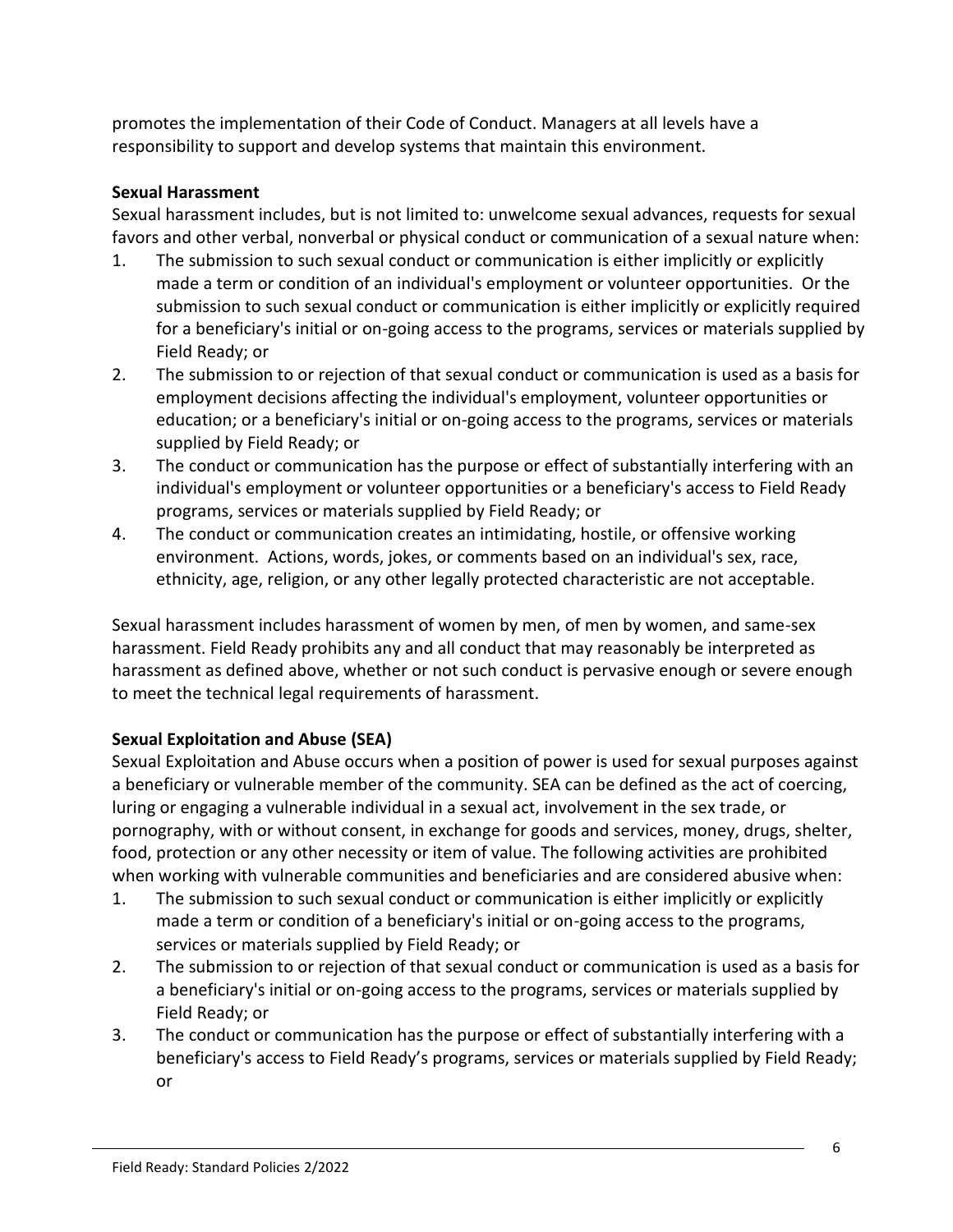- 4. The conduct or communication creates an intimidating, hostile, or offensive working environment; or
- 5. The conduct is inappropriate, unprofessional and unethical for humanitarian workers as in the case of sex with commercial sex workers and prostitutes.

Exchange of money, employment, goods, or services for sex, including sexual favors or other forms of humiliating, degrading, or exploitative behaviour is prohibited. This includes exchange of assistance that is due to beneficiaries. Any sexual relationship between those providing humanitarian assistance and protection and a person benefiting from such humanitarian assistance and protection that involves improper use of rank or position is prohibited. Such relationships undermine the credibility and integrity of humanitarian aid work.

Field Ready is further committed to ensuring that all Team Members are made aware that they are expected to comply with the policy. In our normal recruitment and hiring process, each Team Member agrees to undergo training and sensitization to the issue (currently, through the following training tool:<https://www.interaction.org/courses/sea101/index.html>

#### **Reporting, Investigation & Referral**

Field Ready is committed to ensuring everyone knows the steps to take and whom to contact when concerns arise regarding harassment, sexual exploitation and abuse. These policies apply equally to everyone regardless of ethnicity, gender, age, religion, disability or sexual orientation.

#### **What to Report**

Field Ready Team Members must report concerns or allegations of harassment and sexual exploitation and abuse or any alleged violation of Field Ready's policy covering this matter. Reports may include concerns from directly witnessing abuse or noticing someone acting in a concerning way. Where a humanitarian worker develops concerns or suspicions regarding sexual abuse or exploitation by a fellow worker, whether in the same aid agency or not, he or she must report such concerns via established agency reporting mechanisms.

#### **How to Report**

If any Field Ready Team Member, Executive Director, Board of Directors member, beneficiary or any other person(s) believes s/he has either witnessed or been the victim of abuse, harassment or exploitation during the course of work at Field Ready, s/he is expected to act quickly and get help. This involves taking every action possible to ensure that the victim is removed from the abusive or exploitative environment immediately. Referral should be made to relevant authority. In many cases, this shall be government but in some cases this may involve groups such the United Nations. In areas where this is of concern, the Field Ready senior most manager will proactively be in touch with qualified service providers who have capacity in safeguarding and care of victims.

If any type of misconduct is suspected, the Team Member should report concerns in the following order:

• Field Ready Supervisor and/or PSEA focal point (or, if not appropriate)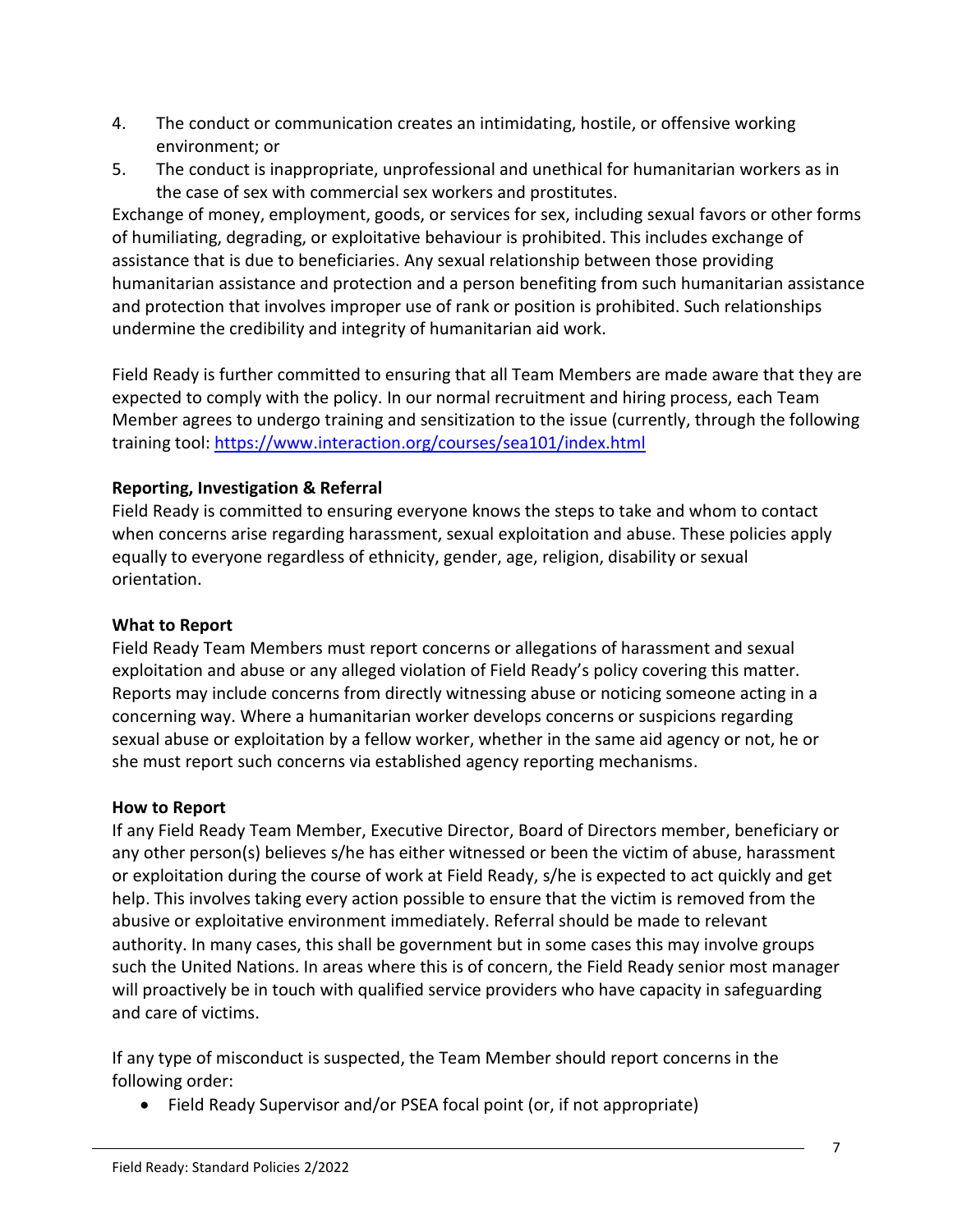- Field Ready Executive Director (or, if not appropriate)
- Board of Directors (Trustees)

Field Ready Team Members who work with vulnerable individuals are required to report any violation of this policy within 24 hours of becoming aware of the violation. The report may be made in person or in writing and shall be submitted to the Contractor's or Volunteer's supervisor, or, if the supervisor is suspected to be involved in the misconduct, Field Ready's Executive Director. Under no circumstances are victims required to report the incident to the person involved in the misconduct or to a supervisor, whether or not the supervisor is alleged to be responsible for the misconduct. Care should be made so that Team Members do not place themselves in a position where one is made vulnerable to allegations of misconduct.

All Field Ready Team Members have a duty to manage sensitive information in a manner that is respectful, professional and that complies with the applicable law. Team Members must keep all information about any suspected or reported incidents strictly confidential, and must divulge only that information to the reporting lines involved in the investigation (mentioned above), except as required by law. Retaliation of any kind is strictly prohibited and will not be tolerated. Any retaliation committed against a reporting party will result in immediate termination.

All Field Ready Team Members are required to report instances of misconduct truthfully and responsibly and to cooperate fully in the investigation. Any Field Ready Team Member who is alleged to have sexually harassed or engaged in other sexual misconduct will be suspended with pay pending the outcome of the investigation. If Field Ready determines that misconduct has occurred, prompt remedial action will be taken, including the termination of the Field Ready Contractor and Volunteer Agreement. Intentional false reporting of sexual harassment and misconduct is also prohibited and will result in termination of the Field Ready Contractor and Volunteer Agreement.

To be clear, sexual exploitation and abuse by humanitarian workers constitute acts of gross misconduct and are therefore grounds for termination of employment. Field Ready has zero-tolerance for inaction on GBV, sexual harassment and SEA allegations, which means Team Members must treat every allegation seriously and pursue appropriate action to resolve it. This extends to and includes our partners.

**I have read and/or someone has read this policy to me. I understand the contents of this policy and that I am responsible for complying with its provisions. I further understand that failure to comply with this policy will result in disciplinary action which may include termination.** 

Name (Print):

Signature: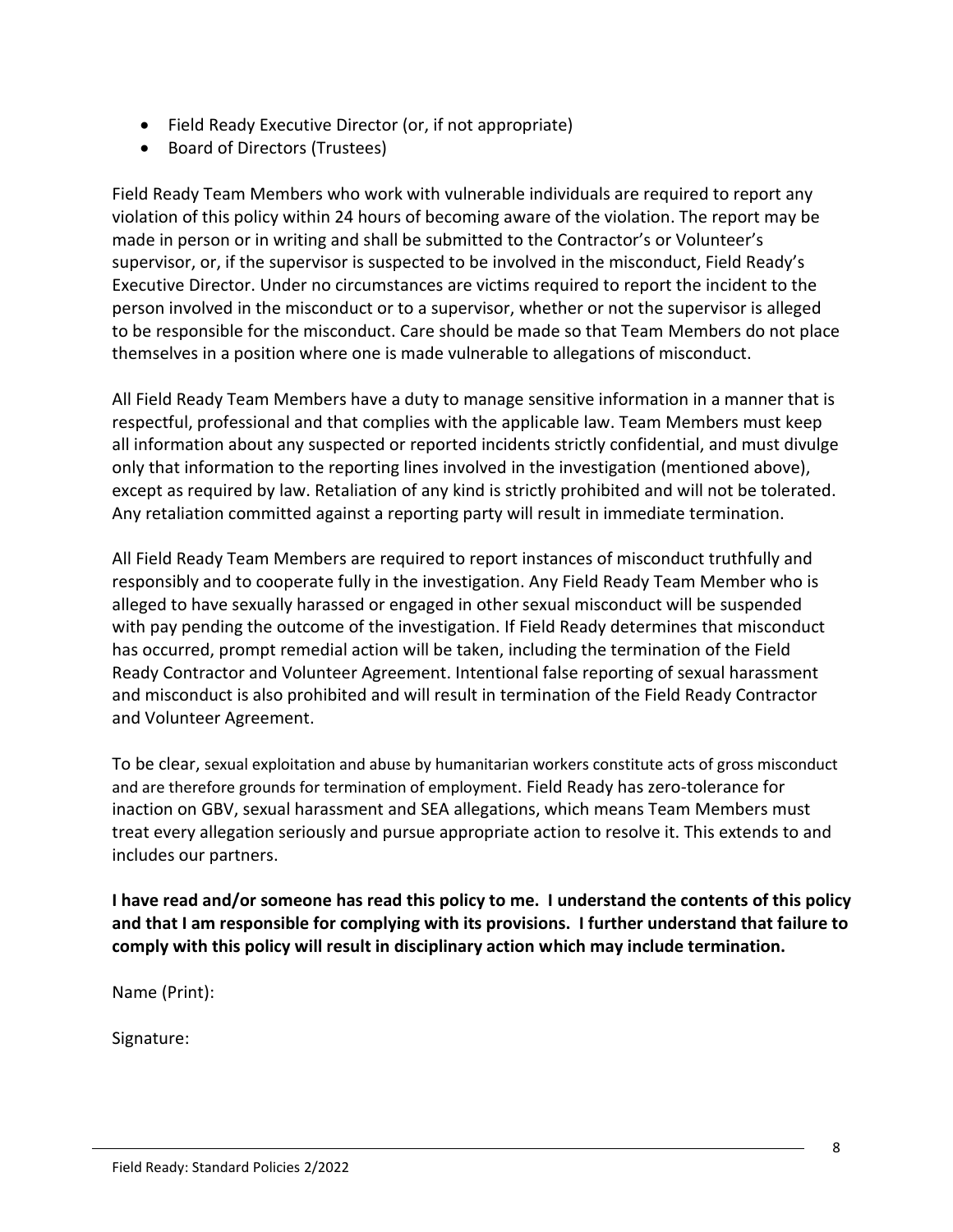# **Field Ready Child Protection Policy**

| First Approved: June 2015    | Latest Revision: Feb 2022          |
|------------------------------|------------------------------------|
| Applied to: All team members | Purpose: Safeguarding all children |

Field Ready strongly condemns and prohibits any behavior on the part of any Field Ready Contractor, Volunteer or Consultant ("Team Members"), Executive Director or Board of Directors member which constitutes anything that infringes upon the rights and dignity of others. Field Ready is committed to protecting children from any and all forms of abuse and exploitation, including physical, mental or sexual. This Annex shall apply to all Team Members, the Executive Director and Board of Directors members and those acting on behalf of the organization and shall be enforced in conjunction with Field Ready's organizational Code of Conduct and SEA (Sexual Exploitation and Abuse) Policy. Additional guidance is provided in Field Ready's staff handbook and communications documents (i.e., Style and Branding Guide) for use of images.

Field Ready is committed to conducting our activities in a manner that is safe for all children with whom we may be in contact. All Field Ready representatives are explicitly prohibited from engaging in any activity that may result in any kind of child exploitation or abuse. In addition, it is Field Ready's policy to create and proactively maintain an environment that aims to prevent and deter any actions and omissions, whether deliberate or inadvertent, that place children at the risk of any kind of exploitation or abuse.

#### **Definitions and Policies on Terms**

Child protection is the safeguarding of children (individuals under the age of 18 years old) from exploitation and abuse. Exploitation is defined as the act of using a child for profit, labor, sexual gratification or other personal/financial advantage including slavery and trafficking.

Abuse is defined as the infliction of physical or emotional injury through intentional beatings, uncontrolled corporal punishment, persistent ridicule and degradation, neglect or sexual abuse. Any form of abuse is absolutely forbidden and constitutes a serious breach of this child protection policy. There are four universal categories of child abuse that would apply to both children and other vulnerable individuals:

1. **SexualAbuse**:Child sexual abuse includes the actual or threatened sexual exploitation of a child including all forms of sexual activity such as rape, incest and pornography. Examples of this include engaging in sexual activity or having a sexual relationship with a child regardless of the age of majority/consent or custom locally. An underage child cannot legally give informed consent to sexual activity. Field Ready considers sexual activity with a child (with or without their consent) to be a serious issue that will result in disciplinary action being taken, including termination, and the pursuit of any other available legal remedy. This includes consensual sexual activity with a child over the legal age of consent of the country in which s/he lives and/or in which the offense occurs, but below 18 years.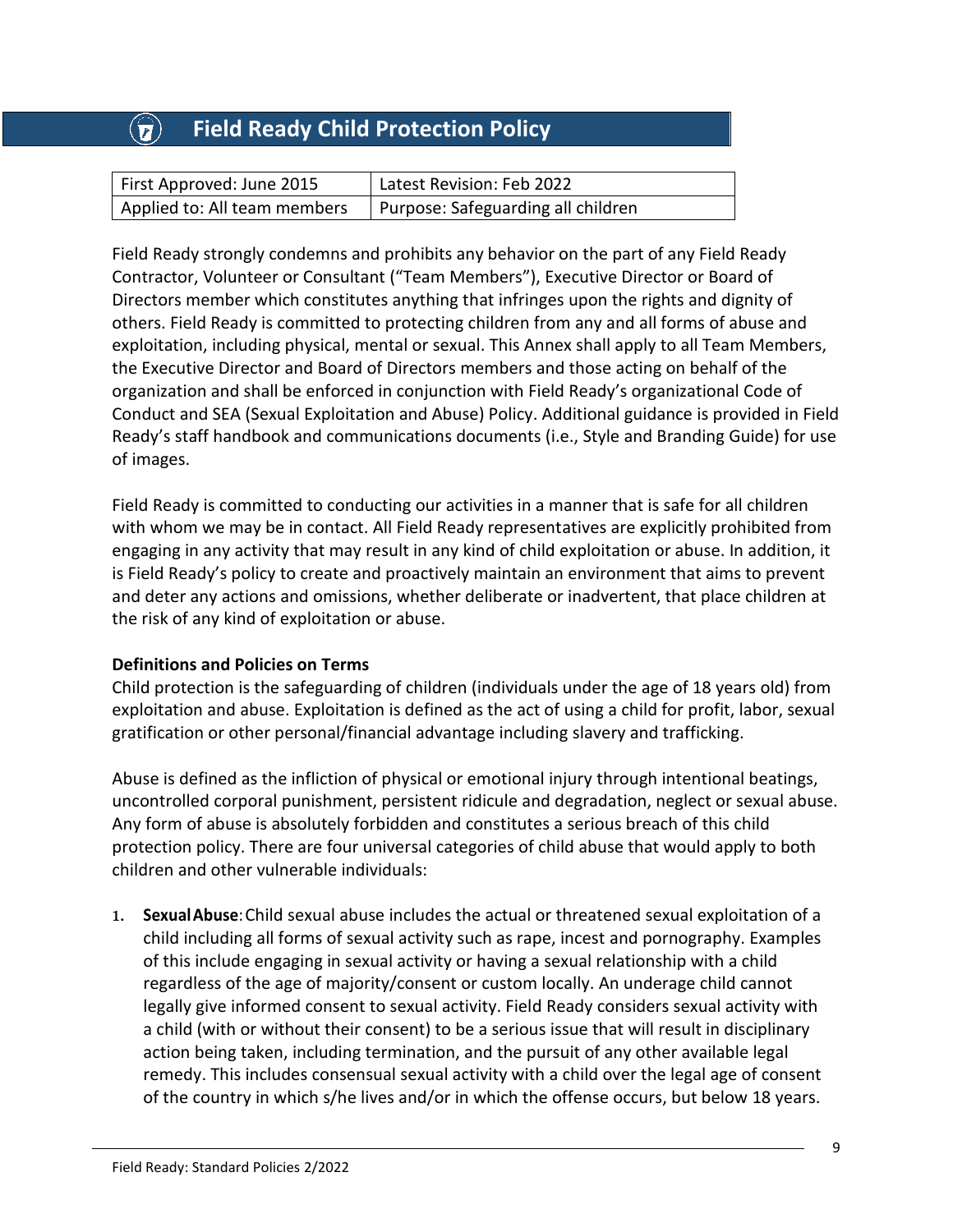Sexual activity with children (persons under the age of 18) is prohibited regardless of the age of majority or age of consent locally. Mistaken belief in the age of a child is not a defence. Mistaken belief in the age of a child is not a defense. Child sexual abuse also includes behaving in a physically inappropriate or sexually provocative manner, sleeping in the same bed or same room as a child, or allowing a child with whom one is working to stay overnight at a home unsupervised.

2. **PhysicalAbuse**: Physicalabuseincludestheactualorlikelyphysicalinjuryofachildorafailure to prevent physical injury or suffering. Examples of this include hitting, kicking or otherwise assaulting children.

3. **Neglect**: Child neglect can include the failure to protect a child from exposure to excessive heat/cold, starvation, dehydration or other dangers. It can also be the failure to carry out important aspects of care resulting in the impairment or potential impairment ofthe child's health or physical/emotional development. Thisincludes acting in waysthat may be abusive or may place a child at risk of abuse.

4. **Emotional Abuse**: Emotional abuse includes the actual or likely severe adverse effect on the emotional *and* behavioral development of a child caused by persistent or severe emotional mistreatment or rejection. All abuse involves emotional mistreatment. This includes, but is not limited to, such as examples as: developing relationships with children that could be deemed exploitativeorabusive;usinginappropriate,offensiveorabusivelanguage;andmaking suggestions or offering advice which is inappropriate, offensive or abusive. It also involves acting inways intended to shame, humiliate, belittle or degrade children, or otherwise perpetrate any form of emotional abuse.

#### **Child Protection Stance**

Field Ready is committed, through awareness, good practice and training, to minimize the risks to childrenandtakepositivestepstohelpprotectchildrenwhoarethesubjectofanyconcerns.We follow humanitarian principles throughout our approach to programming and in our relations with our Team Members and the people we assist. This is spelled out in the Code of Conduct for the International Red Cross and Red Crescent Movement and NGOs in Disaster Relief and other documents particularly the Convention on the Rights of the Child (CRC). Field Ready's policy is to ensure compliance with host country and local child welfare and protection legislation, or international standards, whichever affords greater protection, and with US law, where applicable.

Field Readymanagement, which is ultimately responsible forthis policy, is committed to taking all appropriatecorrectiveactions,includingdisciplinary,legalorotheractionsinresponsetoany violation. This appliesto allrelevant individuals(including those who committed a child protection violationand/oranyonewhoknewofsuchchildsafeguardingviolationbutfailedtoact). Field Ready management will take steps following any findings of a violation of this child protection policy to review its policies and procedures in order to identify and address any gaps or weaknesses that may have contributed to such violations occurring in the first place.

Everyone connected to Field Ready is expected to conduct themselvesin a manner consistent with this commitment and obligation (including being cognizant of inadvertent actions such as taking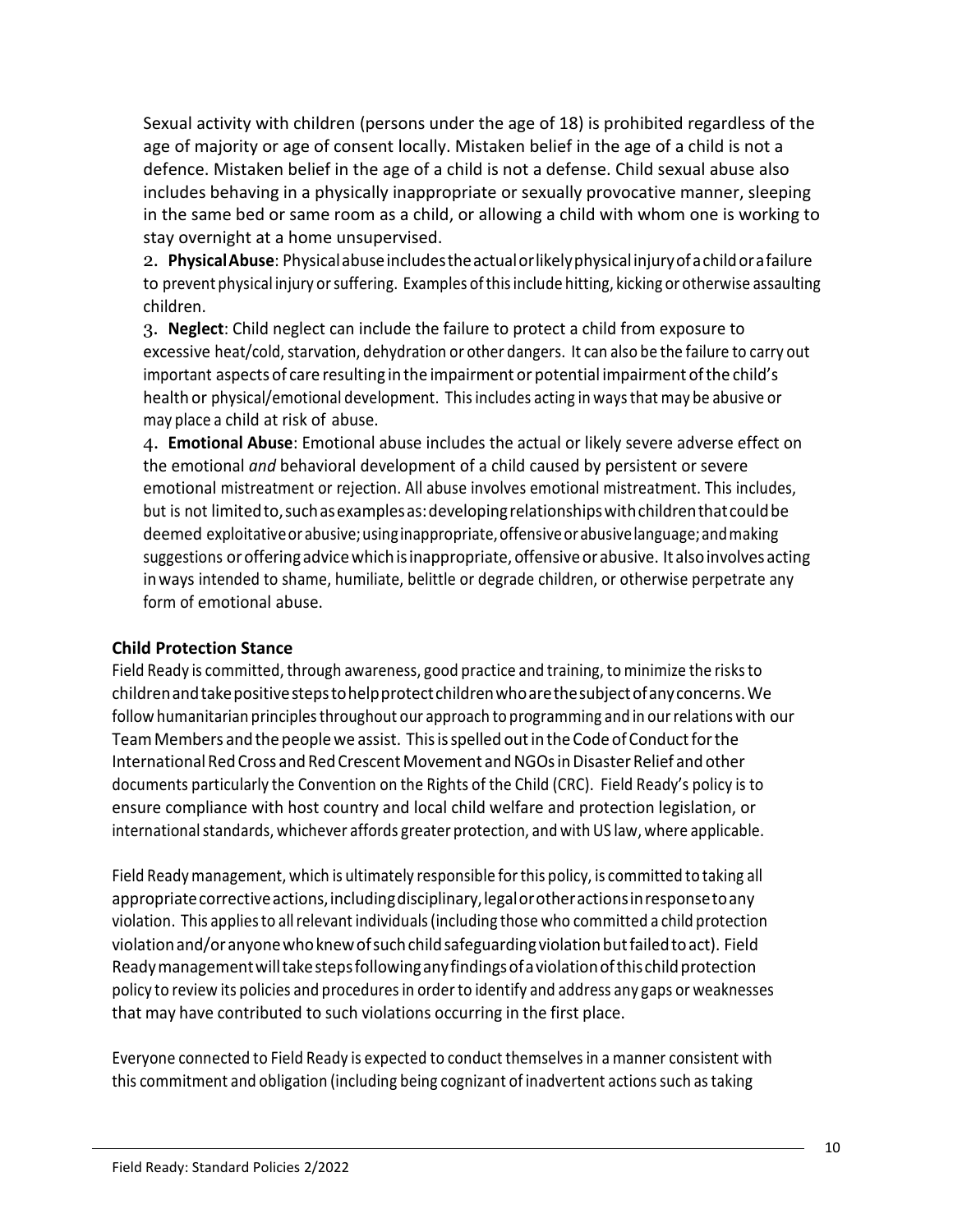images). Any violations ofthis policy will be treated as a seriousissue and willresultin disciplinary action being taken, including termination and any other available legal remedy.

Although Field Ready's work does not normally involve direct contact with children, our preventive and response procedures will automatically increase in those contexts where our activities may put Team Members in proximity with children. These actionsinclude:

• **Child Protection Risk Assessment**: A detailed child protection risk assessment (including mapping and reporting) willbecarriedout to identify potential risks to children from operations and activities with associated risk mitigation actions detailed before project implementation. In caseswherechildrenaredirectlyinvolvedinaproject or activity, additional steps to link with the local child protection mechanism will be taken.

• **Child-Safe Recruitment**: In cases where children are directly involved in a project or activity, an additional screening of on-site Team Members is required, and this may include updated criminal background checks or a Statutory Declaration (signed statement of criminal record history) and enhanced interview questions and referee checks (verbal, as opposed to written, and the process documented). Field Ready commits to not contracting any individual found to pose an unacceptable risk to children.

**Training**: Field Ready is further committed to ensuring that all Team Members are notified ofand made aware that they are expected to comply with child protection policy. In our normal recruitment and hiring, each TeamMember agreestoundergo training and sensitization to the issue of child protection offered through Keeping Children Safe and DisasterReady. Incases where children are directly involved in a project or activity, additional/refresher training may be required.

## Child Protection Code of Conduct

In addition Field Ready Team Members are required to read and follow the Field Ready Child Protection Code of Conduct:

- Treat all children with respect
- Not use language or behaviour towards children that is inappropriate, harassing, abusive, sexually provocative, demeaning or culturally inappropriate
- Not engage children in any form of sexual intercourse or sexual activity, including paying for sexual services
- Wherever possible, ensure that another adult is present when working near children
- Not invite unaccompanied children into private residences, unless they are at immediate risk of injury or in physical danger
- Not sleep close to unsupervised children unless absolutely necessary, in which case the supervisor's permission must be obtained, and ensuring that another adult is present if possible
- Never use any computers, mobile phones, video cameras, cameras or social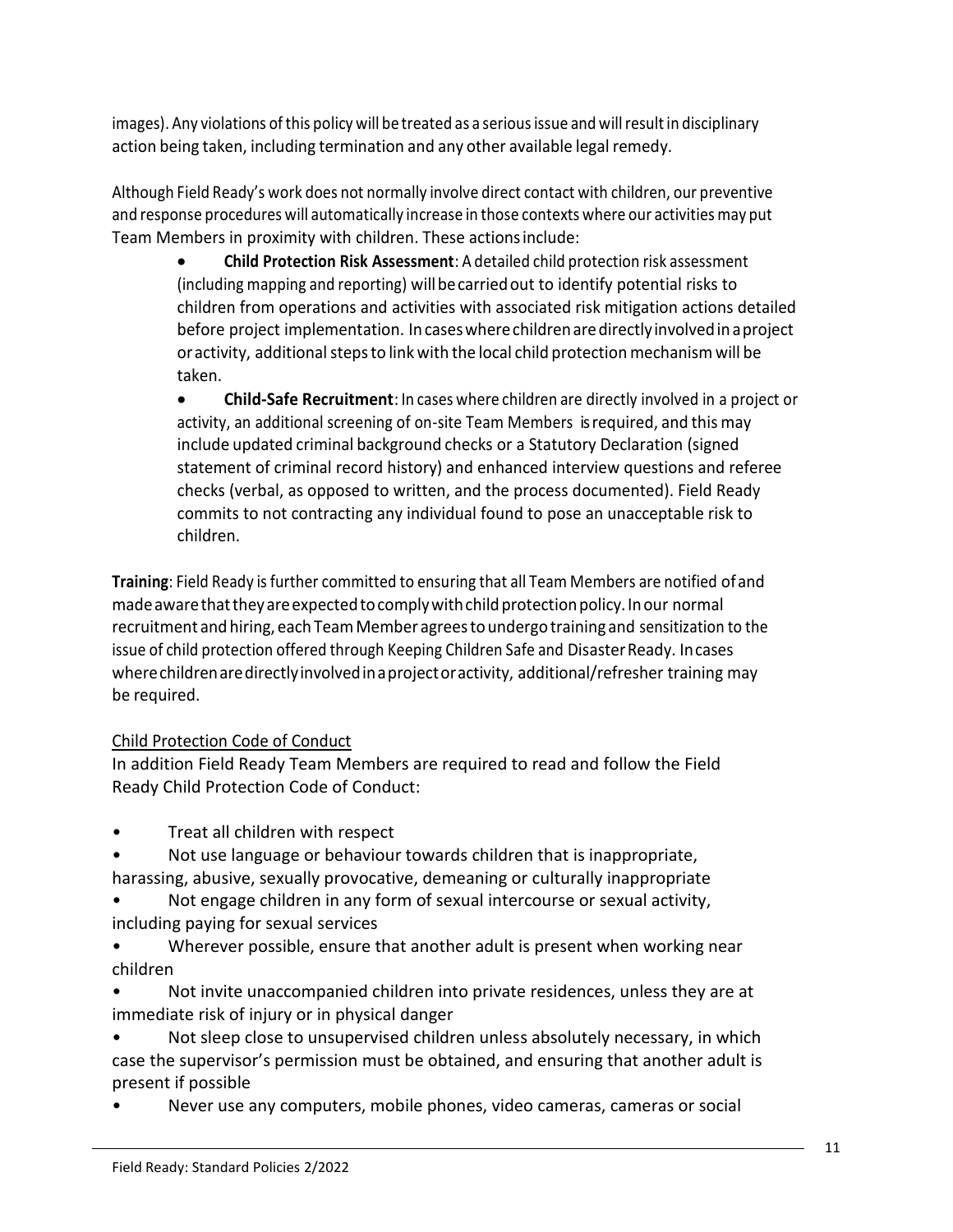media to exploit or harass children, or access child exploitation material through any medium

• Not use physical punishment on children

• Not hire children for domestic or other labour: which is inappropriate given their age or developmental stage; which interferes with their time available for education and recreational activities; or which places them at significant risk of injury

• Comply with all relevant local legislation, including labour laws in relation to child labour

• Immediately report concerns or allegations of child exploitation and abuse and policy non-compliance in accordance with appropriate procedures

• Immediately disclose all charges, convictions and other outcomes of an offence that relates to child exploitation and abuse, including those under traditional law, which occurred before or occurs during association with Field Ready.

• Be aware of behaviour and avoid actions or behaviours that could be perceived by others as child exploitation and abuse

Field Ready has a set of expected behaviors when photographing or filming a child or using children's images for work-related purposes (see Field Ready's Style and Branding Guide):

Take care to ensure local traditions or restrictions for reproducing personal images are adhered to before photographing or filming a child

• Obtain informed consent from the child and parent or guardian of the child before photographing or filming a child. An explanation of how the photograph or film will be used must be provided

• Ensure photographs, films, videos and DVDs present children in a dignified and respectful manner and not in a vulnerable or submissive manner. Children should be adequately clothed and not in poses that could be seen as sexually suggestive

• Ensure images are honest representations of the context and the facts

• Ensure file labels, meta data or text descriptions do not reveal identifying information about a child when sending images electronically or publishing images in any form

• Photographic images should be consistent with our approach to safeguarding and protecting children and should avoid damaging stereotypes

• Team Members will respect the rights of children and their parents/guardians (right to privacy, participation, and right to consent)

• Photography briefing notes for program participants include appropriate information about our safeguarding and protecting children strategy and will reflect best practice standards for external publishing

## **Reporting, Investigation & Referral**

Field Ready is committed to ensuring everyone knows the steps to take and whom to contact when concerns arise regarding child protection.

Field Ready is committed to engaging in action that: 1) supports and protects children when concerns arise regarding their wellbeing; 2) supports those who raise such concerns; 3) investigates or cooperates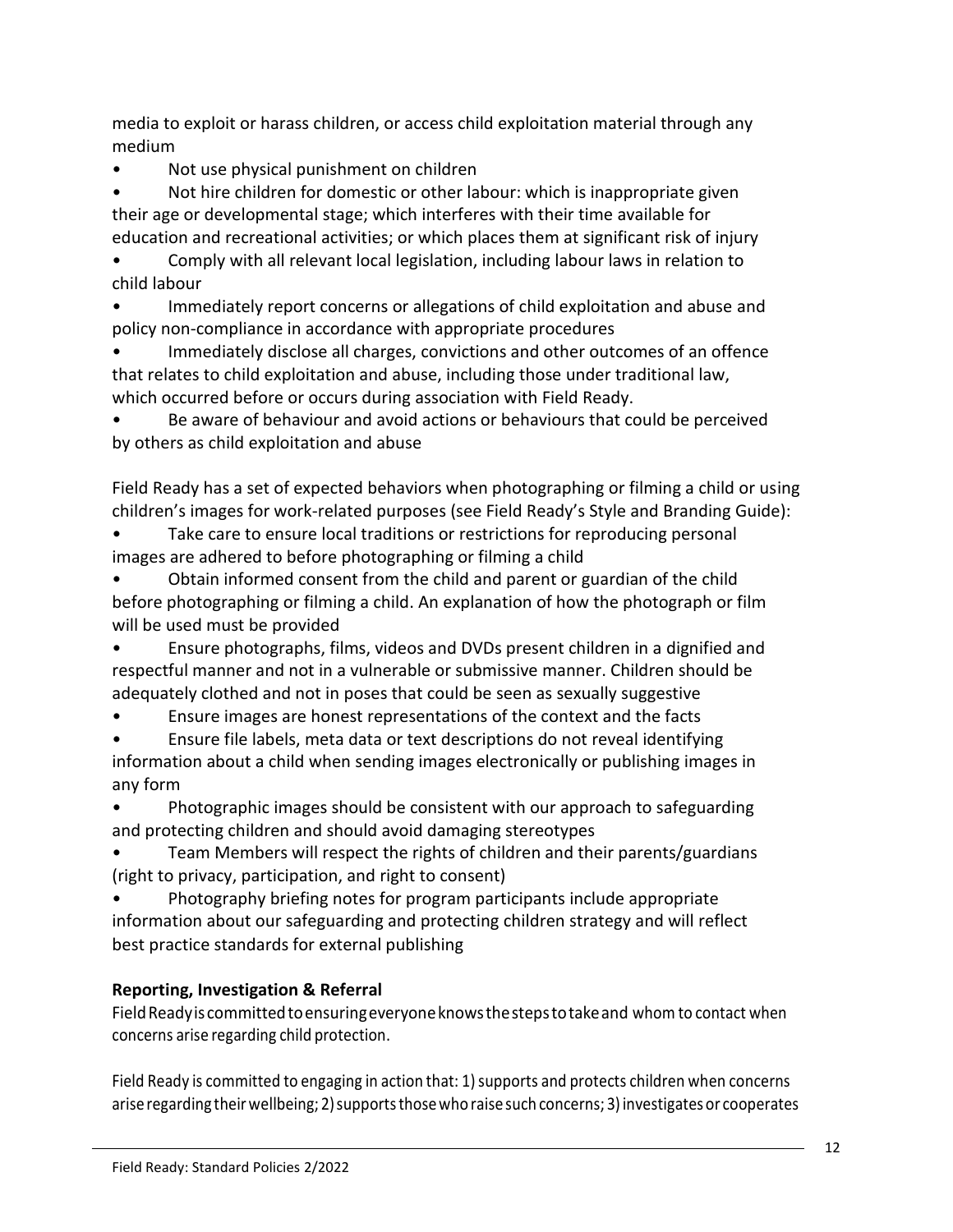with any subsequent investigation; and 4) takes appropriate corrective action to prevent the recurrence of such activity. These policies apply equally to all children regardless of ethnicity, gender, age, religion, disability or sexual orientation.

## What to Report

Field Ready Team Members must report concerns or allegations of child abuse, exploitation, or any alleged violation of Field Ready's Child Protection Policy. Reports may include concerns from disclosures from children, directly witnessing abuse, or noticing someone acting in a concerning way. Where a humanitarian worker develops concerns or suspicions regarding sexual abuse or exploitation by a fellow worker, whether in the same aid agency or not, he or she must report such concerns via established agency reporting mechanisms.

#### How to Report

If any Field Ready Team Member, Executive Director, Board of Directors member, beneficiary or any other person(s) believes s/he has either witnessed or been the victim of abuse, harassment or exploitation during the course of work at Field Ready, s/he is expected to act quickly and get help. This involves taking every action possible to ensure that the victim is removed from the abusive or exploitative environment immediately. If any type of misconduct is suspected, the Team Member should report concerns in the following order:

- Field Ready Supervisor and/or child protection focal point (or, if not appropriate)
- Field Ready Executive Director (or, if not appropriate)
- Board of Directors (Trustees)

Field Ready Team Members who work with vulnerable individuals are required to report any violation of thispolicy within 24 hours of becoming aware of the violation. Thereportmaybemadeinpersonor inwritingandshallbesubmittedto theContractor's orVolunteer'ssupervisor, or,ifthe supervisoris suspected tobe involved in the misconduct, Field Ready's Executive Director. Under no circumstances are victims required to report the incident to the person involved in the misconduct or to a supervisor, whether or not the supervisor is alleged to be responsible for the misconduct. Care should be made so thatTeamMembersdonot place themselvesin a position where one ismade vulnerable to allegations of misconduct.

At the same time, knowledge of child protection concerns must be reported to the appropriate referral pathwayinthecountryorarea.Thiswilleitherbethroughthelegitimategoverningauthorityor, particularly where this does not exist or is in question, through the lead Child Protection Agency.

All Field Ready Team Members have a duty to manage sensitive information in a manner that is respectful, professional and that complies with the applicable law. Team Members must keep all information about any suspected or reported incidents strictly confidential, and must divulge only thatinformation to the reporting linesinvolved in the investigation (mentioned above), except as required by law. Retaliation of any kind is strictly prohibited and will not be tolerated. Any retaliation committed against a reporting partywillresultin immediate termination.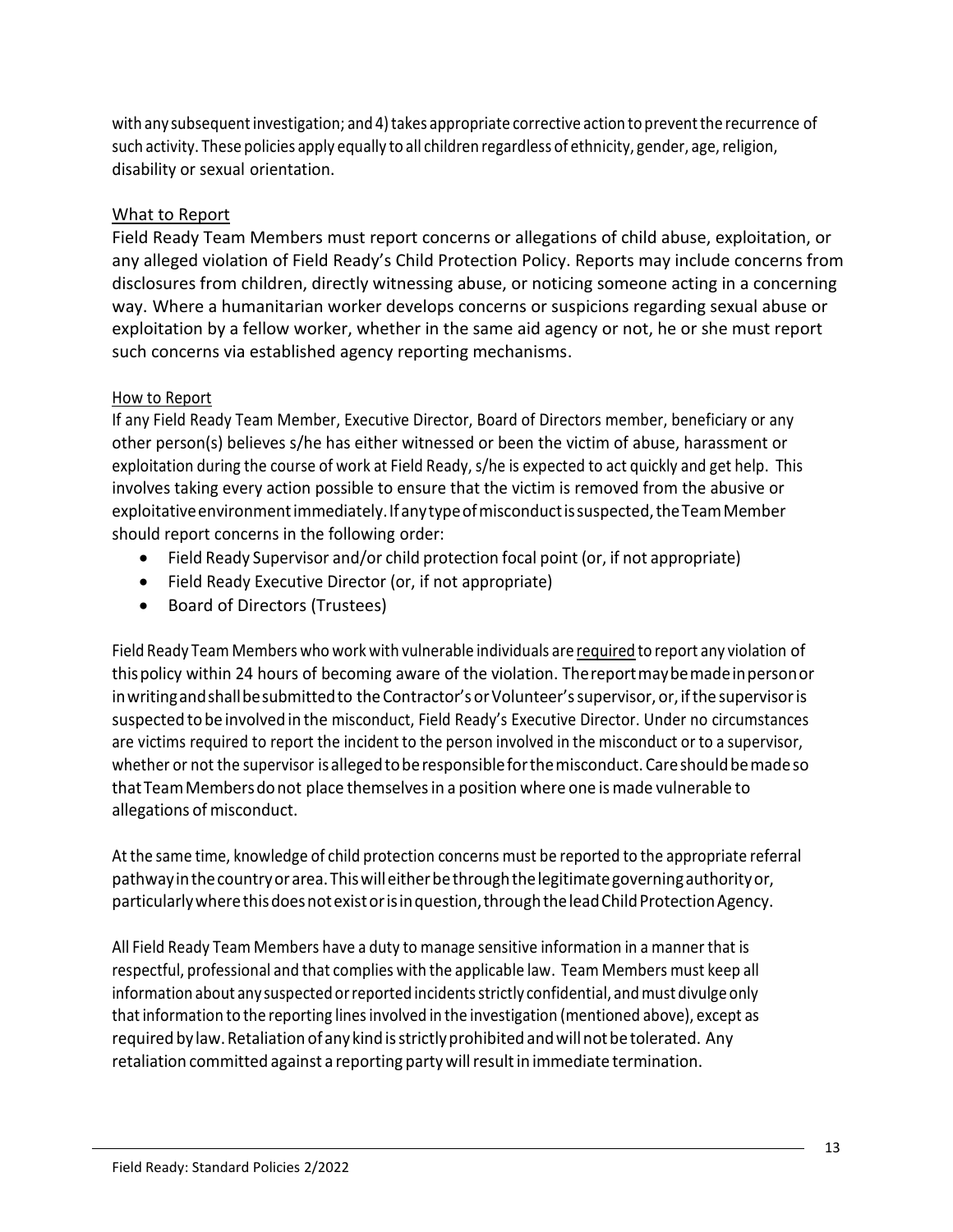All Field Ready Team Members are required to report instances of misconduct truthfully and responsibly and to cooperate fully in the investigation. Any Field Ready Team Member who is alleged to have sexually harassed or engaged in other sexual misconduct will be suspended with pay pending the outcome of the investigation. If Field Ready determines that misconduct has occurred, prompt remedial action will be taken, including the termination of the Field Ready Contractor and Volunteer Agreement. Intentional false reporting of sexual harassment and misconduct is also prohibited and will result in termination of the Field Ready Contractor and Volunteer Agreement.

In order to ensure relevance to local and international laws and maximum effectiveness in a changing global context, this policy will be reviewed and, where necessary, revised and reapproved, at least once every five years by the Directors or representatives appointed by the Directors of Field Ready.

**I have read and/or someone has read this policy to me. I understand the contents of this policy and that I am responsible for complying with its provisions. I further understand that a failure to comply with this policy will result in disciplinary action including termination.** 

Name (Print):\_\_\_\_\_\_\_\_\_\_\_\_\_\_\_\_\_\_\_\_\_\_\_\_\_\_\_\_\_\_\_\_\_\_\_\_\_\_\_\_\_\_

Signature: \_\_\_\_\_\_\_\_\_\_\_\_\_\_\_\_\_\_\_\_\_\_\_\_\_\_\_\_\_\_\_\_\_\_\_\_\_\_\_\_\_\_\_\_ Date: \_\_\_\_\_\_\_\_\_\_\_\_\_\_\_\_\_\_\_\_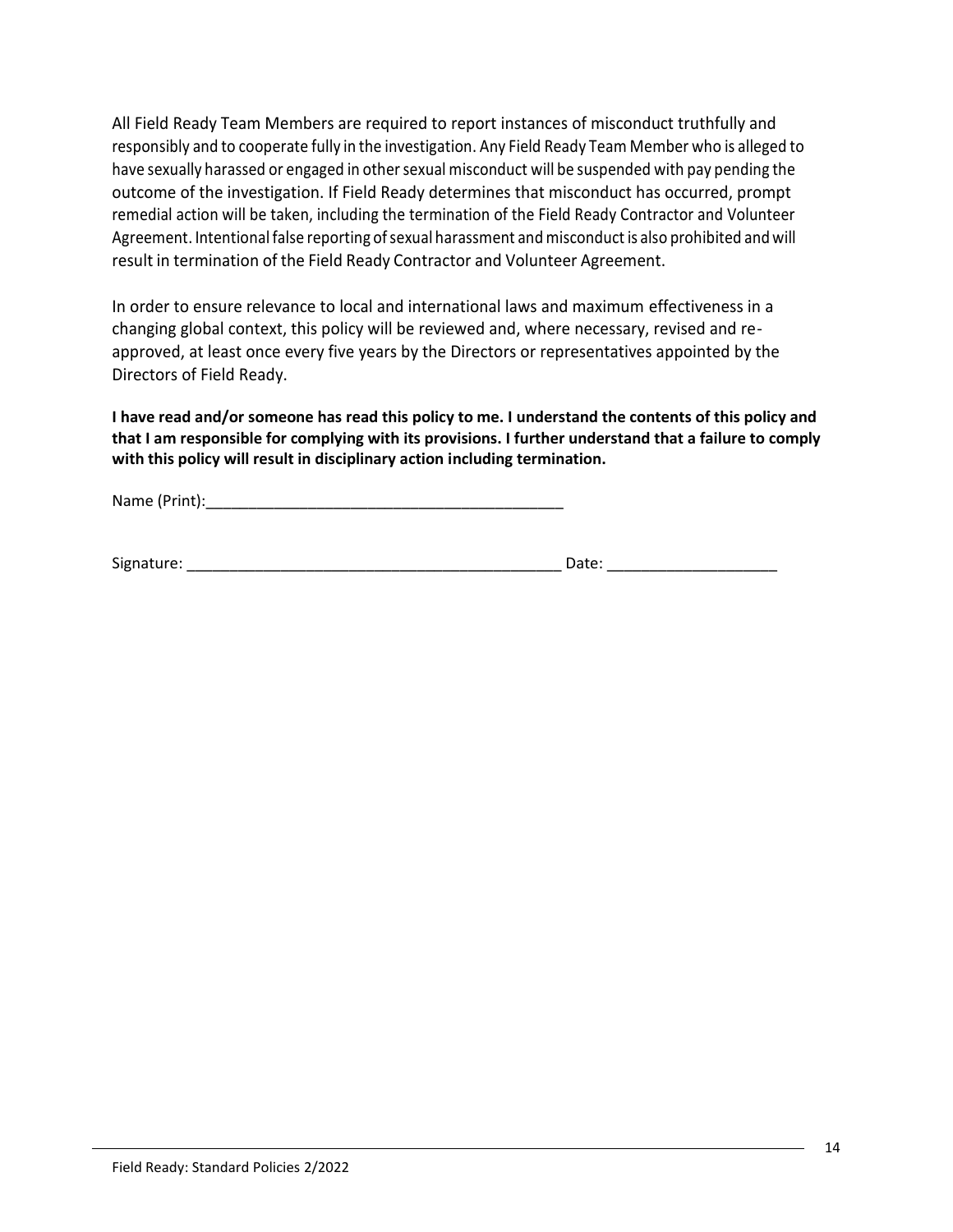## **Field Ready Vulnerability & Safeguarding Policy**

| First Approved: Jan 2014     | Latest Revision: N/A                    |
|------------------------------|-----------------------------------------|
| Applied to: All team members | Purpose: Making ethical values explicit |

As a non-governmental humanitarian and development organization, Field Ready is committed to full inclusion, freedom, safeguarding and support to groups and individuals who may be deprived, excluded and otherwise vulnerable. This is particularly the case in emergency situations – crises, conflict and disasters – where Field Ready has a focus and dedicated capacities.

The Agenda for Humanity, launched at the 2016 World Humanitarian Summit (WHS) addressed the need to protect and respect the rights of persons with disabilities, as well as other groups, in humanitarian crisis under transformation 3G on 'including the most vulnerable.' Field Ready was present at this Summit and actively pursues these objectives along with a focus on localization and related reforms.

The specific issue areas elaborated on in this policy are gender, people living with disability and older persons (a separate policy covers children) described below.

To be abundantly clear, as with all Field Ready policies, this policy is inclusive of all women and men, girls and boys, regardless of age, sexual orientation, gender identity, disability status, religion, ethnicity, socioeconomic status, geographic area, migratory status, forced displacement or health (e.g., people living with HIV/AIDS) status. Through its programs, Field Ready also actively promotes social cohesion, increases in freedom, reductions in tension and peace between people wherever possible and appropriate. Thus, the issues discussed here critical but not exhaustive to all the areas of concerned addressed explicitly by this policy.

#### **Gender**

Gender quality is more than simple parity but involves expansion of rights, freedoms, access and quality of life. Gender empowerment is achieved when women and girls acquire the power to act freely, exercise their rights, and fulfill their potential as full and equal members of society. Gender integration involves identifying, and then addressing, gender inequalities during strategy and project design, implementation, and monitoring and evaluation. Field Ready is dedicated to three strategic priorities related to gender:

- 1) Integrating gender equality and female empowerment into our work: This policy will be implemented by integrating approaches and actions to advance gender equality and female empowerment throughout our programming. Field Ready activity works to promote gender equality and female empowerment.
- 2) Addressing the unique challenges in crisis and conflict affected environments: USAID's work in conflict affected and fragile states should promote women's participation in all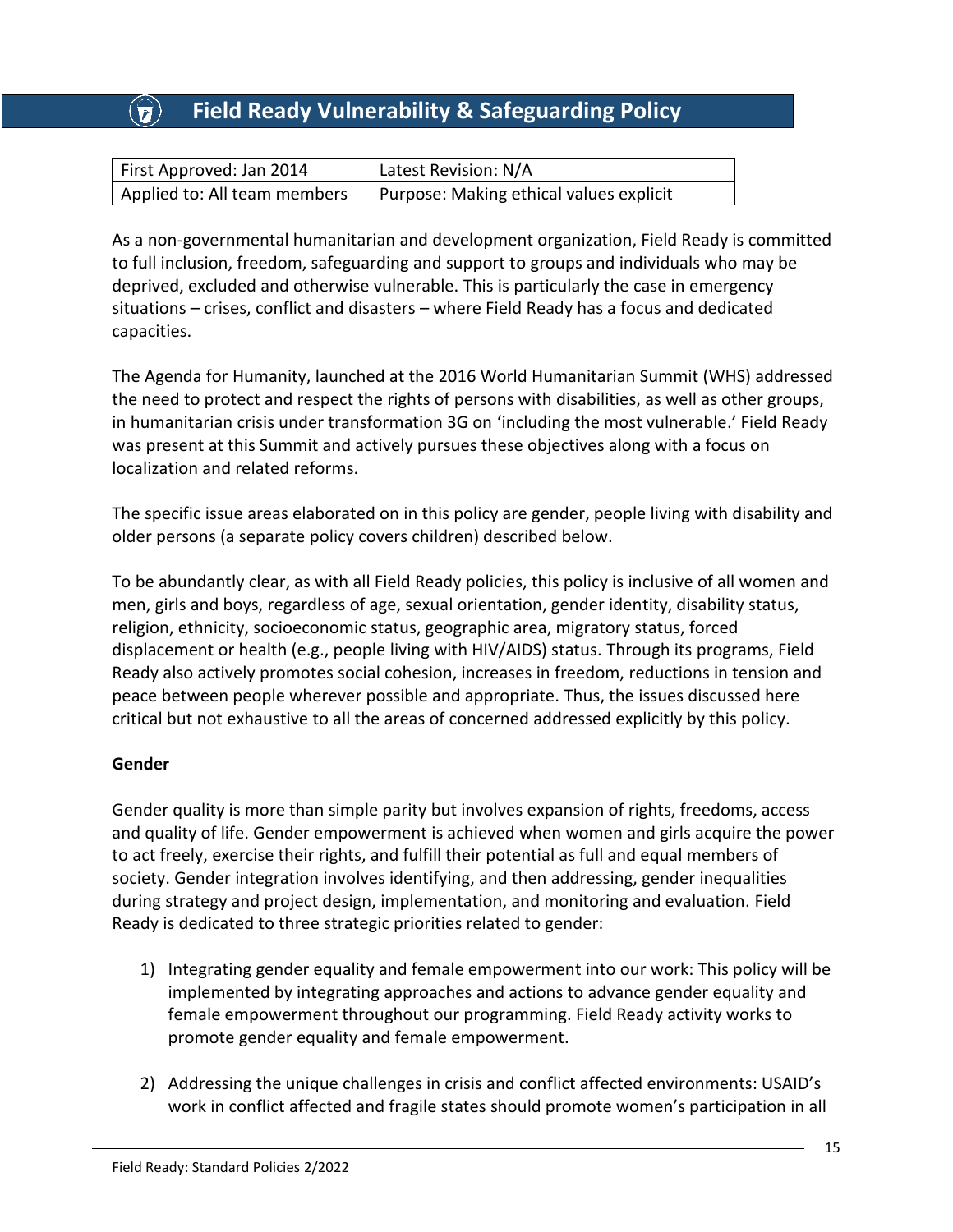efforts to prevent, resolve and rebuild following conflict; prevent and respond to sexual and gender based violence; and ensure that relief and recovery efforts address the different needs and priorities of women and men.

- 3) Pursuing an inclusive approach to foster equality: This policy is inclusive of all women and men, girls and boys, regardless of age, sexual orientation, gender identity, disability status, religion, ethnicity, socioeconomic status, geographic area, migratory status, forced displacement or HIV/AIDS status. Specifically, we will work to:
	- Reduce gender disparities in access to, control over and benefit from resources, wealth, opportunities and services economic, social, political, and cultural;
	- Reduce gender based violence and mitigate its harmful effects on individuals and communities; and
	- Increase capability of women and girls to realize their rights, determine their life outcomes, and influence decision making in households, communities and societies

Although not a specific program area, Field Ready will work to prevent horrific practices such as trafficking, slavery and other forms of servitude.

## **People with Disabilities**

The one billion persons with disabilities worldwide - of whom 80% live in the Global South - are among the most marginalized in crisis-affected communities. They are often unable to access appropriate basic assistance, including water, shelter, food, health or education and are rarely included in decision-making processes.

Field Ready works with partners to raise the issue of inclusion on the humanitarian agenda, together and in line with the UN Convention on the Rights of Persons with Disabilities (CRPD). The signatories of this promise that their future humanitarian actions will be inclusive of people with disabilities, based on five principles:

- 1) Non-discrimination and recognition of the diversity of people with disabilities;
- 2) Involvement of people with disabilities in developing humanitarian programs;
- 3) Ensuring services and humanitarian assistance are equally available for and accessible to all people with disabilities;
- 4) implementation of inclusive global policies;
- 5) Cooperation and coordination among humanitarian actors to improve inclusion of people with disabilities.

Field Ready's activities seek to address specific gaps with regard to inclusion and increasing the freedoms of people living with disabilities:

1) Lack of human resources and capacity. Uneven capacity and knowledge on mainstreaming inclusion of persons with disabilities in humanitarian programs continues to present challenges for humanitarian actors. While guidance exists and is being further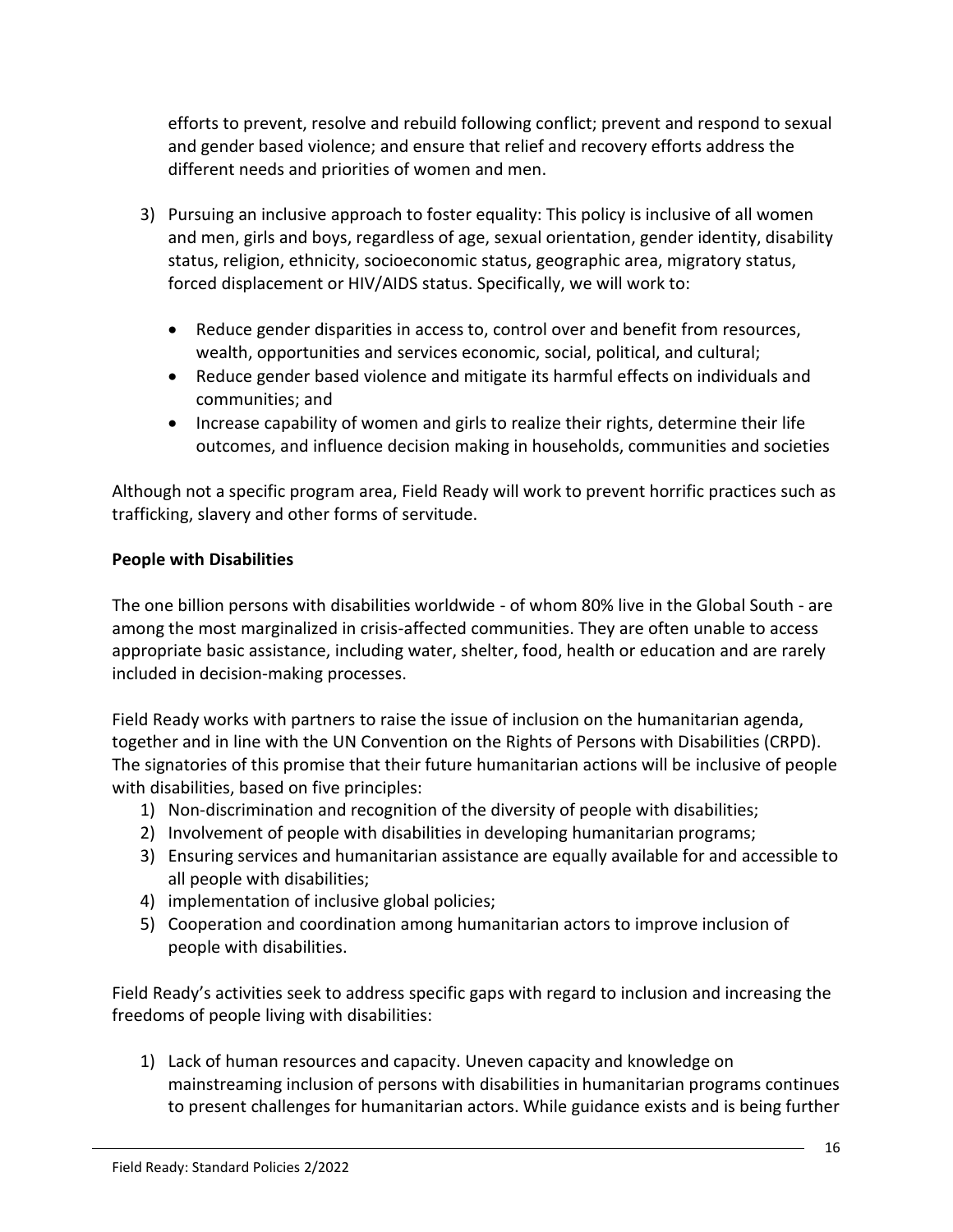developed, implementation requires dedicated resourcing and practical support to humanitarian actors.

- 2) Lack of engagement with persons with disabilities and their representative organizations. OPDs and persons with disabilities face difficulties in accessing trainings on humanitarian action, and generally there remains a lack of collaboration between humanitarian stakeholders and disability-rights stakeholders.
- 3) Lack of understanding of intersectionalities. Understanding and addressing intersectionalities also remains a challenge for humanitarian actors. Silos between gender, age and disability actors exist.

Specific actions carried out by Field Ready including locally making useful items that improve the wellbeing of people with disabilities, modification of conditions (programmatic and environmental) to increase accessibility such as handrails and ramps, and review and amend human resource procedures to be more inclusive.

## **Older Persons**

Population ageing has a profound impact on societies. It affects educational institutions, labor markets, social security, health care, long-term care and the relationship between generations. Active ageing is a central political concept that takes in no tonly the challenges, but also the opportunities of long-living societies. The abuse and neglect of older people remains a largely hidden issue, which leaves hundreds of thousands of older people experiencing, or at risk of, avoidable harm. Field Ready believes:

- Older people are equal members of society and should not be subjected to ageist attitudes, stereotyping or conduct.
- Human rights standards provide vital protection for older people by helping to change practice and procedure, culture and attitudes, and offering redress when breaches of human rights have taken place.
- Older people should be able to thrive whether they live in the countryside or in towns. They should be able to access essential services and live active lives
- We must all be supported to live and age well, and this means addressing the causes of poor health and embedding a culture of prevention in public services and policy. Health and care services must fully recognize the impact of both physical and mental health in maintaining our wellbeing.
- Older people should have choice and control over the support that they receive, so that it is tailored to their individual needs and preferences, and should be able to draw on a wide range of support which is not limited to traditional care services. No one should fall through the safety net due to over-standardized services or assessment of needs.
- Older people must be able to access health services that do not discriminate and that are equipped to provide safe, high quality care that's right for them.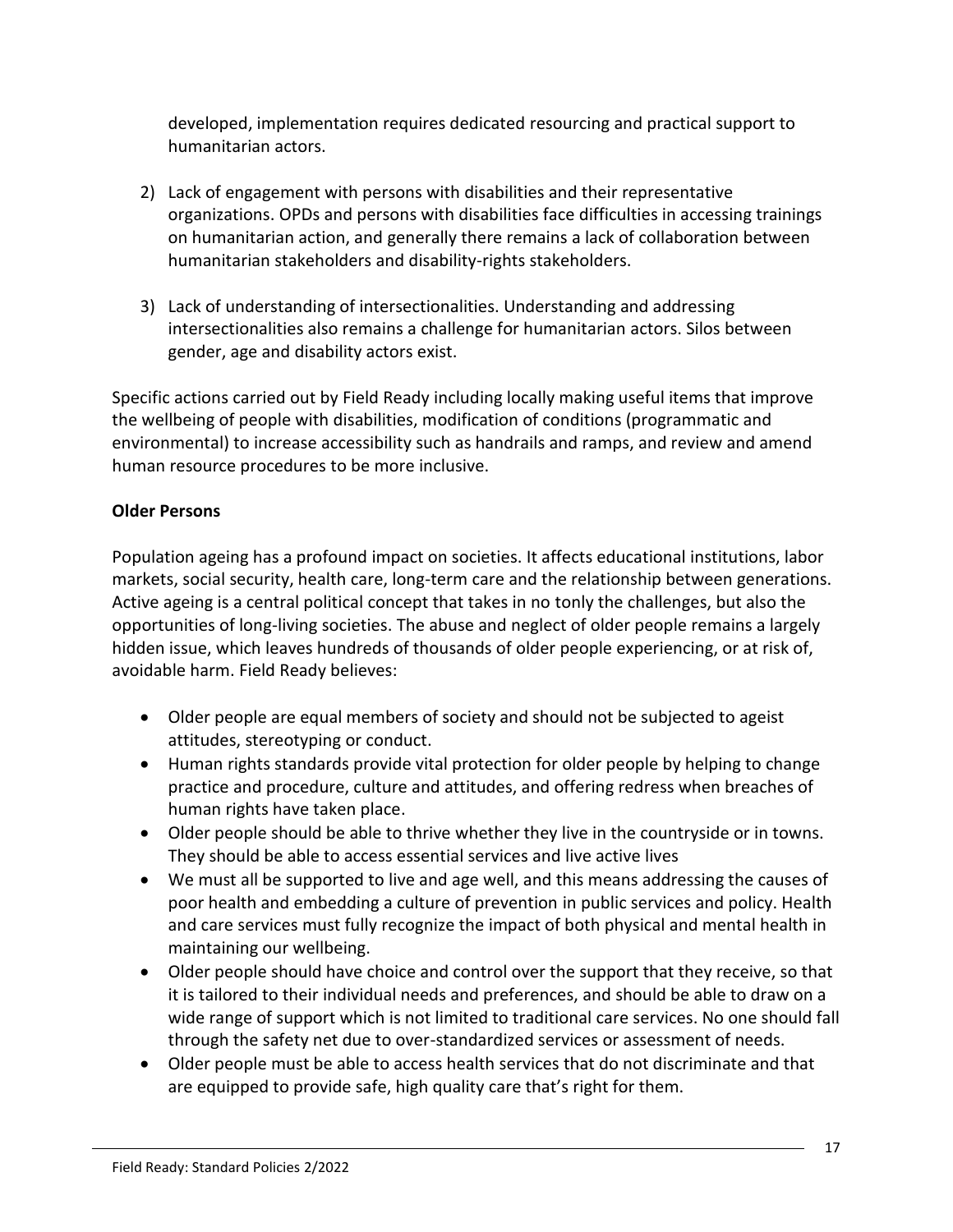- Develop a range of programs to meet the social and recreational needs of older people in partnership with local communities
- Develop appropriate methods of involving marginalized older people in programs, especially those aged 65 and over living alone in both urban and rural areas
- Provide appropriate sheltered housing for older people so that they can live independently and identify land suitable for these developments
- Create opportunities where young and older people can meet and mingle in their own community, by organizing intergenerational activities at community level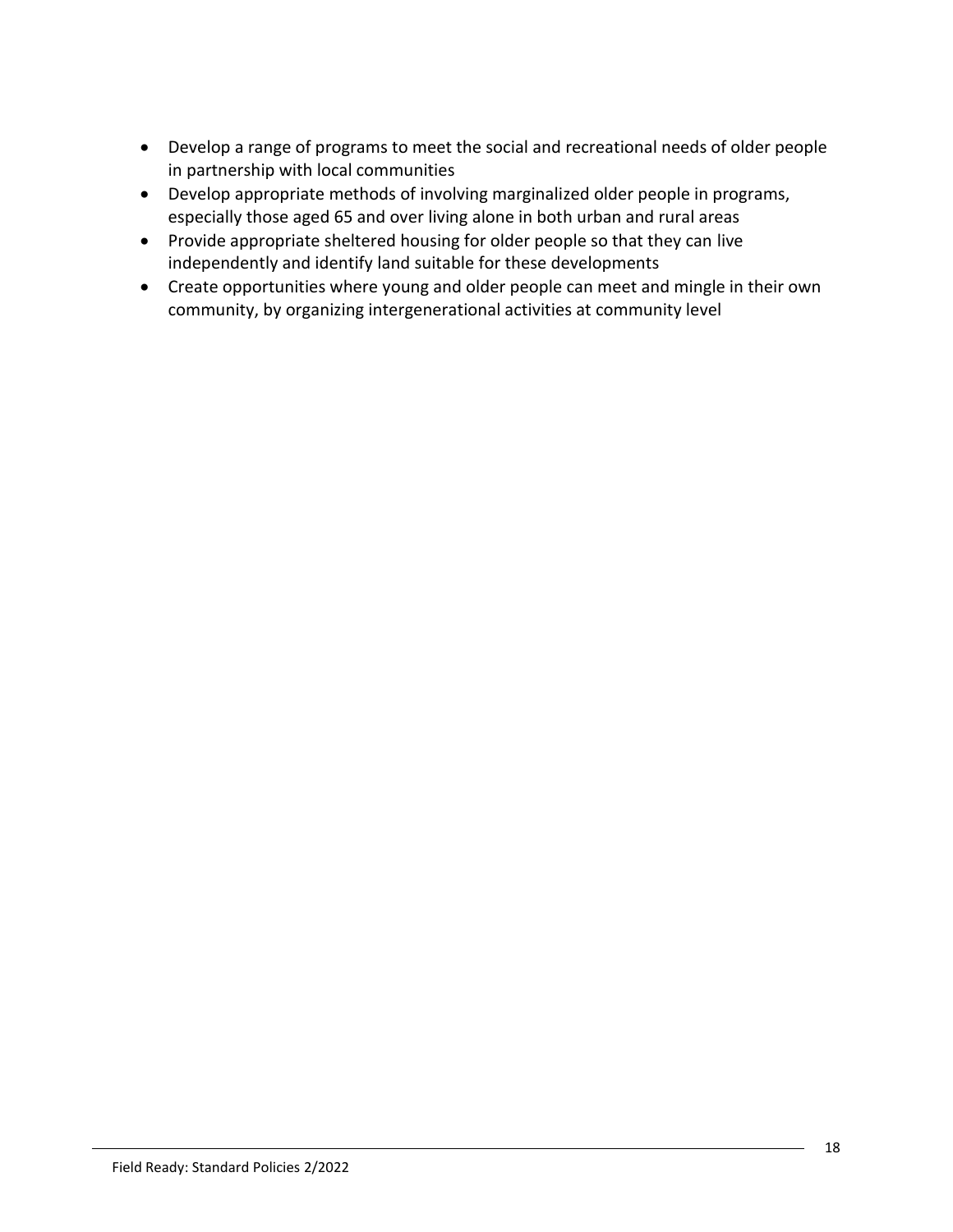# **Field Ready Whistle-Blowing Policy**

| First Approved: Jan 2017     | Latest Revision: July 2019                             |
|------------------------------|--------------------------------------------------------|
| Applied to: All team members | Purpose: Protecting people who hold others accountable |

Field Ready believes strongly in accountability, transparency and the respect for individuals. All Contractors, Volunteers, Consultants and Board Members ("Team Members"), the Executive Director, and Board of Directors members are encouraged to raise genuine concerns about possible misconduct in our operations, whether in matters of financial reporting or in any other matter not specifically addressed elsewhere. This is particularly important when the possible misconduct may negatively impact the beneficiaries of Field Ready.

This policy is designed to:

- Support the values and mission of Field Ready.
- Ensure that Team Members can feel comfortable raising concerns without fear of retribution.
- Provide a transparent and confidential process for dealing with concerns including, but not limited to: financial transactions, financial reporting, fraud/corruption, bribery, blackmail, criminal offenses, failure to comply with legal or regulatory obligations, miscarriage of justice; endangering the health and safety of other individuals; endangering the environment; concealment of any of the foregoing concerns.

This policy extends to all Field Ready activities (including cyberspace) and extends to Team Members, the Executive Director, Board of Directors members and other partner and beneficiary organizations with which we work.

#### **Duties and Obligations of Team Members**

- 1. If any Team Member has a concern about possible misconduct, s/he is obligated to report it immediately, either orally or in writing. Any such report should include full details and, if possible, supporting evidence. If a report is made anonymously, it is more difficult for Field Ready to take action. Reports should not be made anonymously unless the Team Member believes there is no other alternative. Team Members should report any concerns in the following order:
	- Field Ready Supervisor (or, if not appropriate)
	- Field Ready Executive Director (or, if not appropriate)
	- Board of Directors (Trustees)
- 2. Team Members who in good faith raise concerns covered by this policy shall be treated fairly and protected from victimization and other detrimental treatment.
- 3. Team Members shall fully cooperate with any investigations conducted by Field Ready.

#### **Duties and Obligations of Field Ready**

Field Ready shall treat all concerns brought to our attention seriously and in accordance with this policy.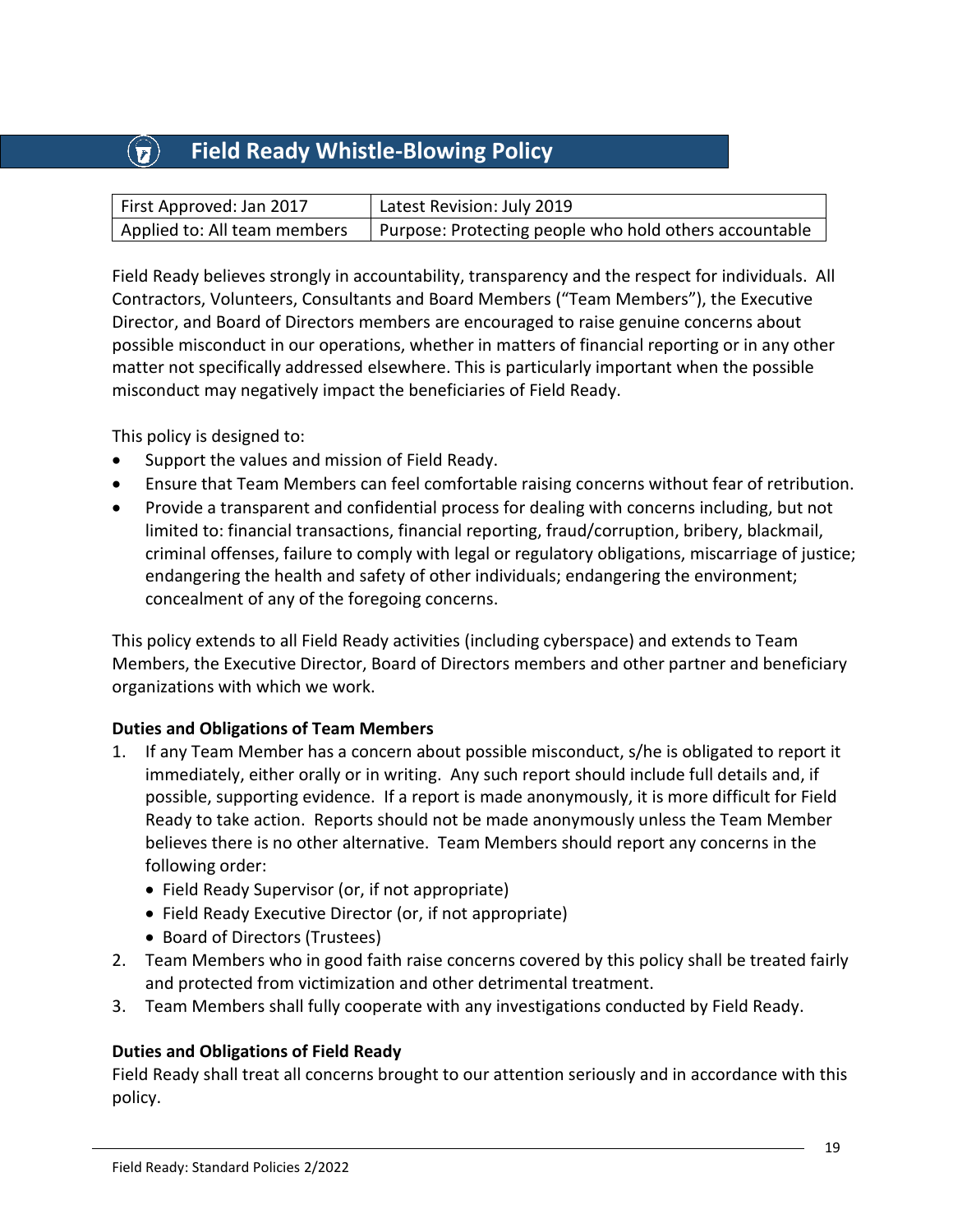- 1. Field Ready shall consider whether the alleged misconduct falls under the area of "whistleblowing" contained in this annex or whether another policy (Annex 2: Protection, Harassment and Sexual Exploitation Policy; Annex 3: Child Protection Policy or Annex 5: Anti-Fraud, Anti-Terrorism & Anti-Corruption Policy) may better apply to the alleged misconduct.
- 2. If the alleged misconduct is determined to fall under this whistle-blowing policy, such allegations shall be reported in the order consistent with which Team Members shall report:
	- Field Ready Supervisor (or, if not appropriate)
	- Field Ready Executive Director (or, if not appropriate)
	- Board of Directors (Trustees)
- 3. If Field Ready determines that an investigation is warranted, we shall conduct a thorough and confidential investigation to the extent possible. Complete confidentiality protecting the identity of the Team Member will not always be possible. If a Team Member's identity must be disclosed, s/he will be advised prior to disclosure unless there is legal requirement or police advice not to do so.
- 4. In the course of any investigation, Field Ready shall ensure that any person accused of alleged misconduct is fairly treated at all times and has the right to present his/her own account of events as early as possible during the investigation.
- 5. Field Ready will investigate, and treat as a serious matter:
	- Allegations made by a Team Member which are not in good faith and are found to be false or malicious
	- Actions by a Team Member intending to either prevent a fellow Team Member from making a confidential report or victimize that Team Member for raising concerns Intentional false reporting of misconduct is prohibited and will result in termination of the Field Ready Contractor and Volunteer Agreement.
- 6. Field Ready shall provide feedback to those who raise concerns in connection with this whistleblowing policy. Such feedback shall include what steps have been taken to investigate and address the concern. Under certain circumstances, however, there may be a delay in giving feedback or a limit to what can be shared based on the advice of police and/or legal counsel.

**I have read and/or someone has read this policy to me. I understand the contents of this policy and that I am responsible for complying with its provisions. I further understand that failure to comply with this policy will result in disciplinary action which may include termination.** 

Name (Print):

Signature:

X

Date: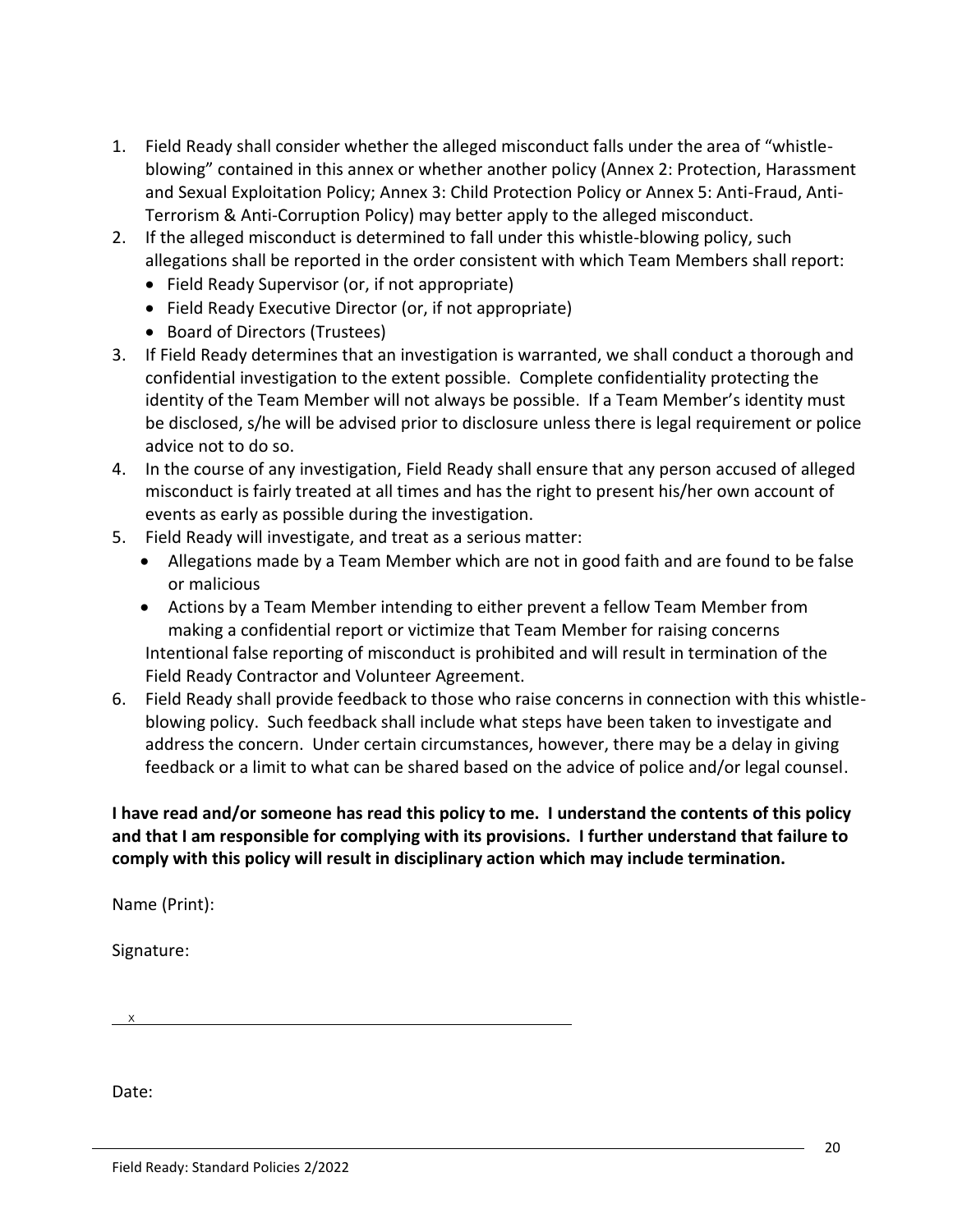# **Field Ready Conflict of Interest Policy**

| First Approved: Jan 2014     | Latest Revision: July 2019        |
|------------------------------|-----------------------------------|
| Applied to: All team members | Purpose: Prevention of corruption |

Field Ready prohibits its Team Members (staff, volunteers, consultants and board members) from engaging in any activity, practice, or act which conflicts with, or appears to conflict with, the interests of Field Ready. Each Team Member is required to disclose any interest or involvement when participating in a transaction of the organization in which another party to the transaction includes himself, a close relative (spouse, parent, child, sibling, niece, nephew or in-law) or an organization with which the member of the board, the Team Members, or a close relative, is affiliated.

The purpose of the conflict of interest policy is to protect this tax-exempt organization's interest when it is contemplating entering into a transaction or arrangement that might benefit the private interest of an individual associated with Field Ready or might result in a possible excess benefit transaction. This policy is intended to supplement but not replace any applicable state and federal laws governing conflict of interest applicable to nonprofit and charitable organizations.

In general, Team Members should refrain from: offering, soliciting or accepting gifts, except those of a nominal value, in return for an advantageous position; engaging in conduct that interferes with the primary time and effort obligation to Field Ready or divides his or her loyalty, or discredits Field Ready's name; or, disclosing confidential or proprietary information about Field Ready to third parties. A specific example may be a Team Member or close relative has a business or financial interest in any third party, such as a supplier of goods, provider of services, or lessor of property; dealing with Field Ready. Hiring a close relative is a violation of this policy.

#### **Procedures**

In connection with any actual or possible conflict of interest, an interested person must disclose the existence of the financial interest and be given the opportunity to disclose all material facts to the directors and members of committees with governing board delegated powers considering the proposed transaction or arrangement.

This policy is not intended to detail every situation that could give rise to a conflict of interest. A person with ordinary good judgment should know whether or not a particular activity involves an actual or potential conflict. Where there is doubt, the matter should be brought to the attention of the Executive Director, who will take action as appropriate.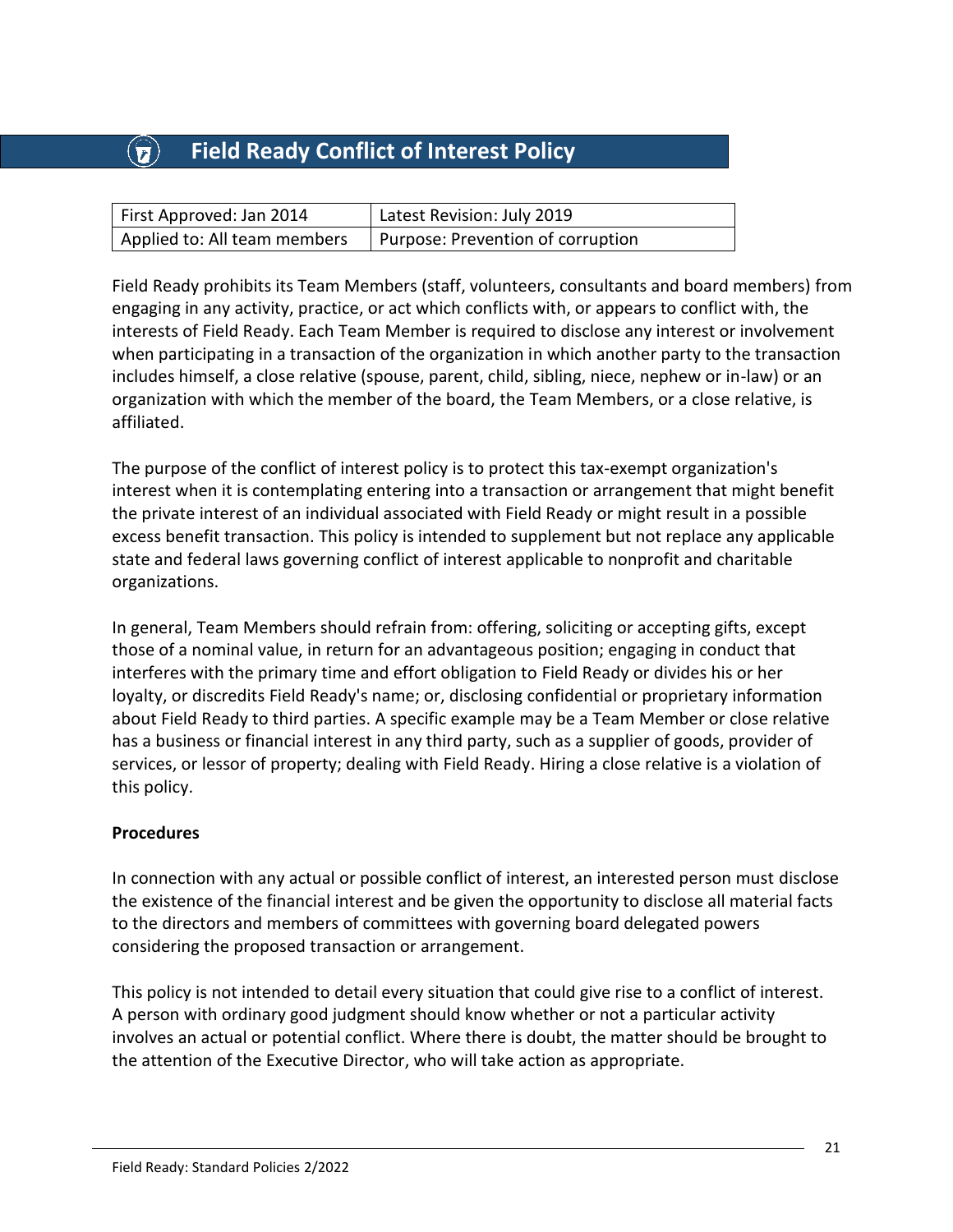Upon discovery of a potential conflict, either in procurement or hiring or any other area of organizational interest, the Team Member should make prompt disclosure to the Executive Director (and if s/he may be involved, the Board Chair), but no later than 30 days after the occurrence.

#### **Failure on the part of the Team Member to abide by this policy will be considered a major misconduct and the person will be terminated immediately from Field Ready.**

Each Team Member with governing board delegated powers shall sign this statement which affirms such person:

- Has received a copy of the conflicts of interest policy,
- Has read and understands the policy,
- Has agreed to comply with the policy, and
- Understands the Organization is charitable and in order to maintain its federal tax exemption it must engage primarily in activities which accomplish one or more of its taxexempt purposes.

**I have read and/or someone has read this policy to me. I understand the contents of this policy and that I am responsible for complying with its provisions. I further understand that failure to comply with this policy will result in disciplinary action which may include termination.** 

Name (Print):

Signature:

X

Date: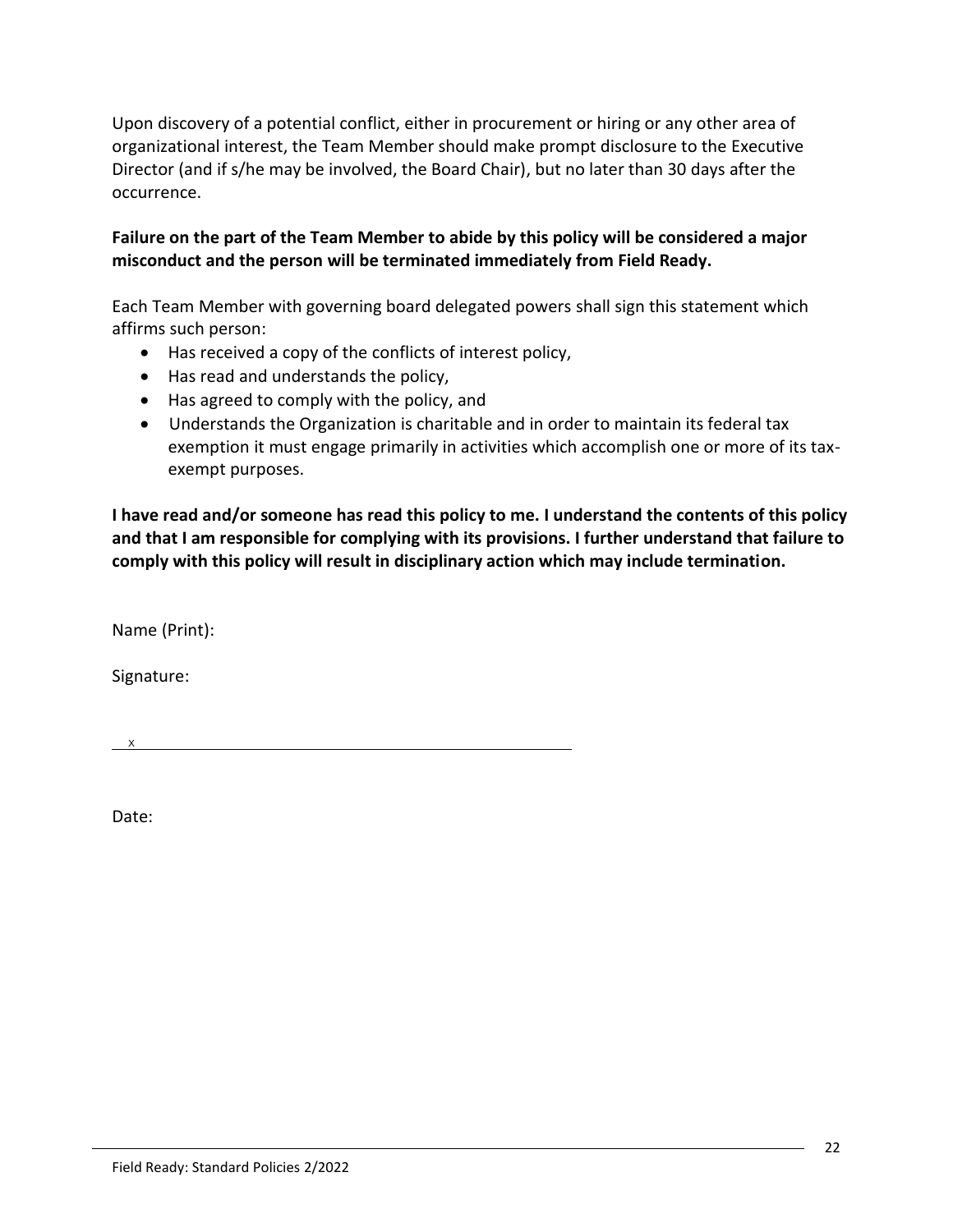# **(a)** Field Ready Anti-Fraud, Anti-Terrorism & Anti-**Corruption Policy**

| First Approved: Jan 2014     | Latest Revision: July 2019                             |
|------------------------------|--------------------------------------------------------|
| Applied to: All team members | Purpose: Prevention of fraud, involvement in terrorism |
|                              | and corruption                                         |

#### **I. Introduction – Fraud and Corruption Defined**

Fraud is defined in this policy as an act carried out either by an internal source (Contractors, Volunteers, and consultants ("Team Members"), the Executive Director, and Board of Directors members) or external source (anyone else) with the deliberate intention of deceiving Field Ready, our donors, beneficiaries or the general public to either gain an advantage or cause loss. Similarly, corruption is dishonest or illegal conduct by those in power. Fraud and corruption include acts varying from theft to false accounting, from the builder who dishonestly conducts unnecessary repairs to the candidate who claims false qualifications on his/her job background. It may involve not telling the truth, failing to say something when a policy is at risk or abusing a professional position.

As defined by Field Ready, fraud and corruption include prohibited conduct such as:

- **Kickbacks:** No person shall provide or attempt to provide, solicit, accept or attempt to accept any item of value or necessity.
- **Influence:** No person may solicit, offer or accept any offer to exert economic, political or personal pressure or influence on another person for the benefit of any person, in return for a preference, favorable decision, or other advantage in an existing or proposed transaction.
- **Conflict of Interest:** Team Member conduct should not foster any suspicion of conflict between professional duty and personal interest.
- **Bid-Rigging:** With regard to any bid, request, proposal, or offer of assistance, no person shall agree with another person, who is, or except for such agreement would be, a competitor of such person to eliminate, limit or dilute competition or improperly influence or try to improperly influence, the making of an award, grant, contract or undertaking of any humanitarian organization.
- **Gifts:** No person may solicit, offer or accept any gift or thing of value greater than \$20 from any other person where there is an actual or potential business relation between such parties.
- **Grant Rotating:** No person shall engage in any agreement or collusive scheme to rotate or distribute among selected or predetermined persons the award of grants, contracts, or offers of assistance in contravention of the established policies of any donor humanitarian organization.
- **Discrimination:** In selecting suppliers, Field Ready shall not discriminate among them based on reasons irrelevant to stated purchasing requirements, including reasons concerning but not limited to the supplier's gender, race, religion, age, or ethnicity.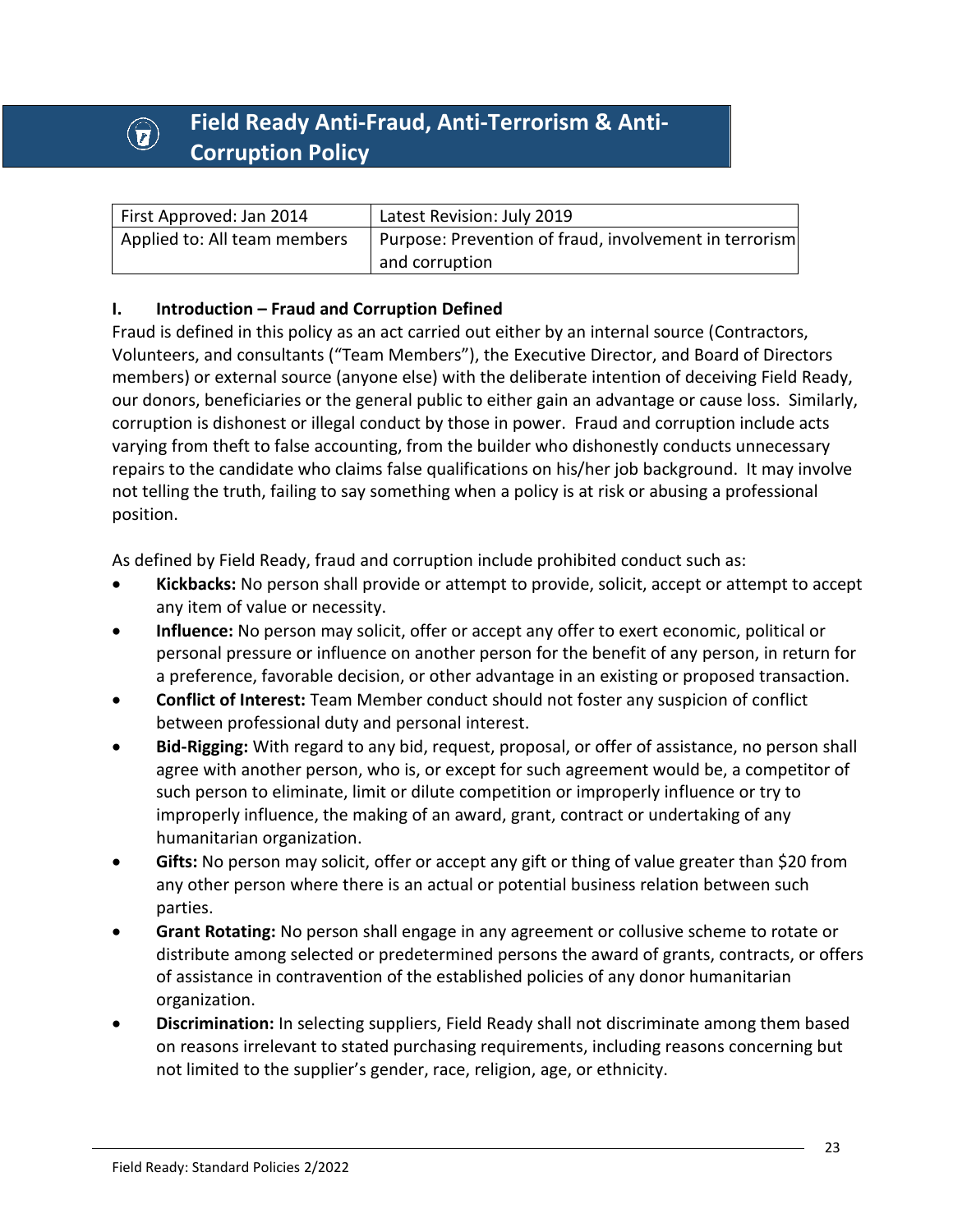## **II. Field Ready's Position on Fraud and Corruption**

Field Ready has zero tolerance of fraud and corruption of any type or in any circumstances, whether perpetrated by Team Members, the Executive Director, Board of Directors members, partner or beneficiary. Fraud reduces our ability to help people in crisis. It is reprehensible for anyone to attempt to defraud a charity because this is in effect stealing from the most vulnerable and needy.

Likewise, we must ensure that we are not used to assist in money laundering, terrorism or any other nefarious or unlawful activity. The policy and procedures outlined here are designed to prevent those circumstances from arising in the first place.

Field Ready expects that its Team Members, Executive Director, Board of Directors members, partners and beneficiaries will have the highest standards of honesty at all times and will report all instances of fraud and corruption immediately. Specifically, this policy explicitly provides that:

- 1. No funds or assets will be used for any unlawful or improper purpose.
- 2. No political contributions will be made from Field Ready funds in any country, even in countries where such contributions may be legal.
- 3. Gratuities, business entertainment, meals and gifts that are both lawful and customary may be permissible, but may not be allowable. However, no payments, gratuities, or gifts will be made, directly or indirectly, to any official or employee or other Government or any Government agency.
- 4. Financial data required to be submitted to donors, including governments, must be accurate, complete and current and prepared in accordance with applicable grant requirements, where appropriate.
- 5. No payments will be solicited or received by a Team Member or relative of a Team Member from a vendor or sub grantee or prospective vendor or sub grantee.
- 6. Payments to agents, brokers or middlepersons may be made where required in the normal course of business to secure goods and services for Field Ready taking care that such payments are in line with prevailing practice. Agents' compensation must be reasonable in relation to the services performed and will not exceed the normal rate for transactions of a similar nature and size in the particular location.
- 7. All financial transactions will be accounted for accurately and properly. No undisclosed or unrecorded funds or assets will be established or maintained for any purpose.
- 8. Payments/cash transactions will be made only into and from bank accounts approved by Field Ready's Executive Director.

Field Ready requires its Team Members, Executive Director and Board of Directors members to abide by the foregoing standards of ethical behavior in their dealings with its suppliers, consultants, sub-grantees, subcontractors, and governments. Again, they are required to report any violations of these standards.

## **A special note on terrorist financing / excluded entities**

Field Ready takes every step to ensure that we are not inadvertently used by either an individual terrorist or terrorist organization. In the past, government authorities have been concerned about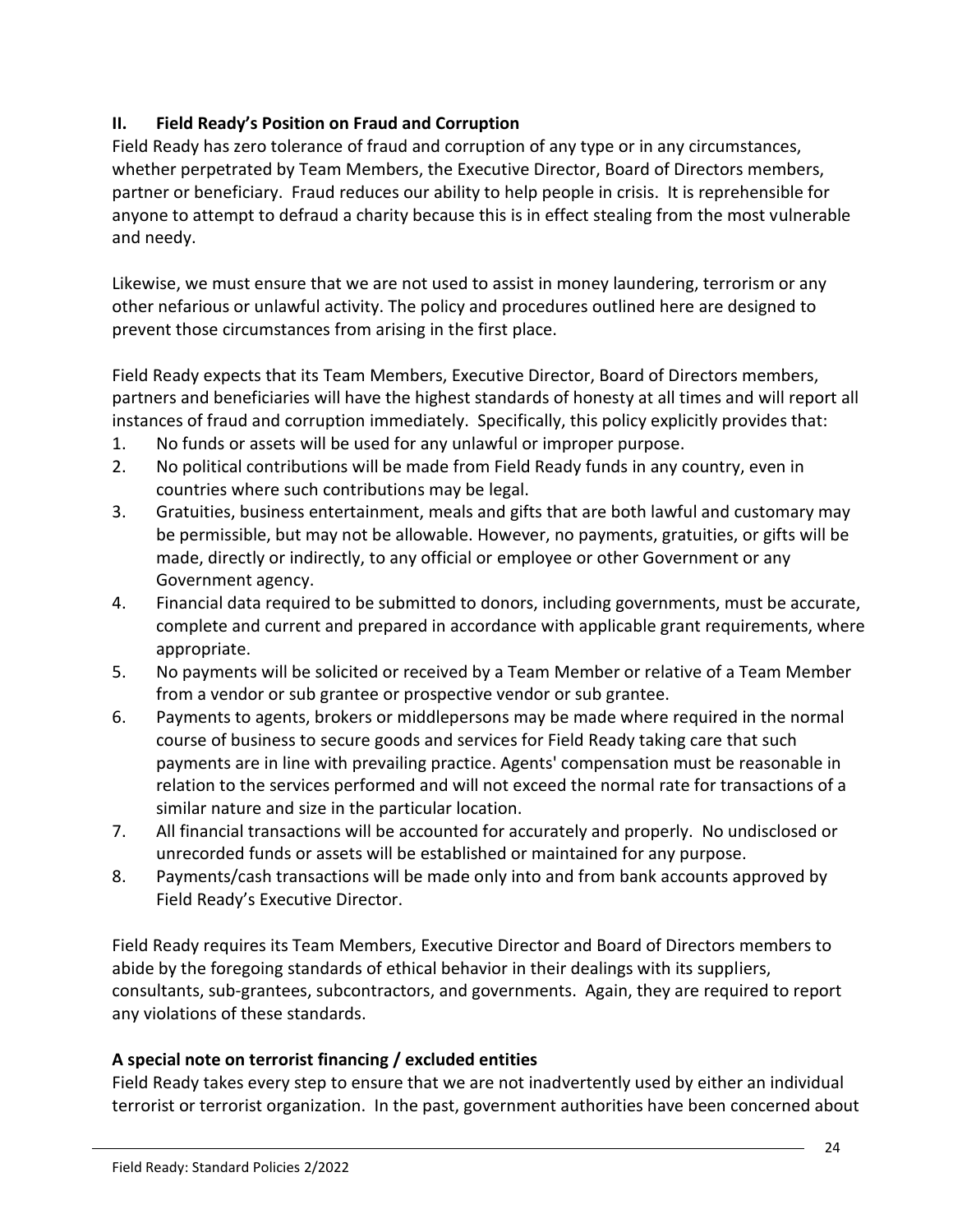suspicious persons working for charities in various countries who used their positions for terrorist aims. Another concern is that an Team Members may use the charity's funds to support the terrorist aim rather than for the purpose that was originally intended.

Field Ready reserves the right to perform background checks on its Team Members, and these background checks may be updated every six months. Additionally, Field Ready performs due diligence to ensure that vendors and partners are not affiliated with any individual terrorist or terrorist organization/entity sanctioned or restricted by the US Federal Government or the United Nations. Specifically:

- **Terrorist Financing**: Field Ready cannot procure from firms/individuals who are considered "Specially Designated Nationals". Refer to: [www.treasury.gov/offices/enforcement/ofac/sdn](http://www.treasury.gov/offices/enforcement/ofac/sdn)
- **Excluded Parties:** Field Ready vendors must be eligible for US Government contracts and must not appear all or in part on the registry of "Lists of Parties Excluded from Federal Procurement and Non-procurement Programs". Refer to: [www.dol.gov/ofccp/regs/compliance/preaward/debarlst.htm](http://www.dol.gov/ofccp/regs/compliance/preaward/debarlst.htm)
- **Source-Origin-Nationality:** Under no circumstances may goods or services be purchased, supplied from, contain any parts from, be manufactured in, or be shipped through any "foreign policy restricted countries". The Office of Foreign Assets Control of the US Treasury (OFAC) administers a number of different sanctions, blocking the assets and restricting trade to accomplish US foreign policy and security goals. Refer to: <https://www.treasury.gov/resource-center/sanctions/Programs/Pages/Programs.aspx> The United Nations Security Council also maintains a sanctions list. Refer to: <https://www.un.org/sc/suborg/en/sanctions/un-sc-consolidated-list>

#### **Preventing and detecting fraud and corruption**

All Team Members, the Executive Director, Board of Directors members, partners and beneficiaries are responsible for fraud prevention and detection at Field Ready. All are obligated to report suspected fraud and corruption immediately (see section IV on Reporting below).

#### **Promoting an Anti-fraud and Anti-corruption Culture**

Field Ready purposely recruits and retains Team Members who have a proactive attitude to protecting and making best use of its assets in accordance with our vision and mission. This attitude is reinforced by our code of conduct and other policies and procedures contained in the Field Ready Contractor and Volunteer Agreement and its Annexes.

#### **Deterrence and detection**

Team Members, the Executive Director and Board of Directors members are responsible for reducing opportunities for fraud and corruption and improving detection rates. This can be achieved this by:

- 1. Identifying the risks to which operations, locations and assets are exposed
- 2. Maintaining/reinforcing adequate controls
- 3. Ensuring effective compliance with controls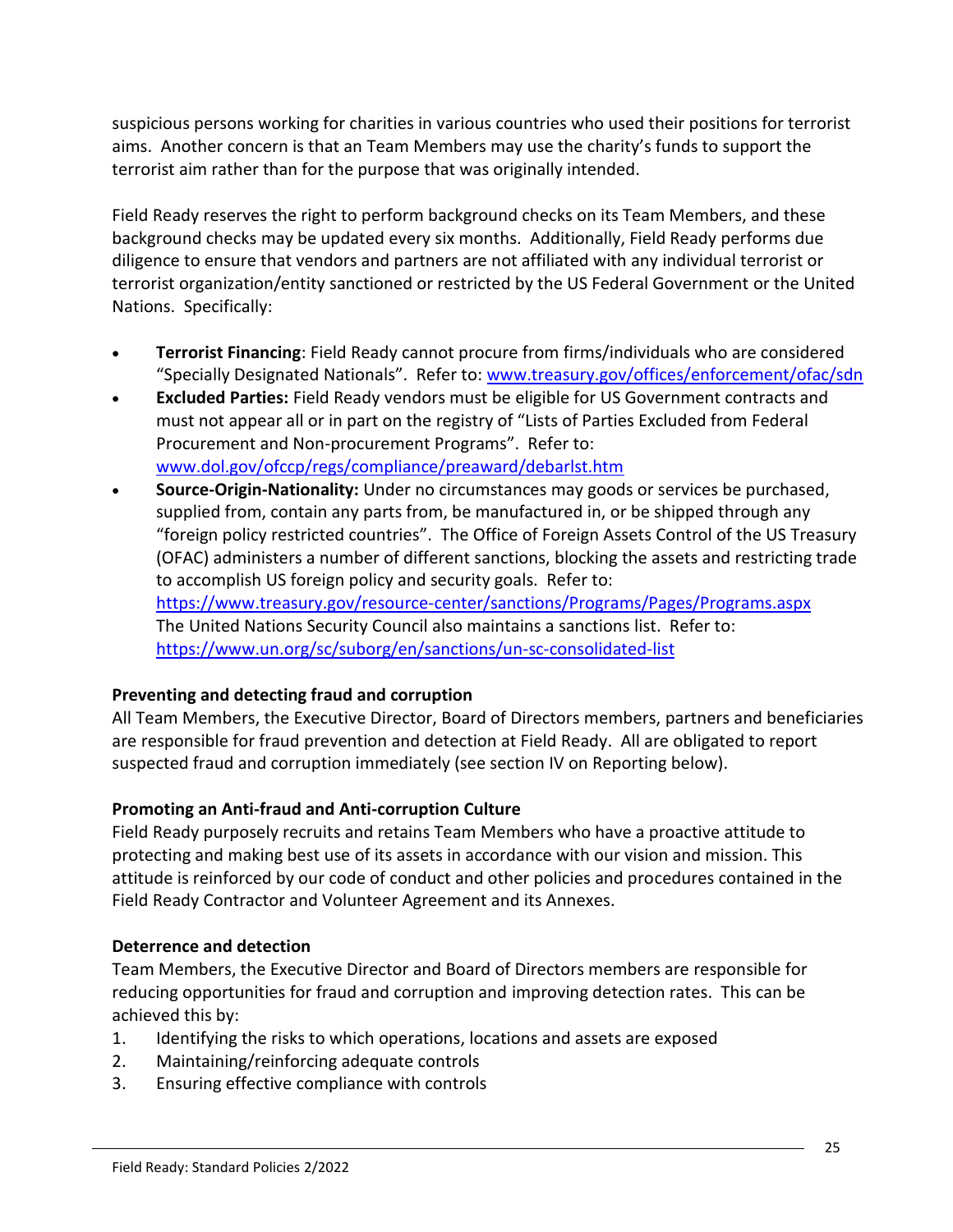Well-designed and cost effective controls include, but are not limited to, the following:

- Thorough Team Member recruitment procedures
- Physical security of assets, from computers to petty cash
- Clear organization of responsibilities and reporting line
- Adequate staffing levels
- Supervision and checking of output/performance monitoring. This may include random spot checks
- Segregation of duties to ensure that key functions and controls are not performed by the same Team Member
- Rotation of Team Members if appropriate (where long-term staff are employed)
- Complete and secure audit trails
- Budgetary and other financial reports in accordance with Generally Accepted Accounting Principles (GAAP). Audited financial reporting if appropriate.

Major deterrents to perpetrating fraud and corruption are the risk of being caught and the severity of the consequences. Field Ready will always take robust action, including prosecution, against those who commit fraud. Most frauds (over 50%) are discovered though the normal operation of controls. Information from third parties accounts for around 30% of cases.

Because they are protected under the whistle-blowing policy (Annex 4), Team Members should report suspicions of fraud. Partner organizations, beneficiaries, suppliers, or other individuals/ organizations are also encouraged to report their suspicions. In addition to reporting the fraud to the police, Field Ready will actively pursue the recovery of assets using all legal means.

## **III. Working with Partner Organizations**

When working with partner and donor organizations (including accepting resources from donors) due diligence may be used to detect and prevent fraud or corruption within these organizations. Without this due diligence, Field Ready could risk being inadvertently associated with an individual or organization that engages in illegal activities or other activities inconsistent with our vision, mission and other policies contained herein. Examples of due diligence include, but are not limited to ensuring:

- partners' financial reports and proposed budgets are thoroughly reviewed prior to any partnership with Field Ready
- that a thorough, documented partner assessment is undertaken prior to engagement to assess the partner's control environment
- that Field Ready policies are shared and understood by partner staff, where partner's own policies are considered inadequate, conflicting or do not exist (e.g. procurement policy)
- a signed partnership agreement supports all work with partners

## **IV. Reporting**

Field Ready's policy is that Team Members, the Executive Director, Board of Directors members, partners and donors conduct their activities morally, ethically, and in the spirit of accountability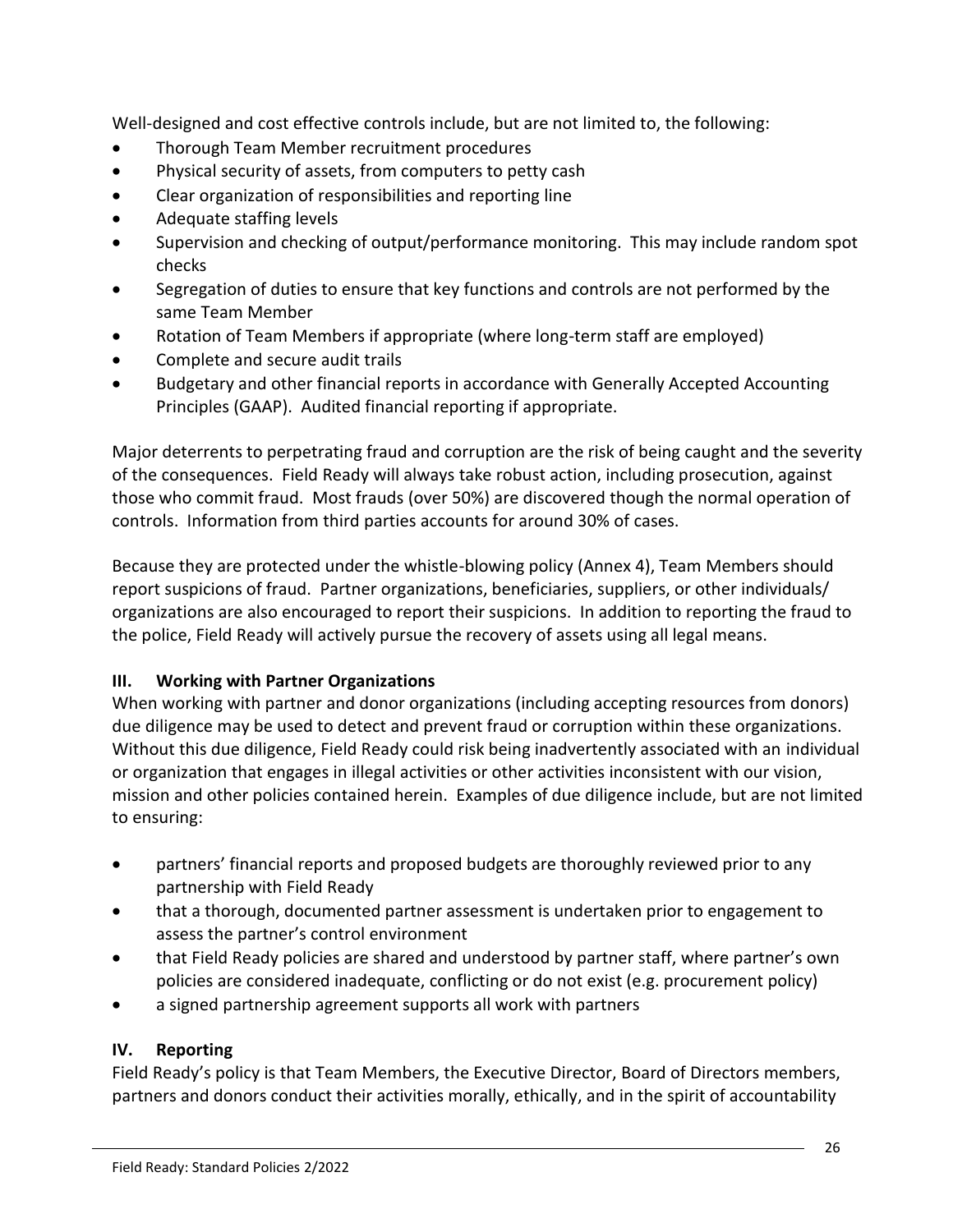and transparency, and in conformity with applicable laws, regulations and practices common to responsible corporations and non-government organizations. This is intended to prevent corruption and other types of fraud.

It is the responsibility of all Team Members, the Executive Director and Board of Directors members to report any suspicions of actual or attempted fraud/corruption. Team Members who in good faith raise concerns covered by this policy shall be treated fairly and protected from victimization and other detrimental treatment. Team Members shall fully cooperate with any investigations conducted by Field Ready.

All reports of suspected fraud or corruption will be investigated. Control weaknesses identified as a result of reported instances will be addressed immediately to help prevent future similar occurrences. If any type of misconduct is suspected, the Team Member should report concerns in the following order:

- Field Ready Supervisor (or, if not appropriate)
- Field Ready Executive Director (or, if not appropriate)
- Board of Directors (Trustees)

If a report is made anonymously, it is more difficult for Field Ready to take action. Reports should not be made anonymously unless the Team Member believes there is no other alternative.

Intentional false reporting of misconduct is prohibited and will result in termination of the Field Ready Contractor and Volunteer Agreement.

#### **V. Investigation Procedures**

Once a suspected case of misconduct is reported, the suspected Team Member(s) will be placed on administrative leave while the investigation is carried out. During the course of any investigation, Field Ready shall ensure that any person accused of alleged misconduct is fairly treated at all times and has the right to present his/her own account of events as early as possible during the investigation.

Field Ready shall respect local laws and the inquiry will be carried out in as an efficient manner as possible. If, in the course of the investigation, it is determined fraud or corruption was indeed attempted or carried out, the Team Member's Contractor and Volunteer Agreement will be immediately terminated and the Team Member may be subject to legal proceedings.

If Field Ready determines that an investigation is warranted, we shall conduct a thorough and confidential investigation to the extent possible. Complete confidentiality protecting the identity of the Team Member will not always be possible. If a Team Member's identity must be disclosed, s/he will be advised prior to disclosure unless there is legal requirement or police advice not to do so.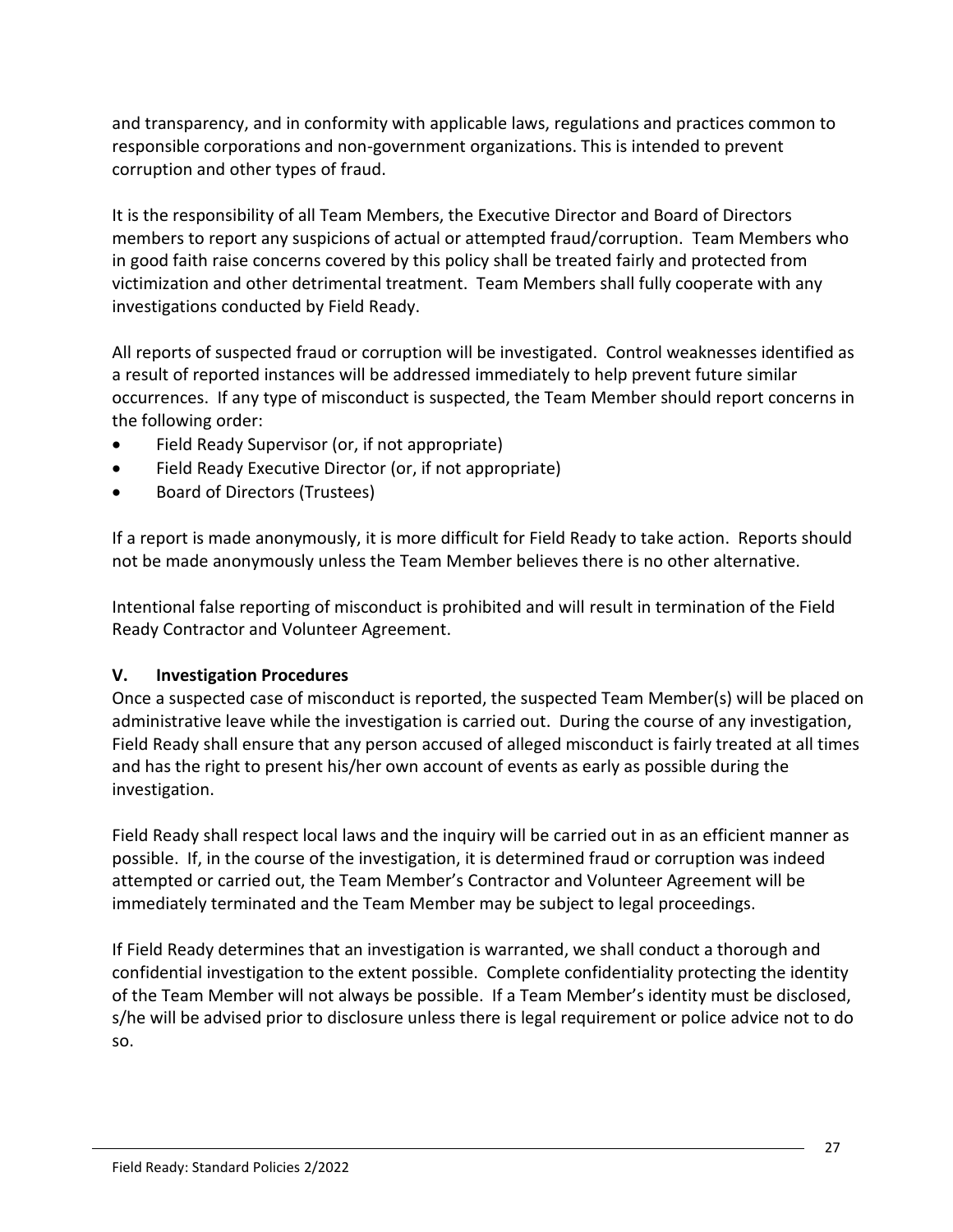**I have read and/or someone has read this policy to me. I understand the contents of this policy and that I am responsible for complying with its provisions. I further understand that failure to comply with this policy will result in disciplinary action which may include termination.** 

Name (Print):

Signature:

X

Date: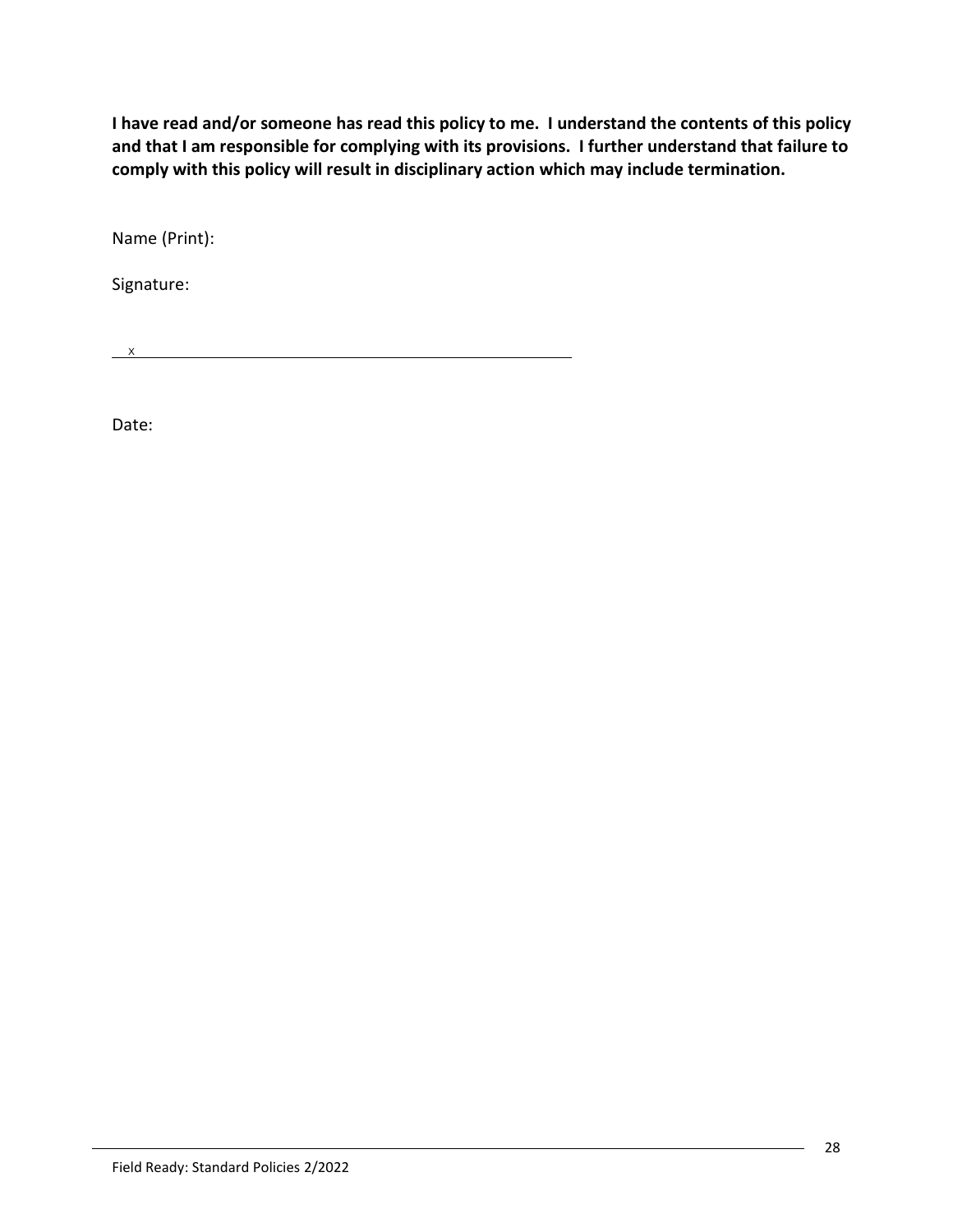## **Field Ready Governance Policy**

| First Approved: Jan 2014 | Latest Revision: N/A              |
|--------------------------|-----------------------------------|
| Applied to: All entities | Purpose: Framework for governance |

Field Ready believes that good governance is necessary for an effective, sustainable and healthy organization. This includes its organization, branches, subsidiaries and affiliates (defined below). Having term limits for boards of directors encourages new life and leadership within the board and contributes to creating and sustaining a healthy and growing affiliate. The Charter and Global Operating Agreement ensures that while programs, leadership and structures may change, the mission and main tenets remain constant.

Field Ready desires to grant the ability to establish and operate other Field Ready affiliates, branches and subsidiaries affiliates of Field Ready, Inc., a US-based nonprofit (501c(3)), nongovernmental organization. These other entities will:

- Have clearly identified geographical jurisdictions (namely, a country or countries)
- Be subject to the terms and conditions of this Global Operating Agreement
- Be conditioned upon each entity's continual adherence and conformity to Field Ready, Inc.'s aims, strategy and approach
- Keep in good standing with organization bylaws
- In the cases of affiliates and subsidiaries, have their own organizational documents to enable each to operate under particular jurisdictions

Consistent with the Field Ready Charter, and in consideration of the mutual promises and covenants contained in the Global Operating Agreement, each new branch, subsidiary and affiliate agrees to be bound by the terms contained therein.

"Affiliate" relates to another legal entity with a close connection to Field Ready, Inc. However, unlike a "Subsidiary", the majority of an Affiliate's voting rights are not controlled by Field Ready, Inc. It is usually in the position of a member or a subordinate role. In a commercial context, an Affiliate is "less than 50% owned by the parent company." An example, currently, is Field Ready-Nepal.

"Branch" is a division or office of Field Ready, Inc., operating locally or having a particular function. An example is a program office established in a country in response to a disaster.

"Subsidiary" is an entity in which the majority of voting rights is controlled by Field Ready, Inc. A subsidiary may be nonprofit (usually also charitable tax-exempt) or for-profit. Examples include commercial 'spin-offs' (e.g., a limited liability corporation) or a non-profit corporate entity in a country which allows such arrangements.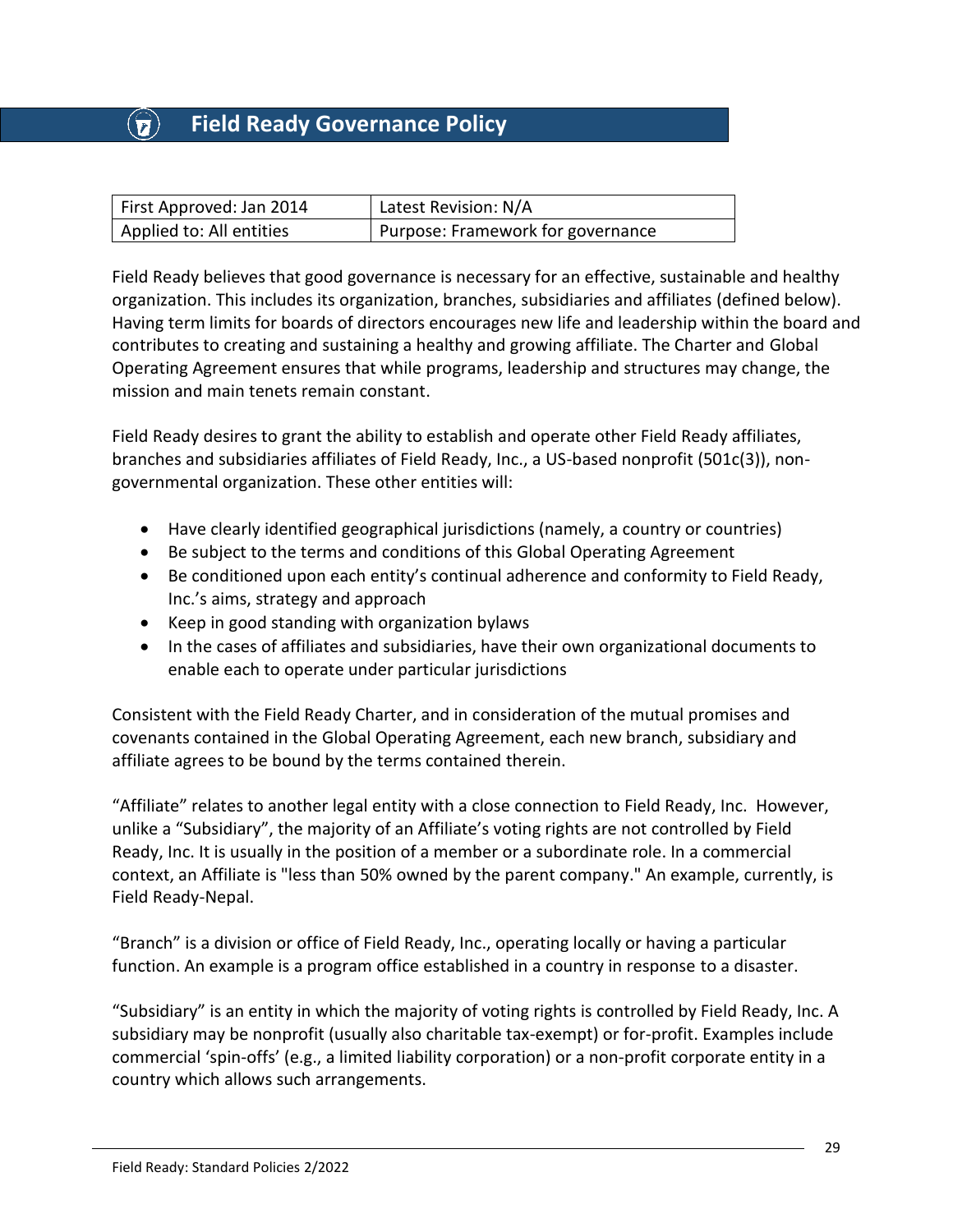Field Ready, Inc. and its Branches, Subsidiaries and Affiliates agree to work together under the concept of "one organization" for programming and representational purposes. This not only fits the ethos of a global and unified organization but will foster smooth and effective management and operations. The distinction among the different Field Ready entities (separate Branches, Subsidiaries and Affiliates) is only made to comply with the laws of the different countries in which Field Ready works.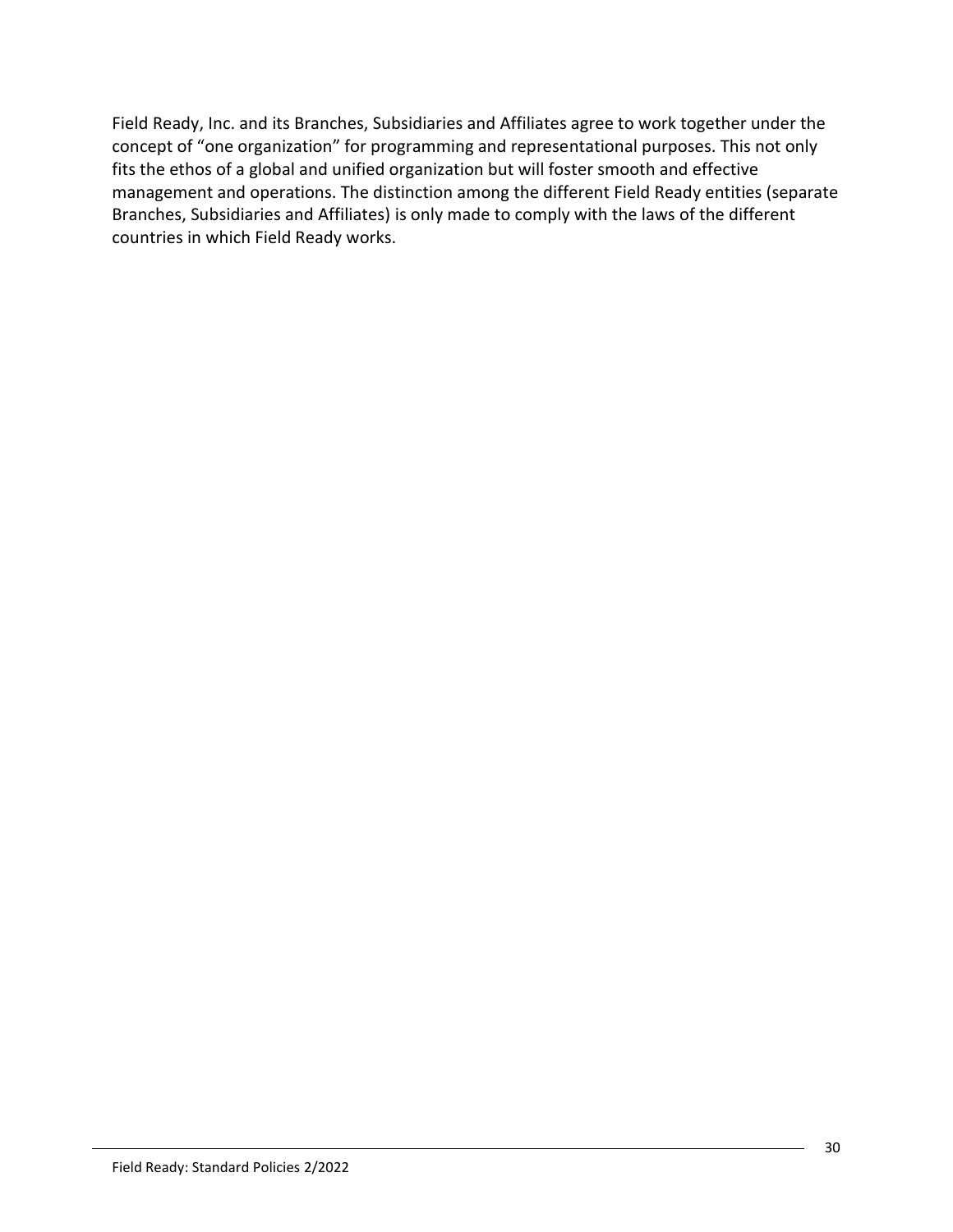# **Field Ready Policy on Effectiveness**

| First Approved: Jan 2017      | Latest Revision: N/A                 |
|-------------------------------|--------------------------------------|
| Applied to: All board members | Purpose: Assessment of effectiveness |

The Field Ready Board of Directors seeks to establish a policy on effectiveness assessment to help ensure that the organization has defined, measurable goals and objectives in place to evaluate the success and impact of its programs in fulfilling these goals and objectives. Therefore, the Board adopts the following policy:

1. At least once every two years, the Field Ready will review its goals and objectives toward achieving its mission and will complete a performance and effectiveness assessment of its programs based on that review

2. The Field Ready Board will receive a written report of this assessment:

(a) Describing the activities that the Field Ready undertook in the prior two years to achieve its goals and objectives,

(b) Identifying the measures used to assess the organization's effectiveness in achieving its goals and objectives,

(c) Analyzing the effectiveness of the organization's programs in achieving the its goals and objectives,

(d) Recommending future actions the organization might take to increase effectiveness based on the findings.

3. At the conclusion of this process, Field Ready's management will revise the goals and objectives for the organization, as needed, for the upcoming term and will suggest means of measuring them.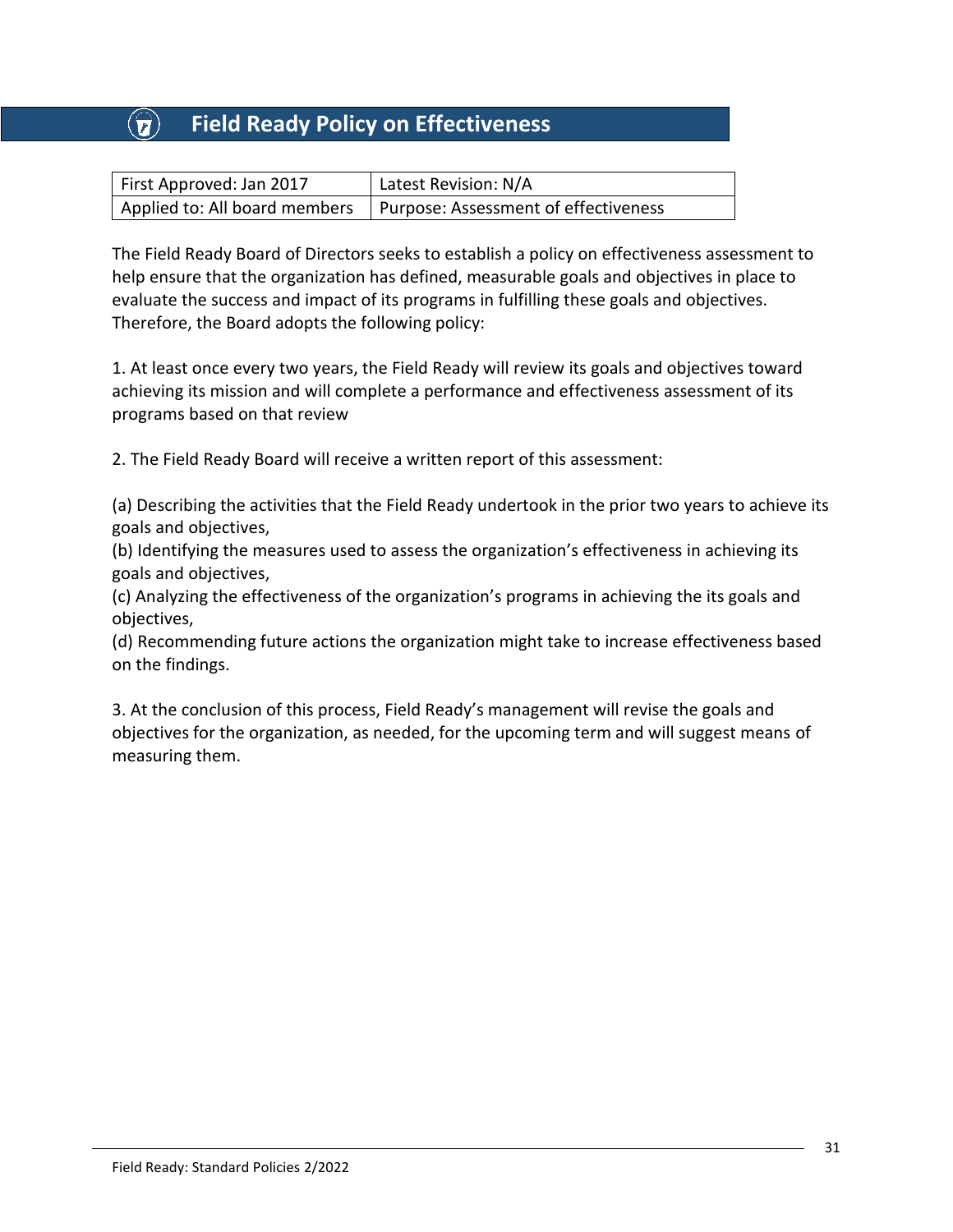# **Field Ready Data, Retention and Destruction Policy**

| First Approved: Jan 2014 | Latest Revision: Jan 2020           |
|--------------------------|-------------------------------------|
| Applied to: All entities | Purpose: Data and document handling |

Field Ready full respects personal data and maintains information in a comprehensive and accountable manner. Personal data means any information relating to an identified or identifiable natural person ('data subject'); an identifiable person is one who can be identified, directly or indirectly, in particular by reference to an identification number or to one or more factors specific to his physical, physiological, mental, economic, cultural or social identity.

Field Ready's policy is to treat individuals fairly and within the terms of the law. When Field Ready obtains and holds personal information and data for a variety of lawful basis as specified in our Privacy Policy, this data will be held securely and confidentially, paying attention to the individuals' right to privacy.

#### **Use of Social Media**

'Social media' is the term commonly given to web-based tools which allow users to interact with each other either by sharing information, opinions, knowledge or interests online. As the name implies, social media involves the building of online communities or networks to encourage participation and engagement. To avoid major mistakes which could result in reputational, legal and ethical issues it is important that we manage any potential risks through a common-sense approach and framework as well as proactively monitoring the development of such applications.

If you are contacted for comments about the organization for publication anywhere, including in any social media platform, direct the enquiry to our Communications Lead and/or Executive Director and do not respond without written approval.

Respect, responsibility, and good judgement are the foundations of safe and productive use of social media. Field Ready works in countries worldwide, some of which are fragile and conflictaffected states in which safety and security of our project teams may be compromised by improper use of social media.

- Team Members should make it clear in social media postings, or in your personal profile, that you are speaking on your own behalf.
- Be respectful to others when making any statement on social media and be aware that you are personally responsible for all communications which will be published on the internet for anyone to see.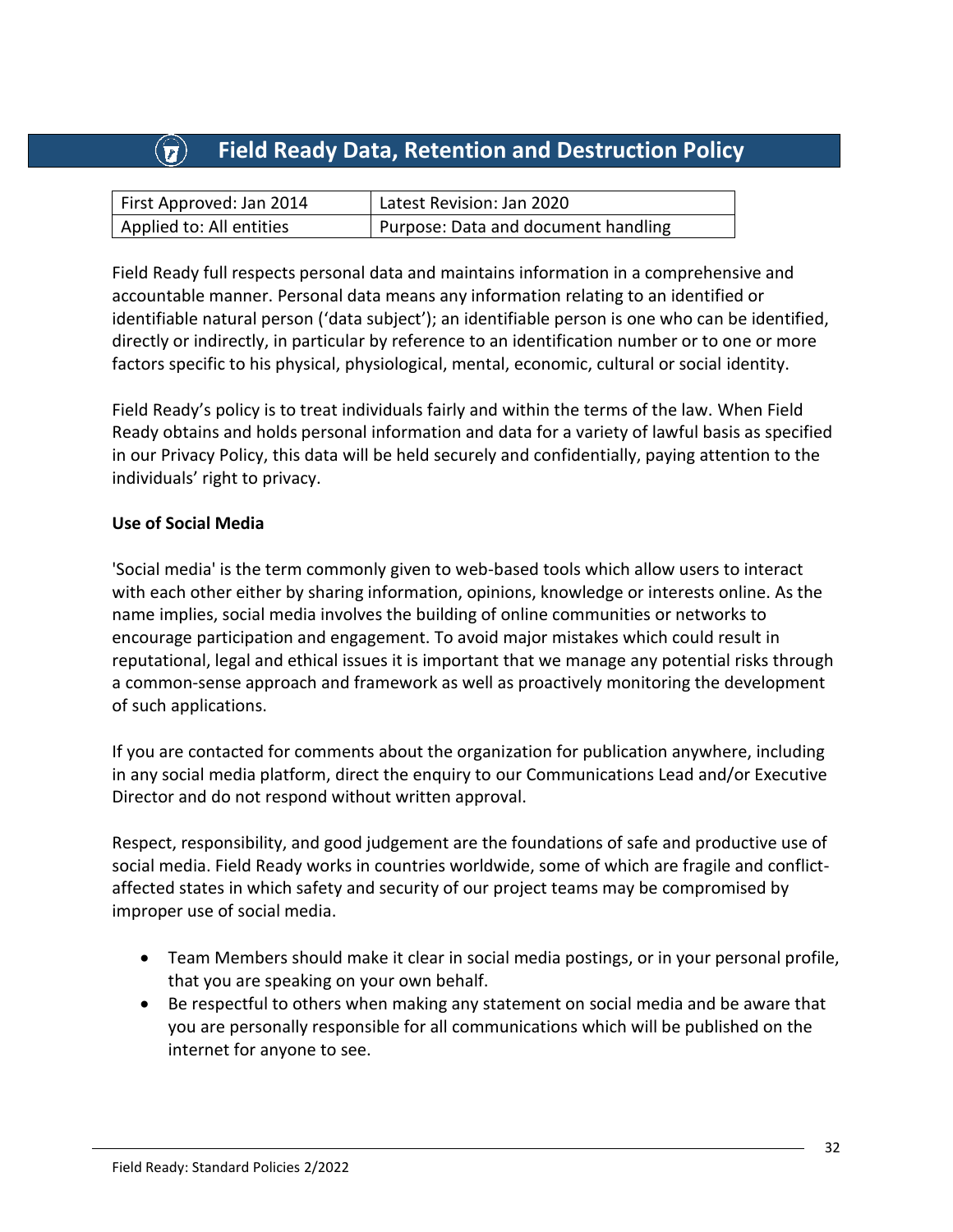- Team Members should must not express opinions on Field Ready's behalf via social media, unless expressly authorized to do so by the Executive Director. On termination of employment you must provide us with a copy of all such information.
- Always ask permission before posting content relating to another individual to a social media account. The safety and security of that person may be compromised by irresponsible social media use.
- Photos of children should not be published to social media that do not adhere to our standards set in the Style Guide.
- If you see social media content that disparages or reflects poorly on us, you should contact the Communications Lead.

Team Members should must avoid making any social media communications that could damage our business interests or reputation, even indirectly. They must not use social media to defame or disparage us, our staff or any third party; to harass, bully or unlawfully discriminate against staff or third parties; to make false or misleading statements; or to impersonate colleagues or third parties.

## **General Data Protection Regulations (GDPR)**

This European policy imposes responsibilities on all entities regarding the collection and use of information about individuals. This policy outlines Field Ready's duties and obligations under the GDPR. It also sets out a standardized approach for Team Members to follow to allow them to manage personal data within the terms of the GDPR. Other individuals should refer to Field Ready's Privacy Policy which provides information about their rights with respect to any personal data that may hold about them.

This policy applies to all personal data collected by Field Ready in the conduct of its business and applies to both automated personal data and to manual filing systems. This policy applies to all Team Members. It applies wherever the Team Members is based, including when working and/or managing personal data outside the EEA.

It is the responsibility of all Team Members to ensure that sensitive personal information about individuals is kept securely and confidentially. All Team Members are responsible for ensuring that:

- They meet the requirements of the GDPR when applicable
- Are familiar with this policy and related documents
- Any personal data which they hold is kept securely, for example:
	- o Computers and laptops are password protected
	- o Any data kept on external devices, must be kept securely
	- $\circ$  If it is in hard copy, to be kept in a locked drawer, or kept in a locked filing cabinet
- Personal information is not disclosed accidentally or otherwise either orally or in writing to any unauthorized third party
- Personal data, whether digital or hardcopy is disposed of safely and confidentially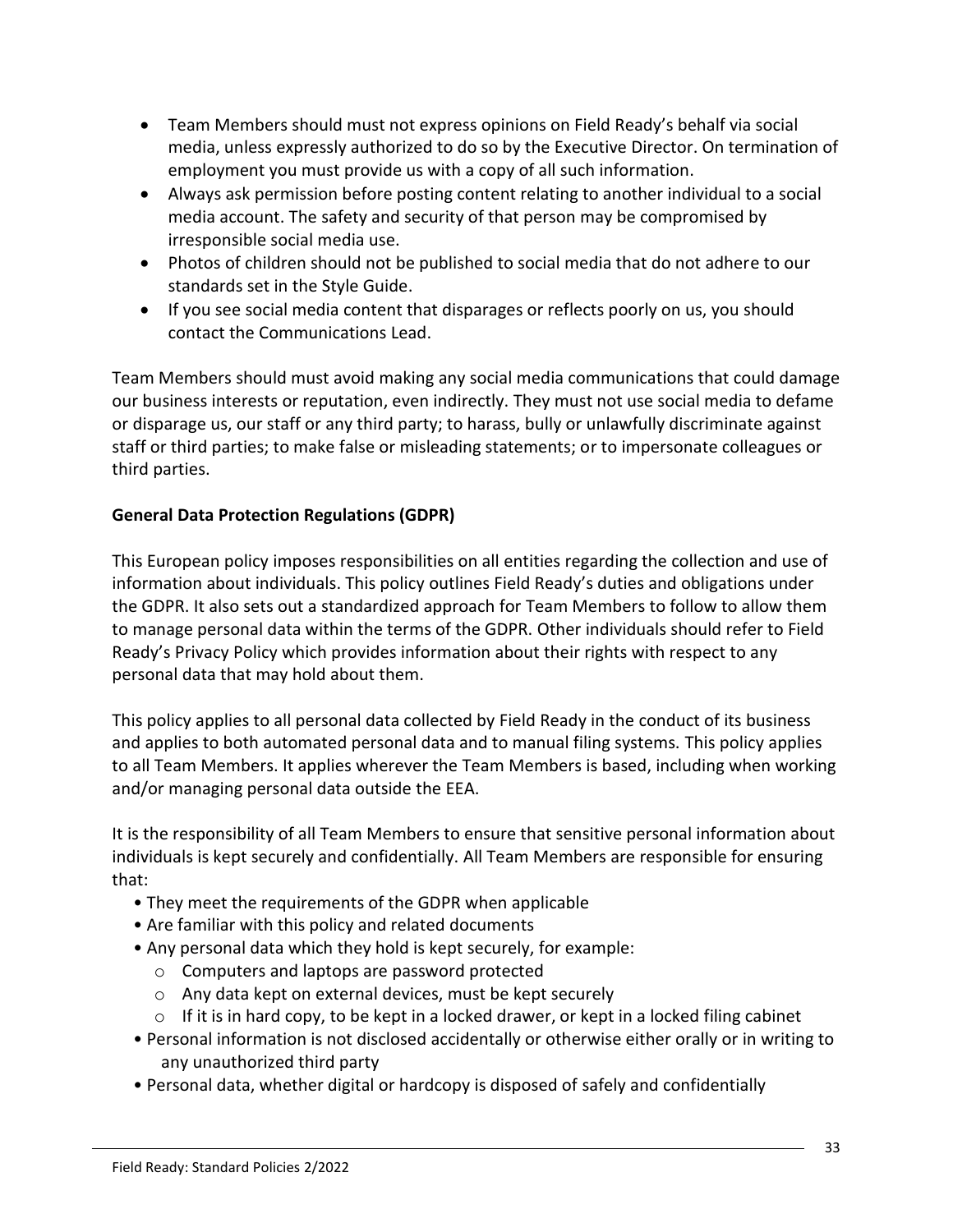All team members should note that unauthorized disclosure of personal data will usually be a disciplinary matter, and could be regarded as constituting gross misconduct.

#### **Records Retention**

This policy identifies the record retention responsibilities of staff, volunteers, members of the board of directors, and outsiders for maintaining and documenting the storage and destruction of the organization's documents and records.

| <b>Type of Document</b>                                 | <b>Minimum Requirement</b> |
|---------------------------------------------------------|----------------------------|
| Accounts payable ledgers and schedules                  | 7 years                    |
| Audit reports                                           | Permanently                |
| <b>Bank reconciliations</b>                             | 2 years                    |
| <b>Bank statements</b>                                  | 3 years                    |
| Checks (for important payments and purchases)           | Permanently                |
| Contracts, mortgages, notes and leases (expired)        | 7 years                    |
| Contracts (still in effect)                             | Contract period            |
| Correspondence (general)                                | 2 years                    |
| Correspondence (legal and important matters)            | Permanently                |
| Correspondence (with customers and vendors)             | 2 years                    |
| Deeds, mortgages and bills of sale                      | Permanently                |
| Depreciation schedules                                  | Permanently                |
| <b>Employment applications</b>                          | 3 years                    |
| Expense analyses/expense distribution schedules         | 7 years                    |
| Year-end financial statements                           | Permanently                |
| Insurance records, current accident reports, claims,    | Permanently                |
| policies, and so on (active and expired)                |                            |
| Internal audit reports                                  | 3 years                    |
| Inventory records for products, materials, and supplies | 3 years                    |
| Invoices (to customers, from vendors)                   | 7 years                    |
| Minute books, bylaws, and charter                       | Permanently                |
| Patents and related papers                              | Permanently                |
| Payroll records and summaries                           | 7 years                    |
| Personnel files                                         | 7 years                    |
| Tax returns and worksheets                              | Permanently                |
| Timesheets                                              | 7 years                    |
| Withholding tax statements                              | 7 years                    |

#### **Document Destruction**

The organization's staff, volunteers, members of the board of directors, committee members and outsiders (independent contractors via agreements with them) are required to honor the following rules: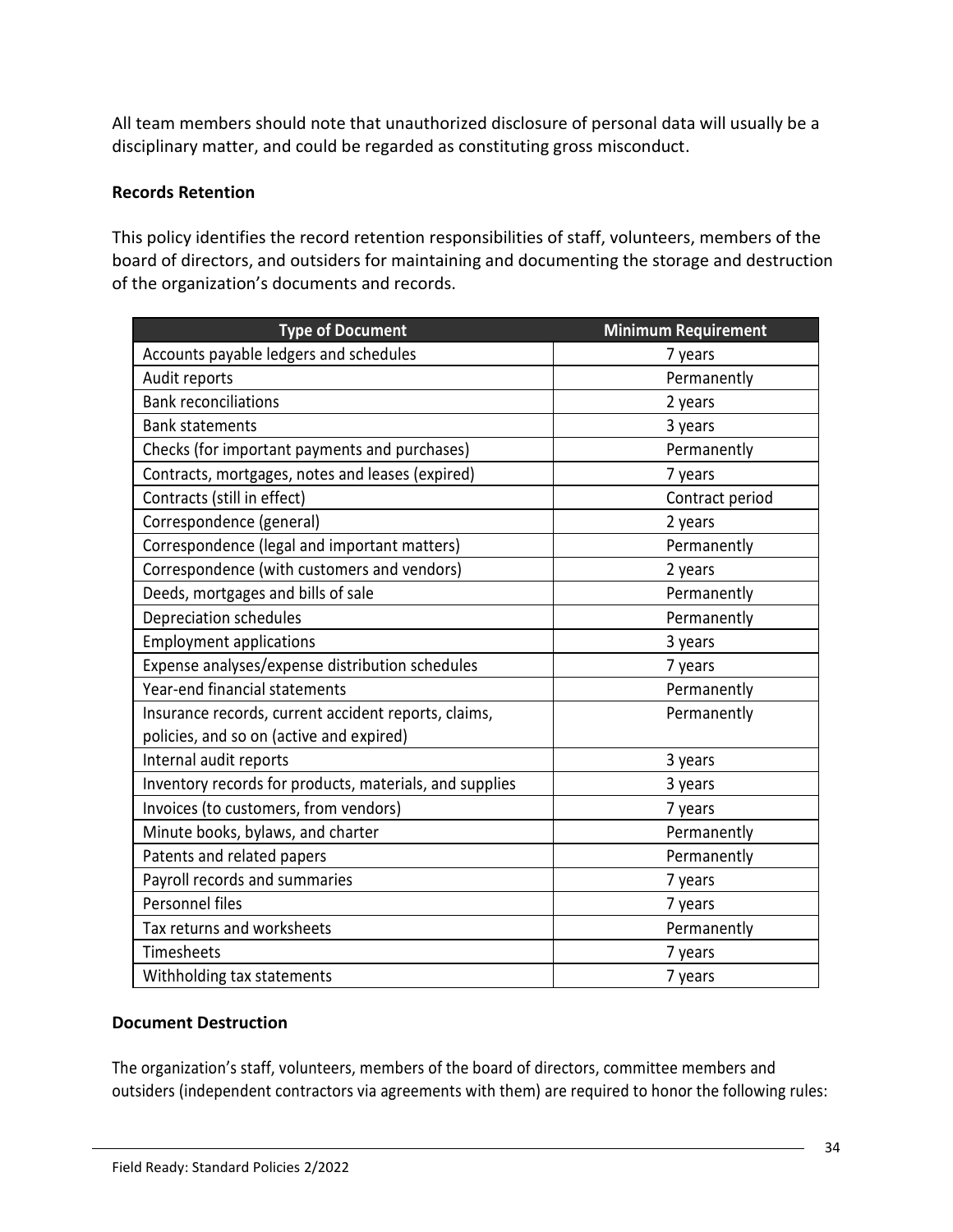- Paper or electronic documents indicated under the terms for retention in the following section will be transferred and maintained by (fill in the blank based on the organization's practices);
- All other paper documents will be destroyed after three years;
- All other electronic documents will be deleted from all individual computers, data bases, networks, and back-up storage after one year;
- No paper or electronic documents will be destroyed or deleted if pertinent to any ongoing or anticipated government investigation or proceeding or private litigation (check with legal counsel or the human resources department for any current or foreseen litigation if Team Members have not been notified); and
- No paper or electronic documents will be destroyed or deleted as required to comply with government auditing standards (Single Audit Act).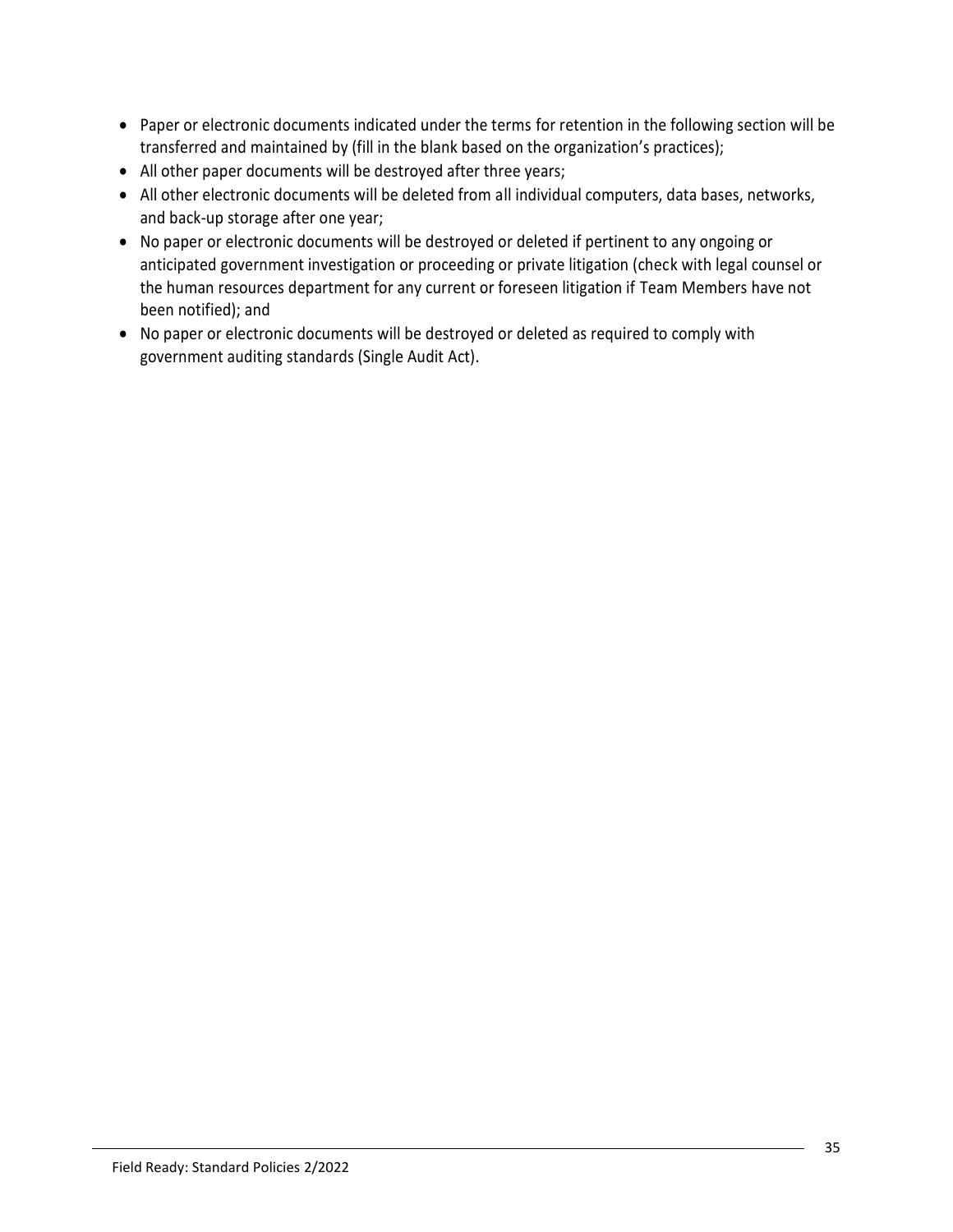# **Field Ready Environmental Safeguarding Policy**

| First Approved: Jan 2020     | Latest Revision: N/A              |
|------------------------------|-----------------------------------|
| Applied to: All team members | Purpose: Environmental protection |

Field Ready's policy is to reduce the impact of our activities and operations on the environment to the greatest extent possible while maintaining the primacy of our humanitarian principles. Complying with all applicable environmental legislation and sustainability commitments is not enough. We actively seek to improve the environment through practices such as upcycling, promoting clean-up and localizing manufacturing in ways that significantly reduces carbon outputs.

To this end, the goal our environmental safeguarding policy is to promote sustainability and environmental awareness throughout the organization by:

- Preventing pollution and reducing consumption of resources through waste management strategies that promote waste minimization re-use, recovery and recycling, as appropriate
- Incorporating energy efficiency measures into facilities and promoting efficient energy use in all areas of business activity
- Reduce pollution, emissions and waste, e.g. emissions from transport, oil leaks and spills, excessive noise, heat or vibration generated by the activities of your business
- Reduce the use of all raw materials, energy and supplies
- Expect similar environmental standards from all suppliers and contractors
- Assist other stakeholders to use products and services in an environmentally sensitive way
- Measuring and analyzing the carbon footprint of our activities in conjunction with other climate change mitigation and adaptation efforts
- Promoting and continuing to invest in technologies that provide alternatives to business travel
- Ensure our staff are aware of the environmental impacts of their work activities and encourage them through regular awareness and training to minimize those impacts.
- Pursuing a program of continuous improvement by reviewing our programs and related objectives and targets, policies and practices

This policy will be reviewed periodically (no longer than every two years) to evaluate continued relevance and to monitor compliance.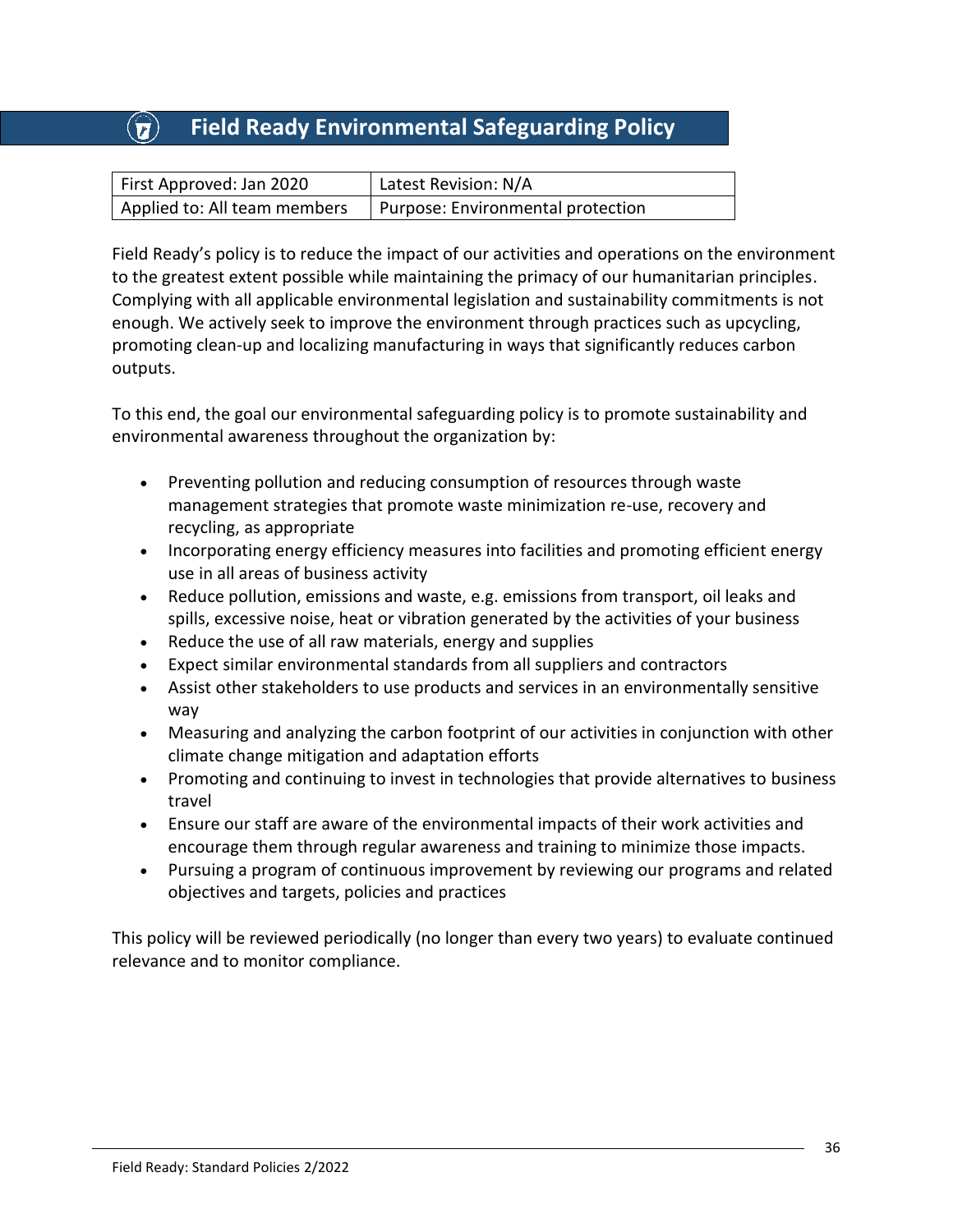# **Field Ready Occupational Health & Safety Policy**

| First Approved: Jan 2020     | Latest Revision: N/A |
|------------------------------|----------------------|
| Applied to: All team members | Purpose: OH&S        |

Field Ready's priority is to ensure the wellbeing of our Team Members and those around us. Field Ready recognizes that effective Occupational Health and Safety (OH&S) management is an integral part of good management and is essential for safeguarding our Team Members and others impacted by our activities. We recognize that meeting statutory and regulatory requirements is only the minimum to be achieved and so our policy goes beyond that.

With our focus on special hardware, our policy is to reduce the risk and impact of safety hazards and our vision is to be exemplar standards of OH&S performance. In pursuit of this vision, we are committed to:

• Ensuring, so far as is reasonably practicable, the health and safety of our Team Members, visitors to our premises and those affected by our project and operational activities.

• Preventing, so far as is reasonably practicable, injury and ill health of Team Members, visitors to our premises and those affected by our project and operational activities.

• Promoting health and wellbeing in the workplace.

• Ensuring, so far as is reasonably practicable, that our Team Members are competent to undertake all of their work activities without risk to safety, health or the environment, through the provision of adequate information, effective instruction, training and supervision.

• Empowering and encouraging our Team Members to take direct action to minimize OH&S risks to themselves and to others.

• Securing engagement on OH&S performance using effective communication, involvement and consultation both within the business and with relevant external stakeholders.

• Promoting a team approach to OH&S performance both internally and with relevant external stakeholders.

• Reviewing and investigating reported incidents and near misses and learning both from these and from any other relevant incidents reported in the industry.

Establishing, maintaining and implementing an OH&S System that fully adopts the principles of international standard ISO 18001: 2007 is under review.

This OH&S policy will be reviewed on an annual basis. Security-related matters are covered in Field Ready's Global Security Manual and its geographically focuses annexes.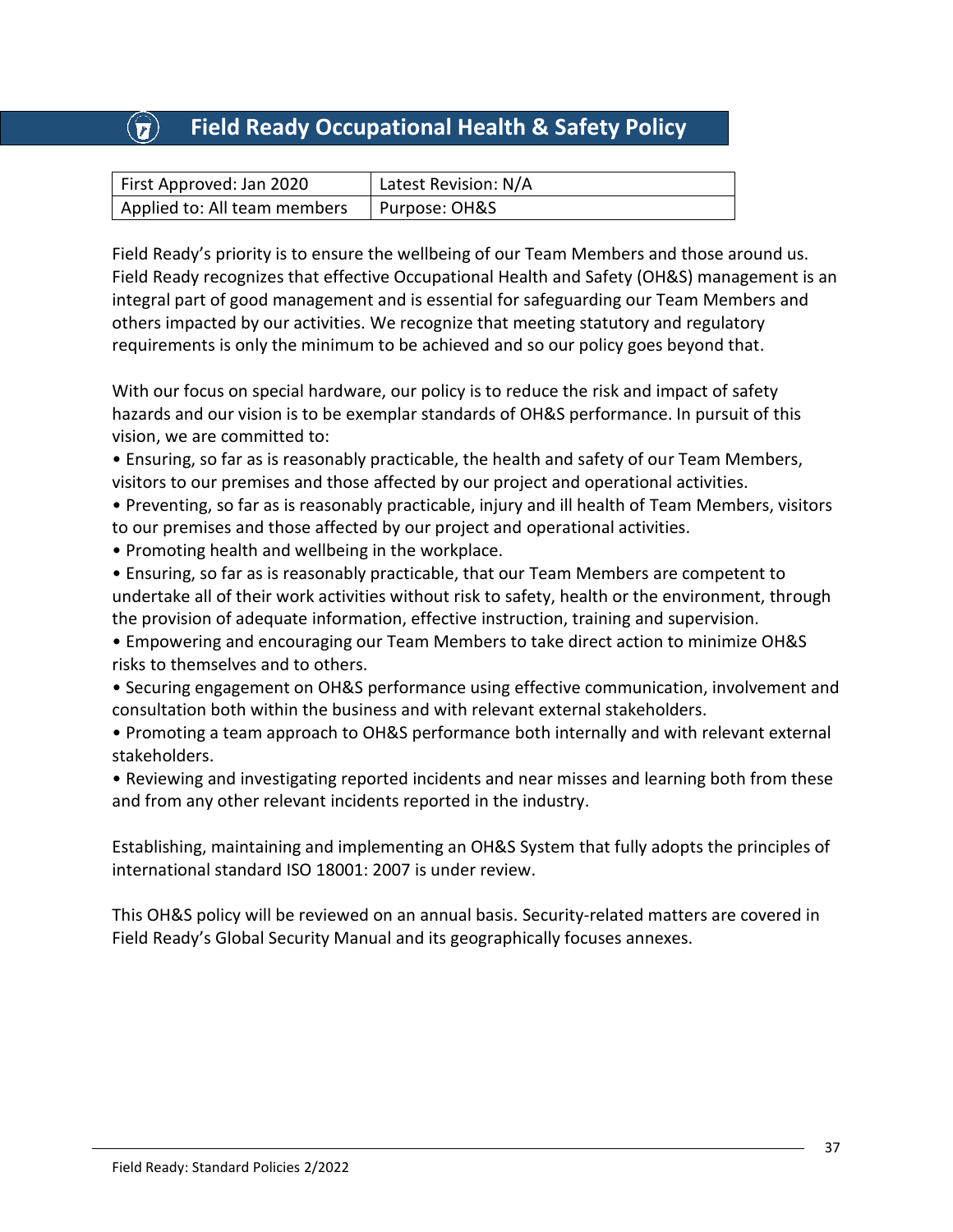# **Field Ready Gift Acceptance Policy**

| First Approved: Jan 2020     | Latest Revision: N/A     |
|------------------------------|--------------------------|
| Applied to: All team members | Purpose: Gift acceptance |

Field Ready is deeply grateful for all gifts it receives. In fact, our accomplishments – including directly saving lives and reducing human suffering – would not be possible without them. Even with this in mind, for Field Ready to remain in good standing, certain rules and regulations apply to gifts and must be adhered to. The following policies and guidelines govern acceptance of gifts made to Field Ready or for the benefit of any of its programs.

Field Ready will urge all prospective donors to seek the assistance of personal legal and financial advisors in matters relating to their gifts and the resulting tax and estate planning consequences (Field Ready cannot provide advice in these areas). Field Ready will comply with the [Model Standards of Practice for the Charitable Gift Planner](https://charitablegiftplanners.org/standards) promulgated by the National Committee on Planned Giving.

Field Ready will accept unrestricted gifts, and gifts for specific programs and purposes, provided that such gifts are not inconsistent with our mission, purposes and priorities. Field Ready may not accept gifts that are too restrictive in purpose. Gifts that are too restrictive are those that violate the terms of our charter (e.g., anti-social goods and stocks of food and pharmaceuticals and certain commodities), gifts that are too difficult to administer, or gifts that are for purposes outside Field Ready's mission. All final decisions on the restrictive nature of a gift, and its acceptance or refusal, shall be made by the organization's senior management.

## **Types of Gifts**

The following gifts are acceptable providing the specified criteria detailed are followed:

**1) Cash.** Cash is acceptable in any form. PayPal is our preferred method of receiving such gifts. Given recent changes in IRS regulations, acknowledgements will be sent in reply to donations over \$500 or upon explicit request. Checks may be made payable to Field Ready and should be mailed to 922 Davis Street Evanston IL 60201 USA. Cash gifts that are of a high amount and include programming expectations may be considered a 'donation' by Field Ready senior management (in which case Field Ready's Donation Acceptance policy will apply).

Field Ready, in certain cases, also accepts digital assets including cryptocurrencies such as Bitcoin, Litecoin and Ethereum. These are handled in ways similar to the donation of securities discussed further below. The donor's identity must be disclosed to Field Ready however the donation may remain anonymous. The donation will be sold upon acceptance and the current value in USD equivalent will count as the donated amount.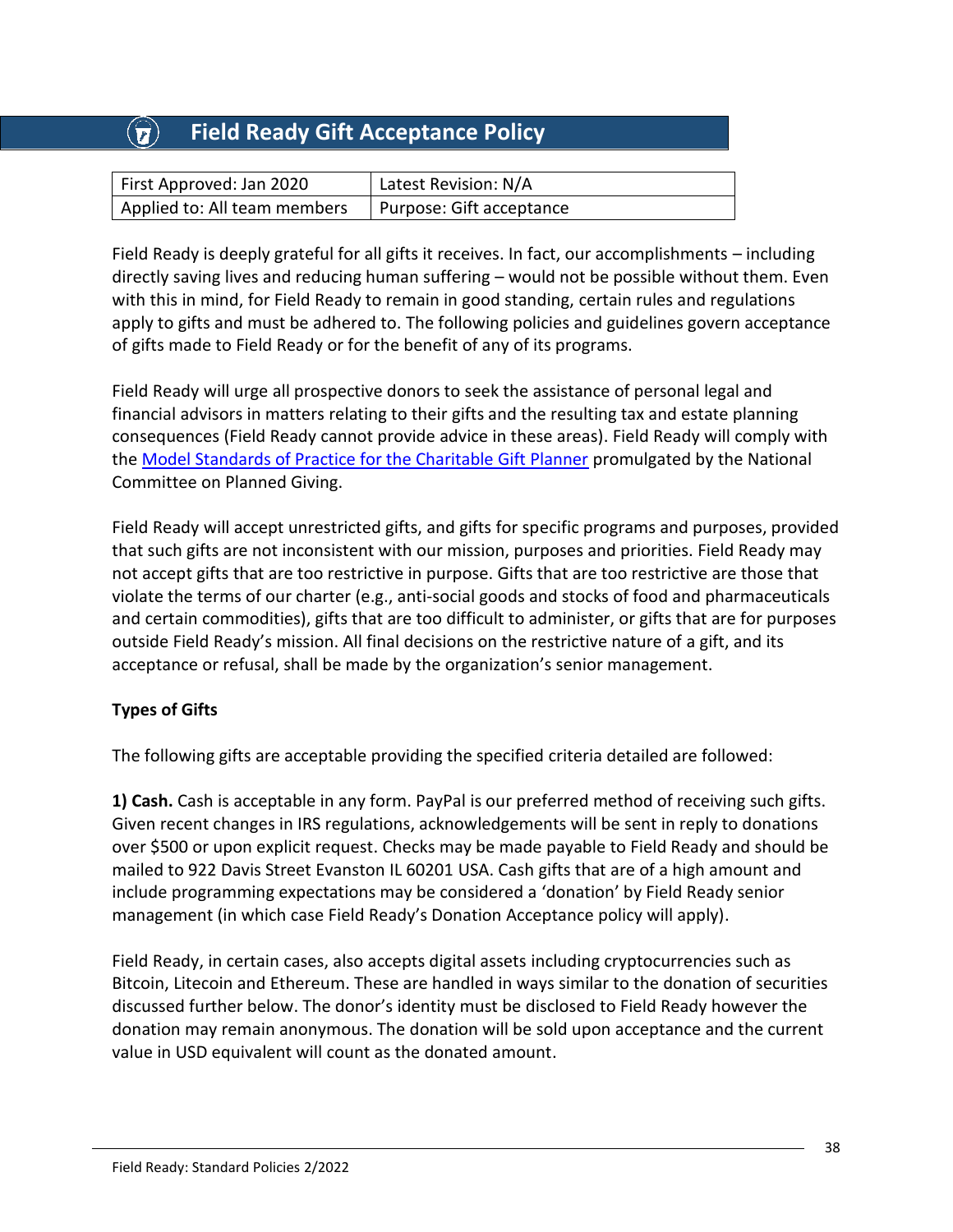**2) Tangible Personal Property.** Gifts of tangible personal property shall be examined in light of the following criteria:

- Does the property fulfill our mission?
- Is the property marketable?
- Are there any undue restrictions on the use, display, or sale of the property?
- Are there any carrying costs for the property?

Field Ready's senior management shall make the final determination on the acceptance of other tangible property gifts.

**3) Securities.** Field Ready can accept both publicly traded securities and closely held securities. *Publicly Traded Securities*. Marketable securities may be transferred to an account maintained at one or more brokerage firms or delivered physically with the transferor's signature or stock power attached. As a general rule, all marketable securities shall be sold upon receipt unless otherwise directed by the investment committee. In some cases marketable securities may be restricted by applicable securities laws. In such instances, the final determination on the acceptance of the restricted securities shall be made by Field Ready's senior management.

*Closely Held Securities*. Closely held securities, which include not only debt and equity positions in non-publicly traded companies but also interests in limited partnerships and limited liability companies, or other ownership forms, can be accepted subject to approval. However, gifts must be reviewed prior to acceptance to determine:

- There are no restrictions on the security that would prevent Field Ready from ultimately converting those assets to cash
- The security is marketable, and
- The security will not generate any undesirable tax consequences for the Field Ready.

If potential problems arise on initial review of the security, further review and recommendation by an outside professional may be sought before making a final decision on acceptance of the gift. Field Ready's senior management and legal counsel shall make the final determination on the acceptance of closely held securities when necessary. Every effort will be made to sell nonmarketable securities as quickly as possible.

**4) Real Estate**. Gifts of real estate may include developed property, undeveloped property, or gifts subject to a prior life interest. Prior to acceptance of real estate, Field Ready shall require an initial environmental review of the property to ensure that the property has no environmental damage. In the event that the initial inspection reveals a potential problem, Field Ready shall retain a qualified inspection firm to conduct an environmental audit. The cost of the environmental audit shall generally be an expense of the donor.

When appropriate, a title binder shall be obtained by Field Ready prior to the acceptance of the real property gift. The cost of this title binder shall generally be an expense of the donor. Prior to acceptance of the real property, the gift shall be approved by an appointed committee and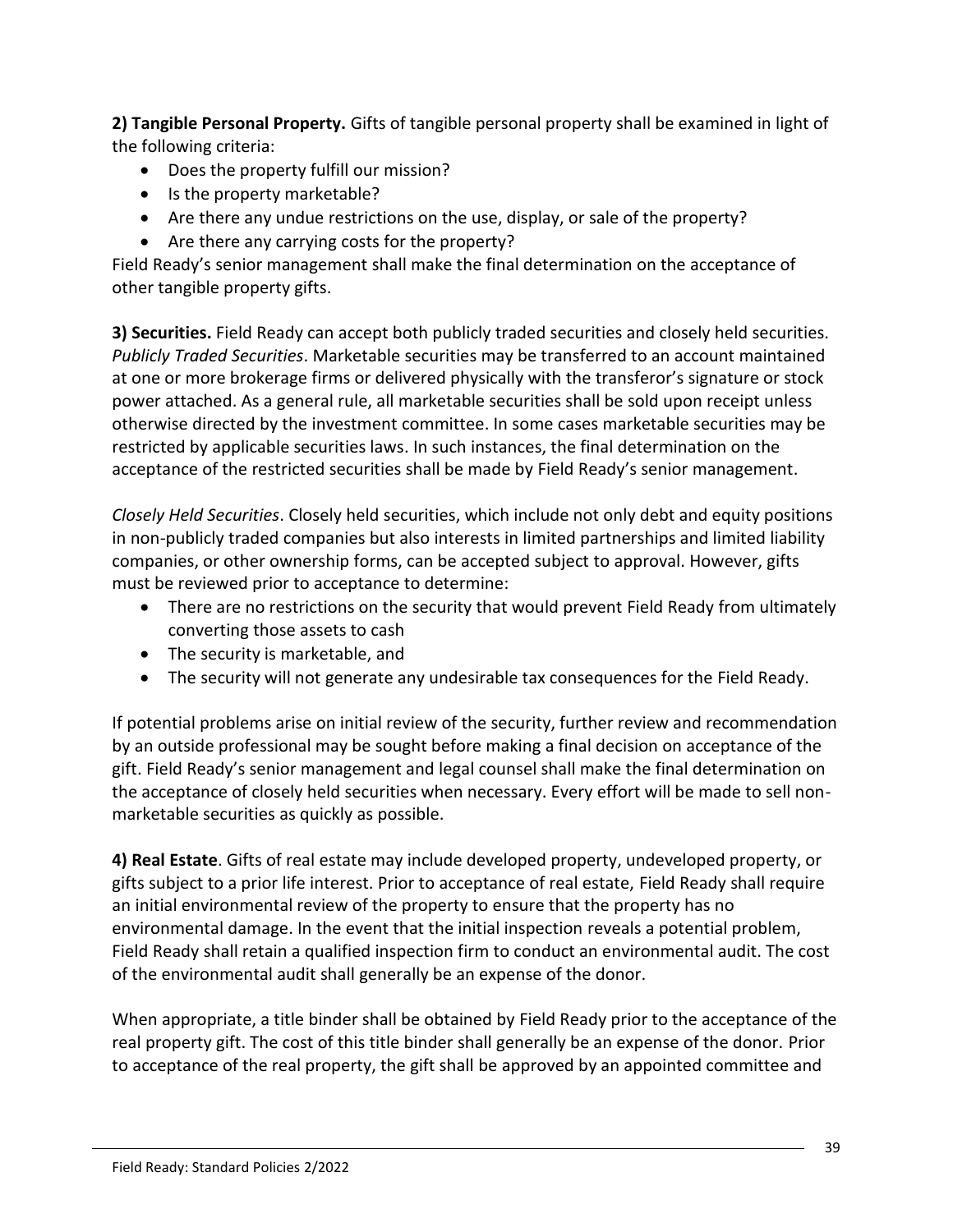by Field Ready's legal counsel. Criteria for acceptance of the property shall include: 1) Is the property useful for the purposes of Field Ready?, and 2) Is the property marketable?

**5) Life Insurance**. Field Ready must be named as both beneficiary and irrevocable owner of an insurance policy before a life insurance policy can be recorded as a gift. The gift is valued at its interpolated terminal reserve value, or cash surrender value, upon receipt. If the donor contributes future premium payments, Field Ready will include the entire amount of the additional premium payment as a gift in the year that it is made.

**6) Charitable Gift Annuities**. Field Ready may offer charitable gift annuities. The minimum gift for funding is \$10,000 (although exceptions may be made to this minimum). The minimum age for life income beneficiaries of a gift annuity shall be 55. Where a deferred gift annuity is offered, the minimum age for life income beneficiaries shall be 45. No more than two life income beneficiaries will be permitted for any gift annuity. Annuity payments may be made on a quarterly, semi-annual or annual schedule.

Field Ready will not accept real estate, tangible personal property, or any other illiquid asset in exchange for current charitable gift annuities. Field Ready may accept real estate, tangible personal property or other illiquid assets in exchange for deferred gift annuities so long as there is at least a 5-year period before the commencement of the annuity payment date, the value of the property is reasonably certain, and the president of Field Ready approves the arrangement. Funds contributed in exchange for a gift annuity shall be set aside and invested during the term of the annuity payments. Once those payments have terminated, the funds representing the remaining principal contributed in exchange for the gift annuity shall be transferred to Field Ready's general endowment funds, or to such specific fund as designated by the donor.

**7) Other Gifts.** Field Ready also accepts, and encourages, donors and supporters to donate the following:

- Charitable lead trusts
- Charitable remainder trusts
- Retirement plan beneficiary designations
- Bequests
- Life insurance beneficiary designations

Such donations will not be recorded as gifts to Field Ready until such time as the gift is irrevocable. When the gift is irrevocable, but is not due until a future date, the present value of that gift may be recorded at the time the gift becomes irrevocable. Field Ready will not accept appointment as trustee of a charitable remainder trust. Field Ready may accept a designation as income beneficiary of a charitable lead trust but will not accept an appointment as Trustee of a charitable lead trust.

Field Ready reserves the right to carry out full review and due diligence prior to the acceptance of any gifts.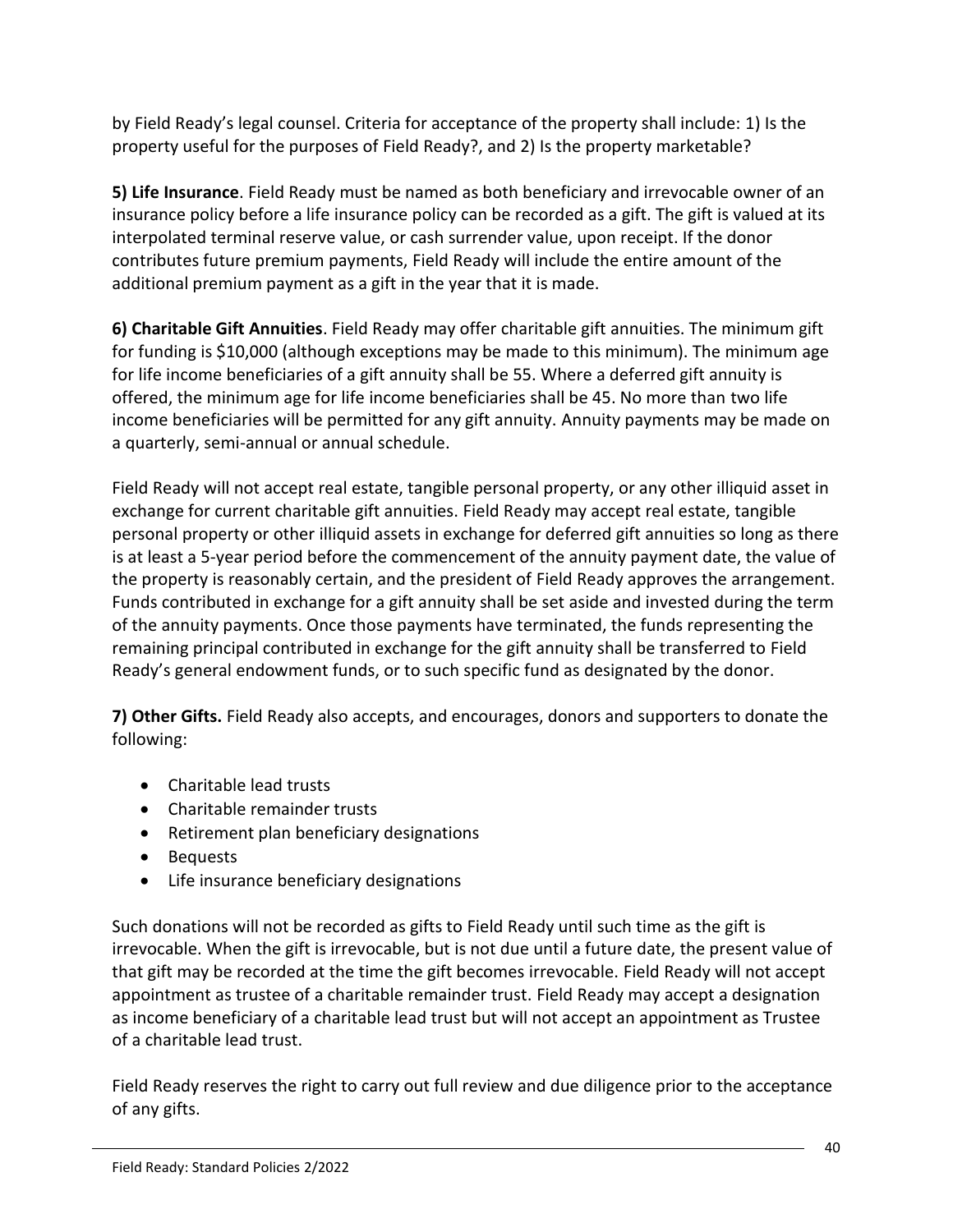#### **Additional Provisions**

Securing appraisals and legal fees for gifts to Field Ready. It will be the responsibility of the donor to secure an appraisal (where required) and independent legal counsel for qualifying gifts made. Field Ready will record a gift received at its valuation for gift purposes on the date of gift.

Field Ready is responsible for filing IRS Form 8282 upon the sale or disposition of any asset sold within two years of receipt by the Charity when the charitable deduction value of the item is more than \$5,000. Field Ready must file this form within 125 days of the date of sale or disposition of the asset. IRS Publication 561 determining the Value of Donated Property and IRS Publication 526 Charitable Contributions shall be reviewed to ensure compliance.

Field Ready shall seek the advice of legal counsel in matters relating to acceptance of gifts when appropriate. Review by counsel may be undertaken for:

- 1) Closely held stock transfers that are subject to restrictions or buy-sell agreements.
- 2) Documents naming Field Ready as Trustee.
- 3) Gifts involving contracts, such as bargain sales or other documents requiring the Field Ready to assume an obligation.
- 4) Transactions with potential conflict of interest that may invoke IRS sanctions.
- 5) Other instances in which use of counsel is deemed appropriate by the gift acceptance committee.

These policies will be reviewed periodically and updated as needed.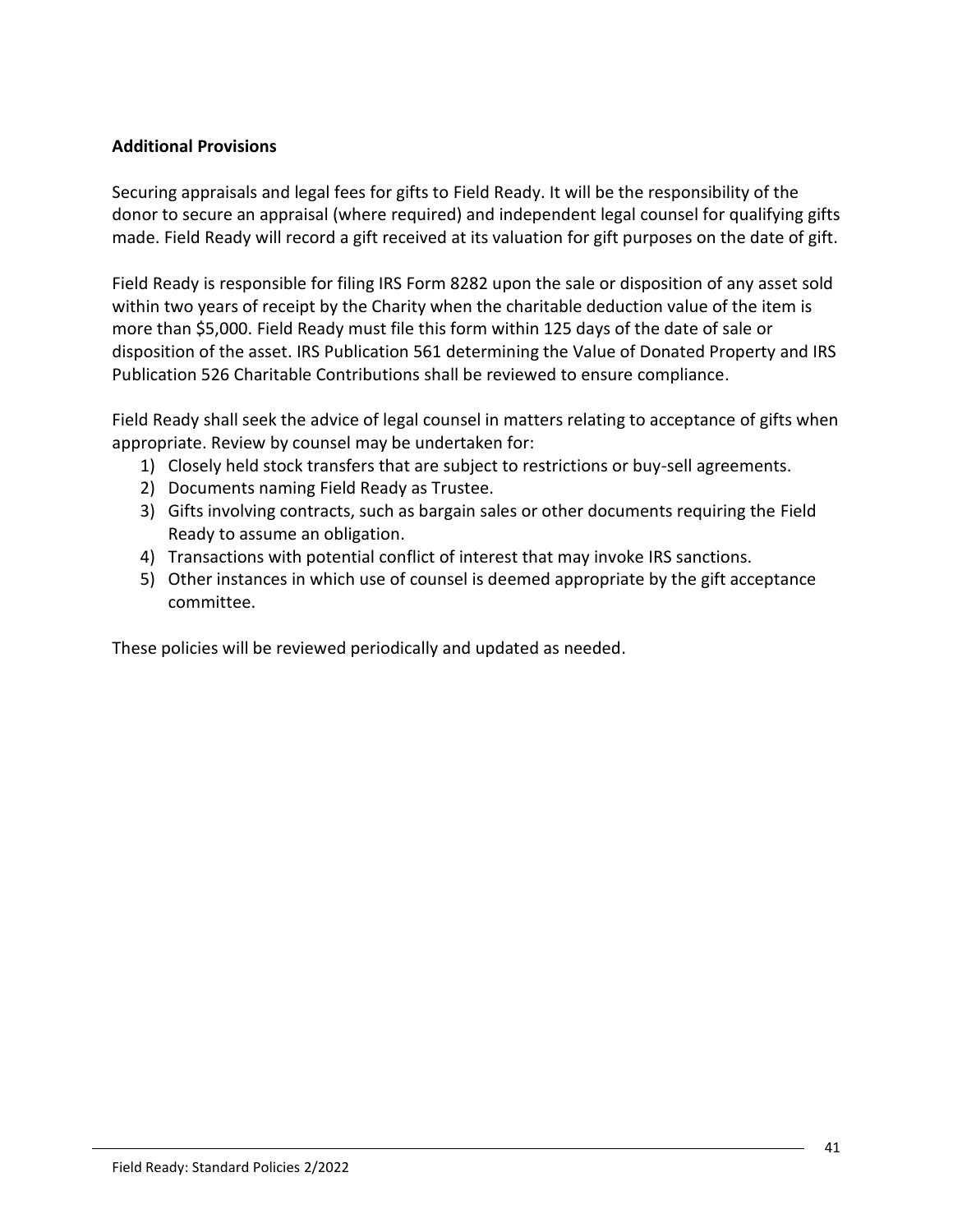# **Field Ready Commercial Partnership Policy**

| First Approved: Jan 2020 | Latest Revision: N/A                           |
|--------------------------|------------------------------------------------|
| Applied to: All entities | Purpose: Partnerships with commercial entities |

Field Ready may, from time to time, undertake partnerships with commercial entities to achieve specified objectives. These partnerships are beyond providing contract deliverables (i.e., payment by either entity for a specified good or service) and will likely involve working together over a longer period of time, on multiple projects or to achieve a wider aims.

Public social benefit and private financial benefit are not mutually exclusive but attention is needed to ensure the later does not dominate over the former. The commercial entity must not do anything that breaches the integrity of Field Ready's moral, ethical, humanitarian and social benefit principles, its legal status, its tax position or any other quality the organization holds. Companies with substantial activities in anti-social interests (e.g., arms dealing or tobacco sales) may not be engaged.

#### **Joint ventures or similar arrangements with taxable entities**

In situations where a portion of net income is available to Field Ready, a joint venture is formed and Field Ready will use and account for these funds following all rules and regulations pertinent to our non-profit status. This policy applies to any joint ownership or contractual arrangement through which there is an agreement to undertake jointly a specific business enterprise, investment or exempt-purpose activity.

For purposes of this policy, a joint venture ('venture') means any joint ownership or contractual arrangement through which there is an agreement to undertake jointly a specific business enterprise, investment or exempt-purpose activity without regard to: (a) whether the organization controls the venture; (b) the legal structure of the venture; or (c) whether the venture is taxable as a partnership or an association or a corporation for federal income tax purposes. A venture shall be deemed to conform to this policy if it meets both of the following conditions:

• 95 percent or more of the venture's income for its tax year ending within the organization's tax year is excluded from unrelated business income taxation described in Internal Revenue Code Sections 512(b)(1)-(5) (including unrelated debt-financed income), and

• The primary purpose of the organization's contribution to or investment or participation in the venture is not the production of income or appreciation of property.

Safeguards to ensure exempt status protection.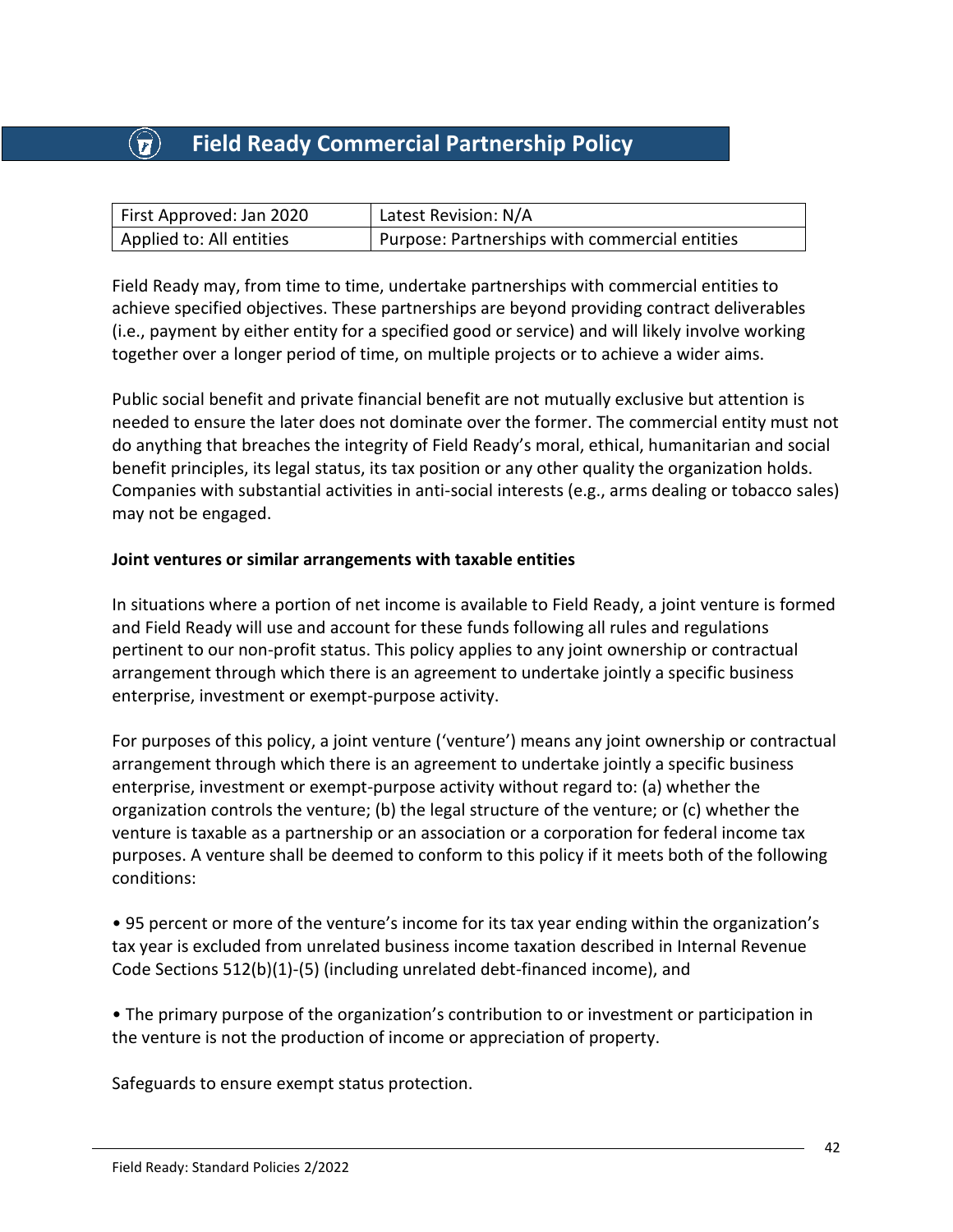The organization will: (a) negotiate in its transactions and arrangements with other members of the venture such terms and safeguards adequate to ensure that the organization's exempt status is protected; and (b) take steps to safeguard the organization's exempt status with respect to the venture. Examples of safeguards include:

• Control over the venture sufficient to ensure that it furthers the exempt purpose of the organization

• Requirements that the venture gives priority to exempt purposes over maximizing profits for the other participants

• The venture is not engaging in activities that would jeopardize the organization's exempt status

• Safeguards that all contracts entered into with the taxable entity be on terms that are at arm's length or more favorable to organization

This policy will be reviewed periodically and updated as needed.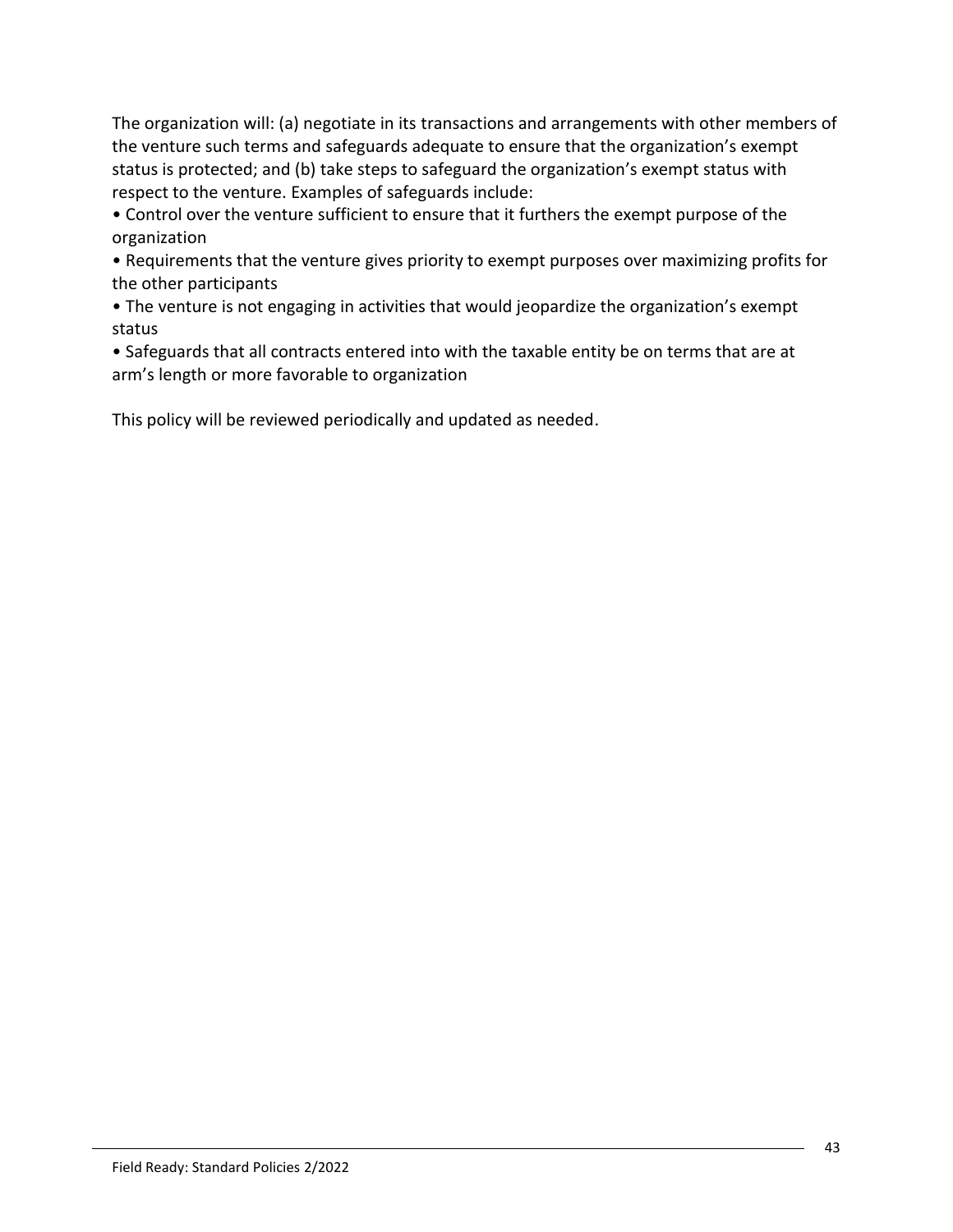# **Field Ready Donation Acceptance Policy**

| First Approved: Jan 2020                | Latest Revision: N/A               |
|-----------------------------------------|------------------------------------|
| Applied to: All organizational entities | Purpose: Equity in donor relations |

Field Ready is truly grateful for all donations it receives. Simply put, our accomplishments – including directly saving lives and reducing human suffering – would not be possible without donations. Even with this in mind, common practices apply to donations and the relationship between donors and nonprofit organizations. Field Ready follows current best practice closely and strives to be a partner that can stand shoulder-to-shoulder with any organization in the third sector.

Trust is one of the foundational principles in the relationship between nonprofit organizations and their supporters. This trust includes the level to which a donor can trust that their contributions are used in accordance with the organization's expressed purpose and the donor's intent. To dishonor the expressed designation of a donor's contribution erodes this trust, along with the integrity of Field Ready. At the same time, trust is two way and mutually reinforcing. It is challenging to work with donors that do not extend trust, understand widely accepted practices or fail to keep in mind the spirit of partnership.

With this in mind, the following policies and guidelines govern acceptance of donations made to Field Ready or for the benefit of any of its programs. For our purposes, a donation is any grant that is larger than a gift (if it is smaller, the 'Gift Acceptance Policy' will apply) and/or has a portion restricted for a specified purpose (in each case, an 'indirect cost' percentage will be applied to each grant unless it is 100% unrestricted). The principal basis for making a donation should be a desire on the part of the donor to support the work Field Ready carries out both within a specific project and on a global basis.

Field Ready will accept unrestricted donations, and donations for specific programs and purposes, provided that such donations are not inconsistent with its stated mission, purposes, and priorities. Field Ready may not accept donations that are too restrictive in purpose. A few donors, perhaps in their drive for 'efficiency' and 'business models,' can lose the spirit of partnership and hold restrictions that make the cost of implementation exceed the value of the donation. Donations that are too restrictive are those that violate the terms of our charter, donations that are too difficult to administer, or donations that are for purposes outside Field Ready's mission. All final decisions on the restrictive nature of a donation, and its acceptance or refusal, shall be made by the organization's senior management.

**In the end, this policy is designed to encourage good practice as well as to clarify and strengthen relationships with all of our donors.** This rests on four key principles: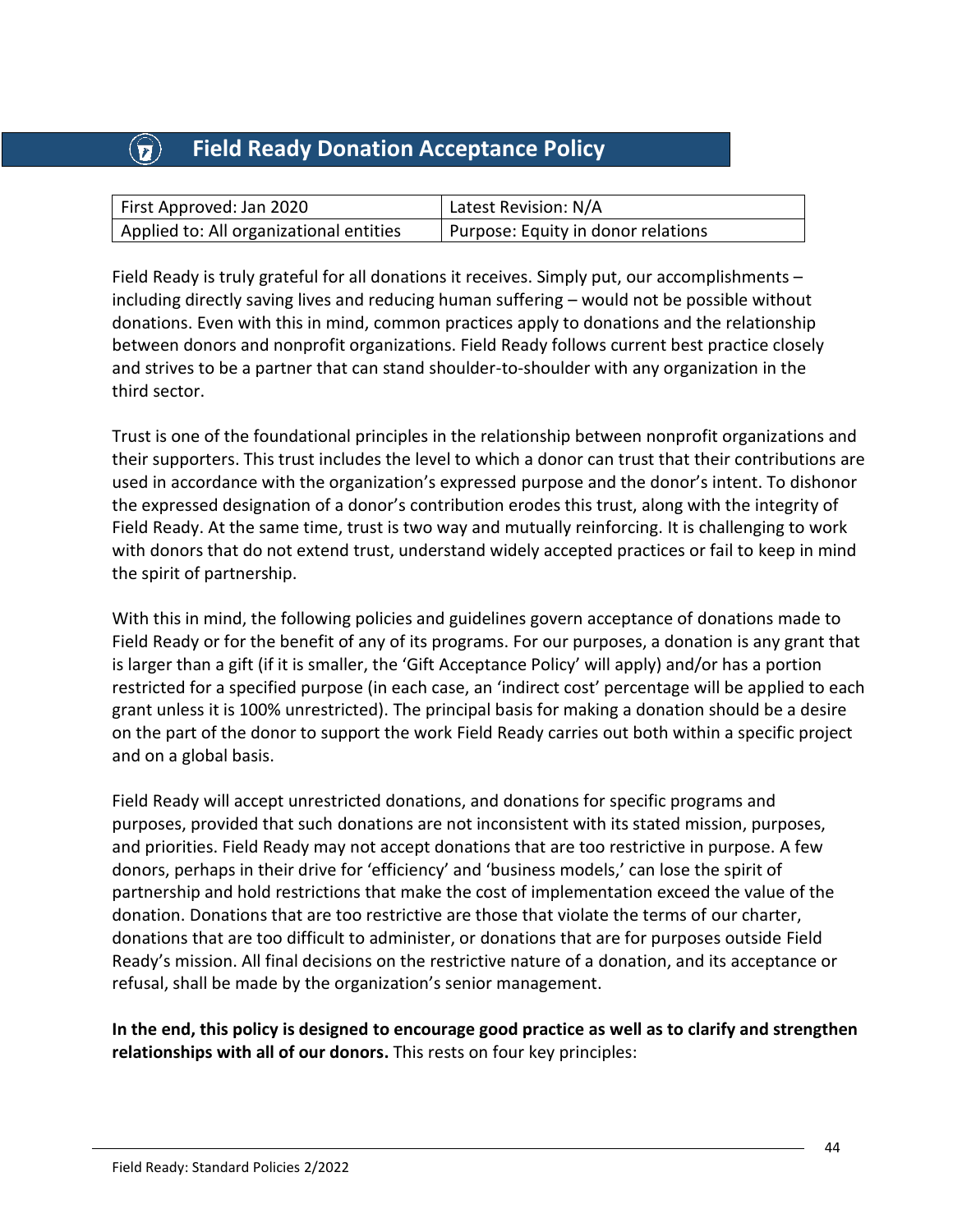- 1.**Principle of Alignment:** The donor's general values and aims must support and be compatible with Field Ready. Donors should practice full disclosure, be forthwith in the expectations and supportive throughout any grant period and beyond.
- **2.Principle of Commitment:** Donors shall agree to follow through and do what's best for the end user (client or beneficiary) of the funded program whilst support Field Ready to do so. While it is understandable that resources often do not permit full funding of activities, donors must understand that portioned grants can cause more problems than they solve.
- **3.Principle of Mutuality:** Donors shall follow the dictum 'together, we go further.' As such, donors shall respect Field Ready's status as a non-profit, non-governmental organization. This includes the organization's adherence to humanitarian principles of neutrality, impartiality and independence. Donors shall not control, attempt to exercise disproportionate influence or otherwise exert authority over the organization.
- 4.**Principle of Fairness:** Donors shall apply the 'Golden Rule' in its relations with Field Ready. Donors should not assign expectations that they themselves are not following or would reasonably expect from other grantees. Rather than a simple contractual agreement, donors should consider the inherently unpredictable nature of disasters and innovation.

Illustrative examples where these principles are transgressed:

- Inadequate time to review contracts (e.g., two weeks for the donor and two days for Field Ready) and those that represent a significant imbalance of risk
- Expectations that not articulated during the negotiation process or soon after as well as a lack of clarity in documentation (e.g., having separate 'guidelines' that are not readily shared, unusually difficult to follow or not explained clearly)
- Substantially under cutting salaries, per diem rates and other expenses widely accepted as necessary for sound management
- Disallowing expenses such as travel insurance, vaccinations for staff, banking fees and training directly related to program implementation
- Requiring a separate (new) bank account for small donations (Field Ready will not create new bank accounts for donations under \$500,000)
- Insufficient support to organizational core costs (see note on indirect costs below)
- Expecting itemized listings of indirect costs (industry practice is a simple percentage)
- Unfunded activities (such as reporting) expected after a grant period is finished
- Changing or creating new expectations during a grant period, or even after a grant agreement has finished

## **Other Considerations**

If not already familiar, donors are encouraged to reflect on the position found in the Good Humanitarian Donorship found here: [https://www.ghdinitiative.org](https://www.ghdinitiative.org/)